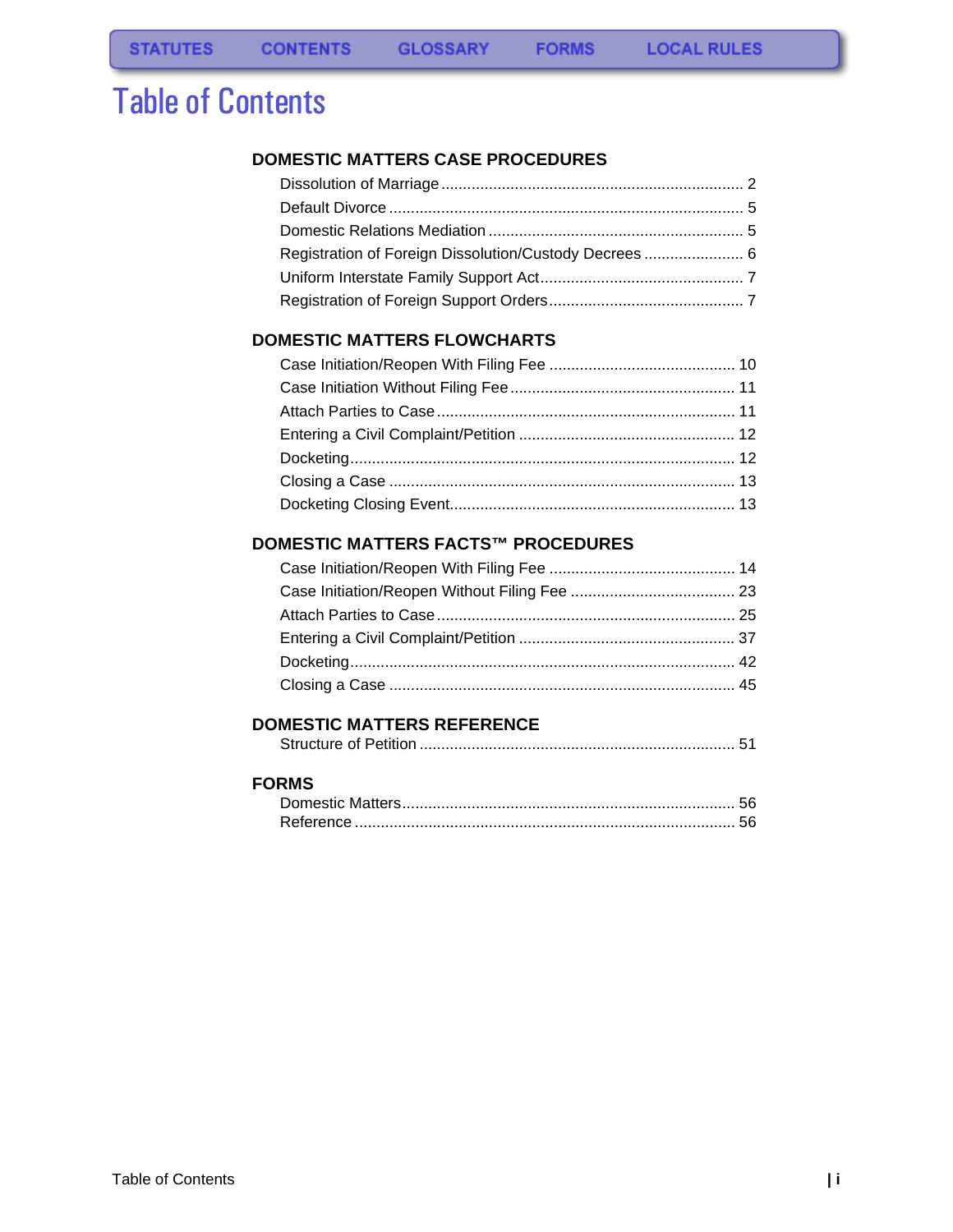# <span id="page-1-0"></span>Chapter 1: Domestic Matters Case Procedures

404

### In This Chapter:

In this chapter, you will find the clerical procedures for the following:

- **DISSOLUTION OF MARRIAGE**
	- **Divorce**
	- Legal Separation
	- Paternity
	- Child Custody or Child Support
- **• [DOMESTIC RELATIONS MEDIATION](#page-5-1)**
- **[REGISTRATION OF FOREIGN DISSOLUTION/CUSTODY DECREE](#page-6-0)**
- **• [UNIFORM FAMILY SUPPORT ACT \(UFSA\)](#page-7-0)**



### Definitions:

#### **alias**

An assumed or additional name.

#### **case caption**

The part of a legal document that states the court, the names of the parties, the docket number, the title of the document.

#### **heading**

The name or title of a pleading.

#### **mediation**

A nonbinding intervention between parties to promote resolution of a grievance, reconciliation, settlement, or compromise.

#### **subscription**

The act of signing one's name (as in attesting or witnessing a document).

#### **verification**

A sworn statement of truth or correctness. Example: submitted a verification signed by the defendant with the answer.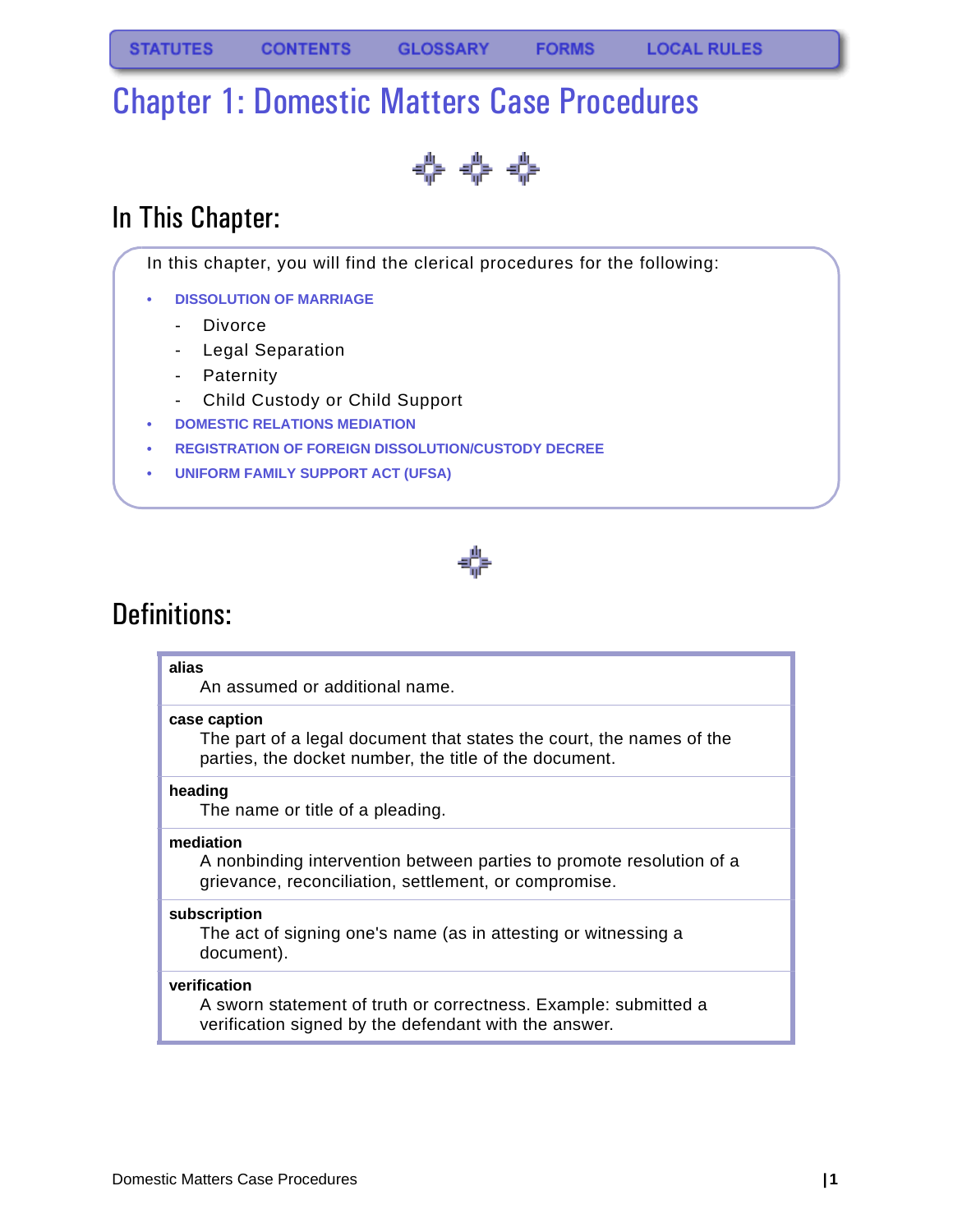<span id="page-2-0"></span>



**Figure 1-1.1:** Dissolution of Marriage Flowchart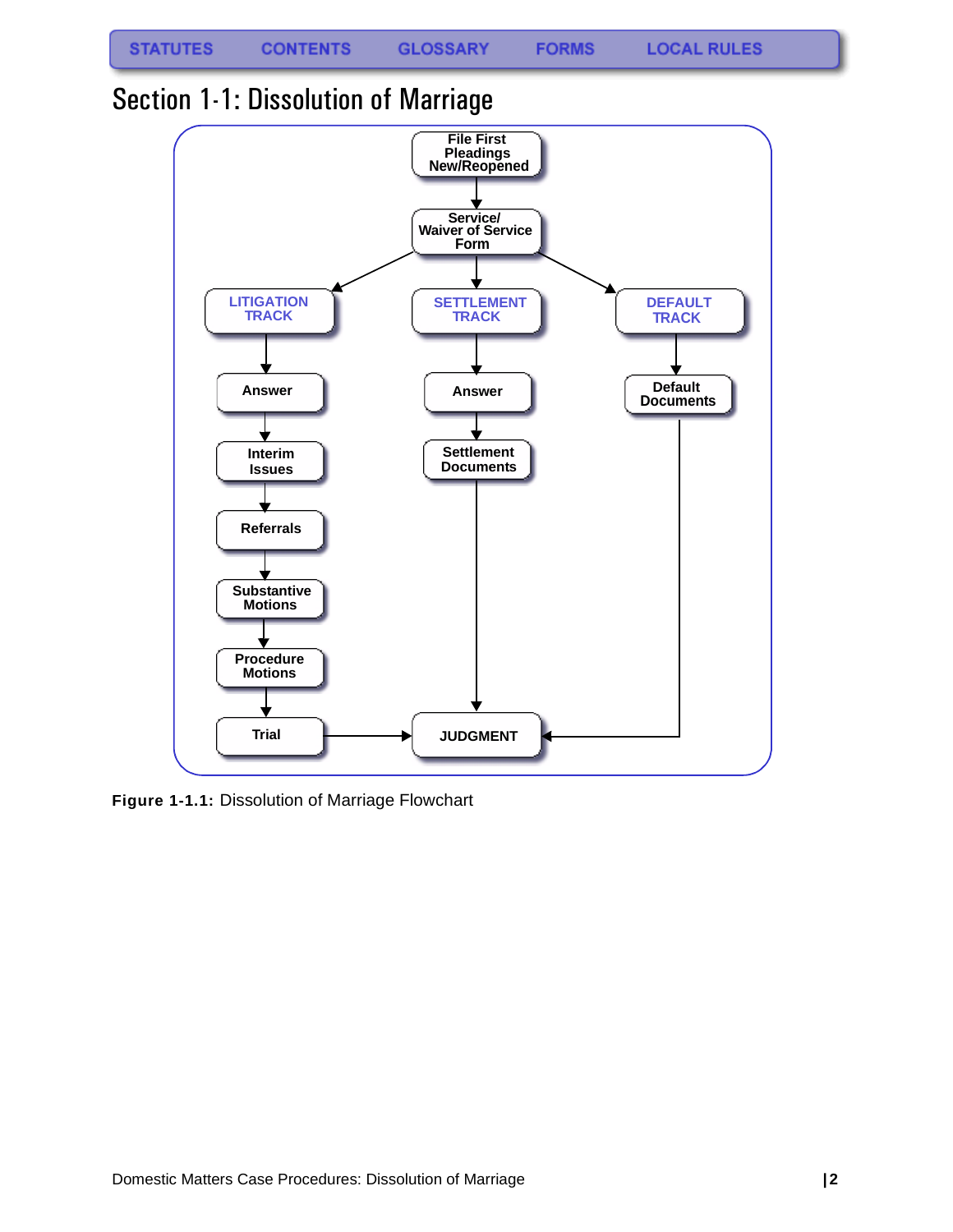喫煙

### **CLERICAL DUTIES | DISSOLUTION OF MARRIAGE**

- **1. \$\$\$**-Collect fee if required.
	- **\$\$\$-Collect fee or** 
		- New Case
		- Reopen after 90 days of closing has elapsed,



- Accept without fee:
	- Pleadings filed by governmental entity
	- Free process order and affidavit
	- Reopen within 90 days of closing
	- Enforcement of established stipulated order for child support.
- **2.** Review pleadings.
	- Check **[CASE CAPTION](#page-51-2)** and **[HEADING](#page-51-3)**.
	- Verify that the six month **[RESIDENCY](#page-51-4)** requirement has been fulfilled.
	- Check **[SUBSCRIPTION](#page-52-0)**-original signature, printed address and telephone number.
	- Check **[VERIFICATION](#page-52-1)** and confirm notary.
	- Check if new or reopened pleading.
	- Check required court documents, (for example, Petition, **COVER SHEET**, **SUMMONS**, **TEMPORARY DOMESTIC ORDER (TDO)**, **CHILD SUPPORT WORKSHEET**, **DOMESTIC RELATIONS INFORMATION SHEET**). This list is not all inclusive.
- **3.** Open case in **FACTS™**.
	- Case Initiation with Filing Fee.
		- See **[CASE INITIATION/REOPEN WITH FILING FEE](#page-14-2)**.
	- Or Case Initiation without Filing Fee.
		- See **[CASE INITIATION/REOPEN WITHOUT FILING FEE](#page-23-1)**.
	- Attach Parties to Case.
		- See **[ATTACH PARTIES TO CASE](#page-25-1)**.
	- Enter Petition using Civil Complaints/Petition.
		- See **[ENTERING A CIVIL COMPLAINT/PETITION](#page-37-1)**.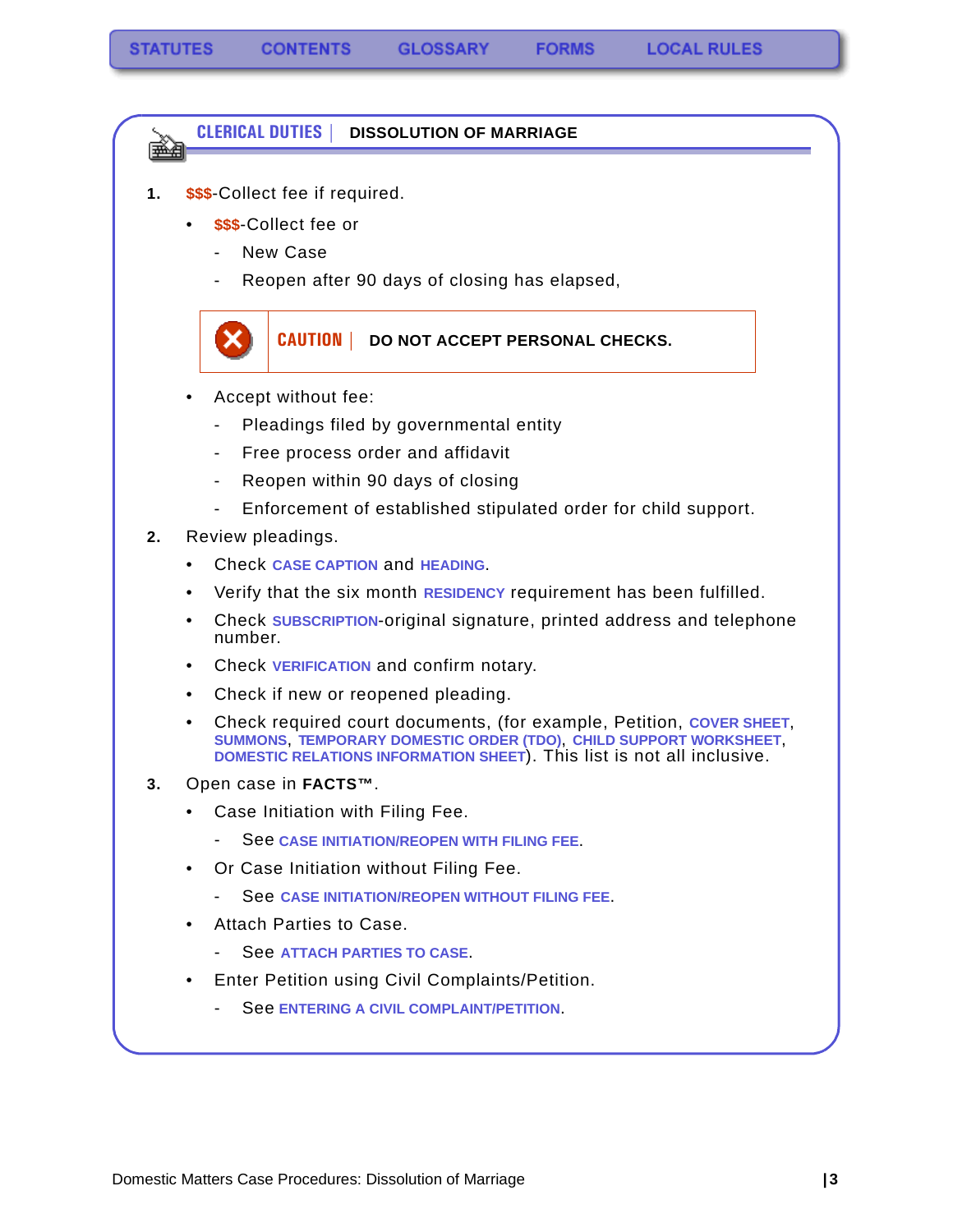





A respondent has to answer within:

- **30 DAYS** after service of process, or
- before the time specified on the notice of suit, or
- within the time specified by the Petitioner's waiver. (Petitioner can increase time for the Respondent to answer the complaint/petition.)

#### **CLERICAL DUTIES | CONTESTED DIVORCE** éà

**OPTIONAL-set trial date and give notice (follow local court procedure).** 

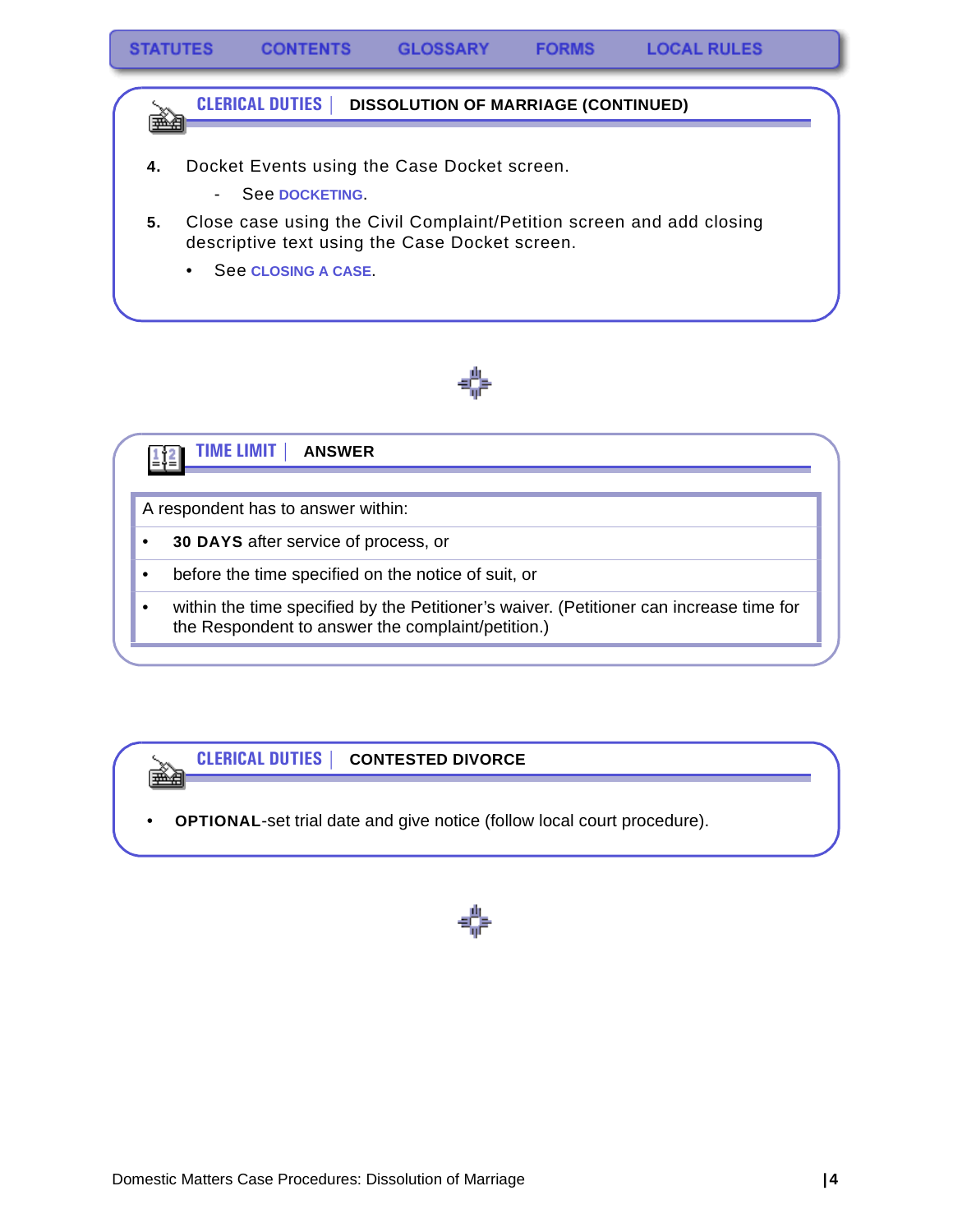### <span id="page-5-0"></span>Section 1-2: Default Divorce

A petitioner may apply for a Default Judgment, if an Answer is not filed within the specified time limits.

**CLERICAL DUTIES | DEFAULT DIVORCE** 喓

- **1.** Issue and file Certificate as to the State of the Record (by local rule) and enter in FACTS™.
- **2.** File Final Decree when signed and enter in FACTS™.
- **3.** Close case and docket event codes in FACTS™.



### <span id="page-5-1"></span>Section 1-3: Domestic Relations Mediation

#### **NMSA 1978, § §40-12-1 TO 40-12-6**

The purpose of Domestic Relations Mediation Act, is to assist:

- The court
- The parents and
- Other interested parties

in determining the best interest of the children involved in domestic relations cases. NMSA 1978, **§40-12-2**.

### **Courts Using the Domestic Relations Mediation Act:**

- **1.** Will create a "domestic relations mediation fund" for that judicial district.
- **2.** Money in the fund will be used to offset the cost of operating the program.
- **3.** Procedures vary from district to district. Follow local rule.



**2. OPTIONAL**-File mediation reports in case file if requested. Mediation reports are confidential. Place in envelope and seal.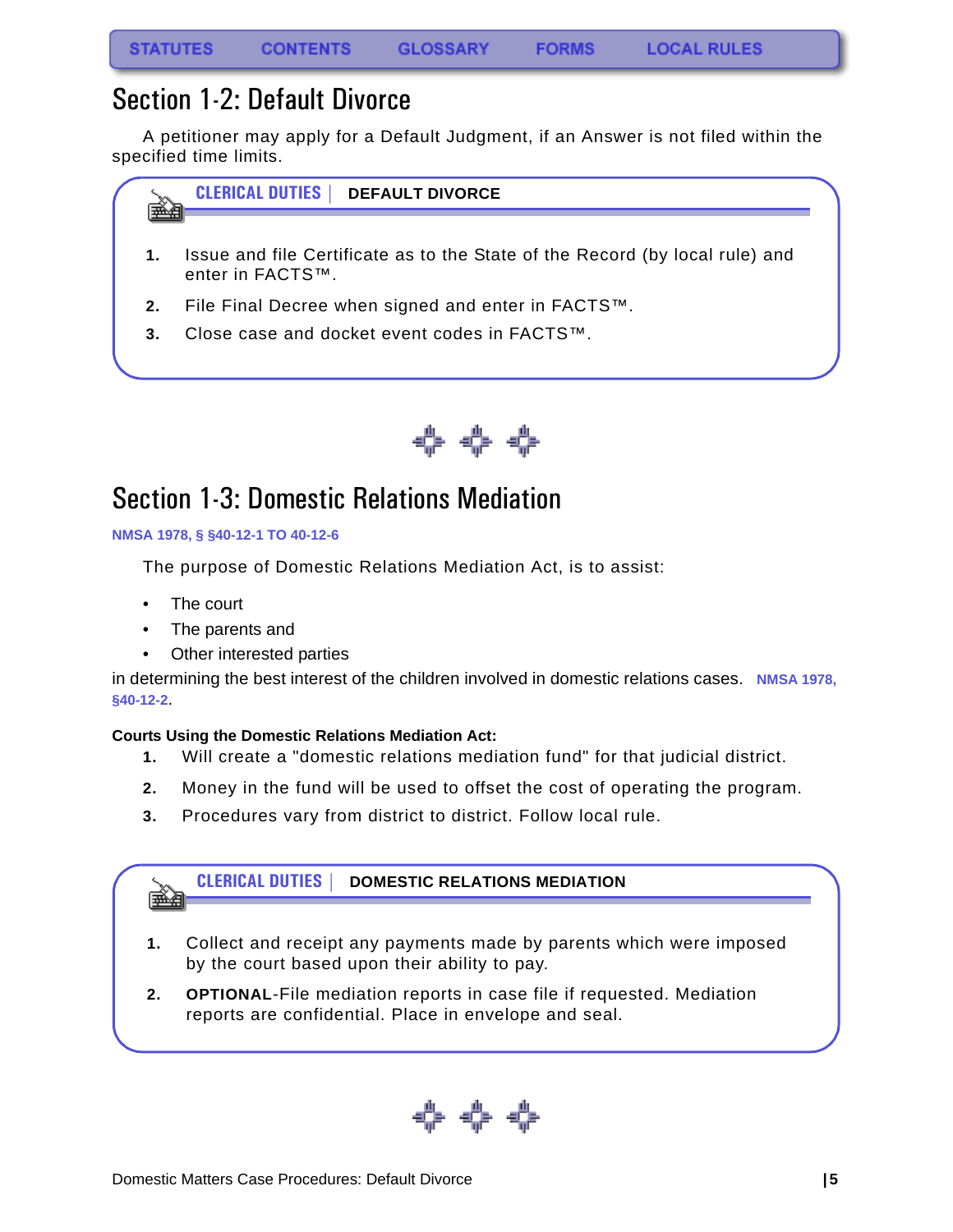### <span id="page-6-0"></span>Section 1-4: Registration of Foreign Dissolution/Custody Decrees

### **(DOES NOT INCLUDE SUPPORT ORDERS)**

 A certified copy of a foreign dissolution/custody decree of another state may be filed in any New Mexico district court clerk's office. A foreign decree is treated with the same effect and same enforcement rights as a New Mexico decree.

The clerk shall register the decree and accept subsequent papers in the following order:

- Original Certified Copies of dissolution/custody decrees of other states received for filing,
- Communications as to the pendency of custody proceedings in other states,
- Communications concerning a finding of inconvenient forum by a court of another state, and
- Other communications or documents concerning custody proceedings in another state that may affect the jurisdiction of a New Mexico court, or the disposition made to it, in a custody proceeding.



- **1.** No filing fee to register only. For receipt, use **[CASE INITIATION/REOPEN](#page-23-1)  [WITHOUT FILING FEE](#page-23-1)** procedure. Use "Custody and Visitation" case type-DCV.
- **2.** The attorney or pro se party shall send notice via certified mail, and file proof of mailing with the Court Clerk.



**CAUTION | IF PARTY WANTS A CERTIFIED COPY FOR ENFORCEMENT, REFER TO SUPERVISOR BEFORE CERTIFYING.**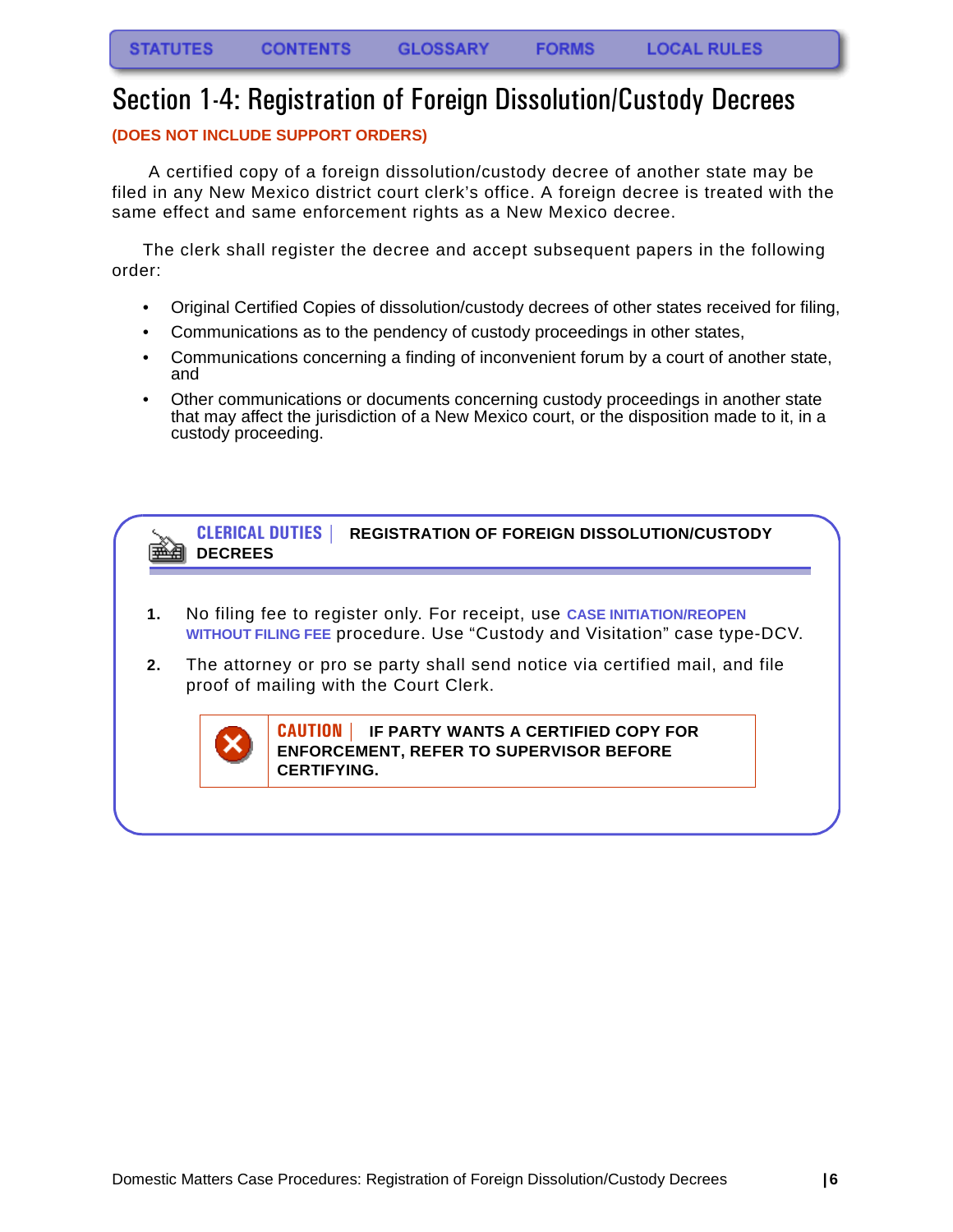

### <span id="page-7-0"></span>Section 1-5: Uniform Interstate Family Support Act

**NMSA 1978, § § 40-6A-101 TO 40-6A-903**

### <span id="page-7-1"></span>Section 1-6: Registration of Foreign Support Orders

#### **NMSA 1978, §40-6A-602**

A support order or income-withholding order of another state may be registered in this state by sending the following documents and information to the Child Support Enforcement Division (CSED):

- **1.** A letter of transmittal to CSED requesting registration and enforcement (private attorney and/or party pro se not needed)
- **2.** Two copies, including one certified copy, of all orders to be registered
- **3.** A sworn statement by the party seeking registration or a certified statement by the custodian of the records showing the amount of any arrearage.
- **4.** The name of the obligor and, if known:
	- The obligor's address and social security number,
	- The name and address of the obligor's employer and any other source of income of the obligor, and
	- A description and the location of property of the obligor in this state not exempt from execution
- **5.** The name and address of obligee and if applicable, the agency or person to whom support payments are to be remitted.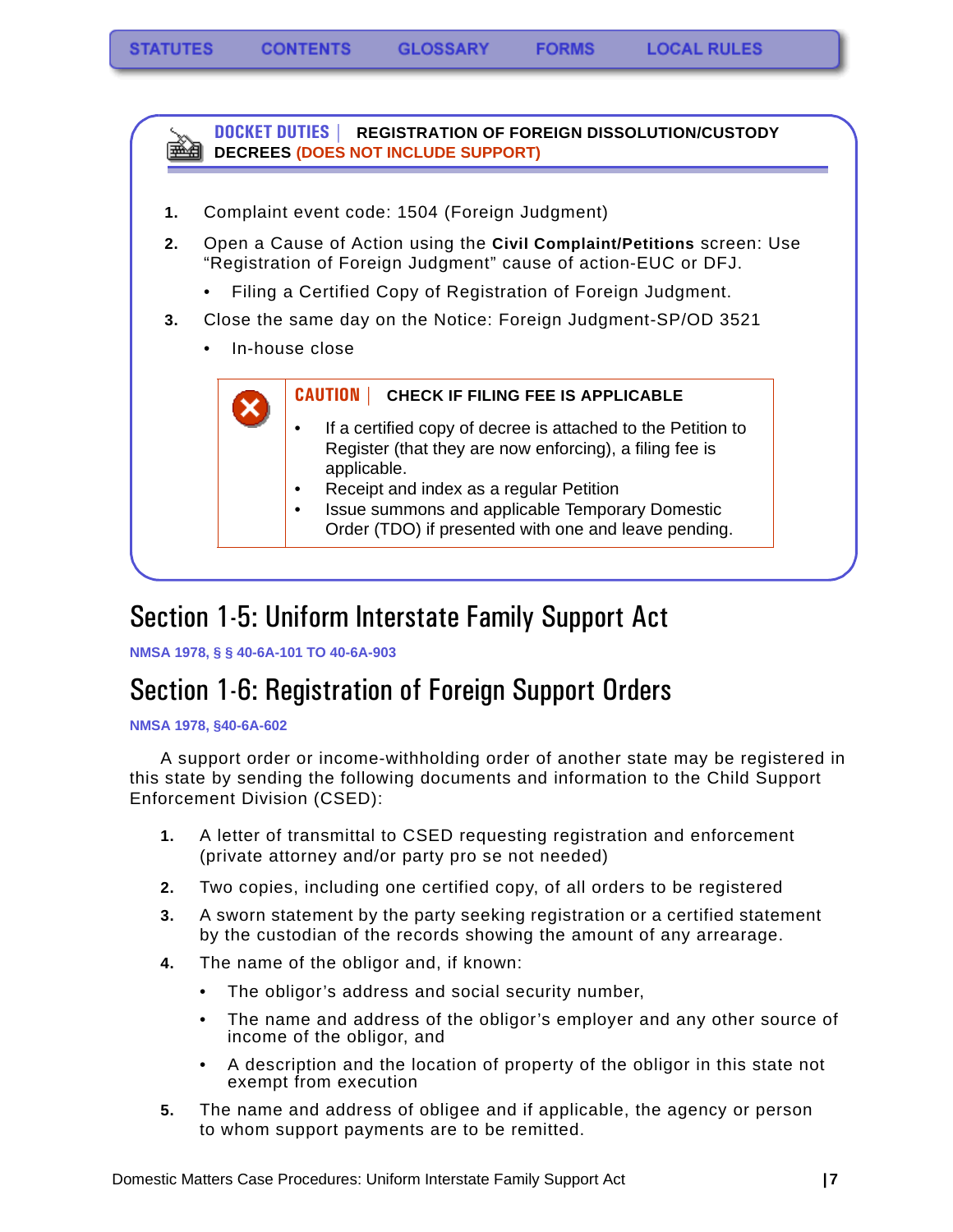On receipt of a request for registration, the registering tribunal shall cause the order to be filed as a foreign judgment, together with one copy of the documents and information regardless of the form.

A petition or comparable pleading seeking remedy that must be affirmatively sought under other law of this state may be filed at the same time as the request for registration or later. The pleading must specify the ground for the remedy sought.

If the above requirements are met and all papers are in order, initiate a new case.

### **DOCKET DUTIES | REGISTRATION OF FOREIGN SUPPORT ORDERS** Linguag **1.** For receipt, use **[CASE INITIATION/REOPEN WITHOUT FILING FEE](#page-23-1)** procedure. (Use "Child Support" case type-DCS.) **2.** File stamp originals and retain. **3.** After client has left, prepare Notice of Registration of Foreign Support Order. **4.** Promptly upon filing of registration, the Counter Clerk shall send by Certified Mail to the Obligor, at the address given, notice of the registration.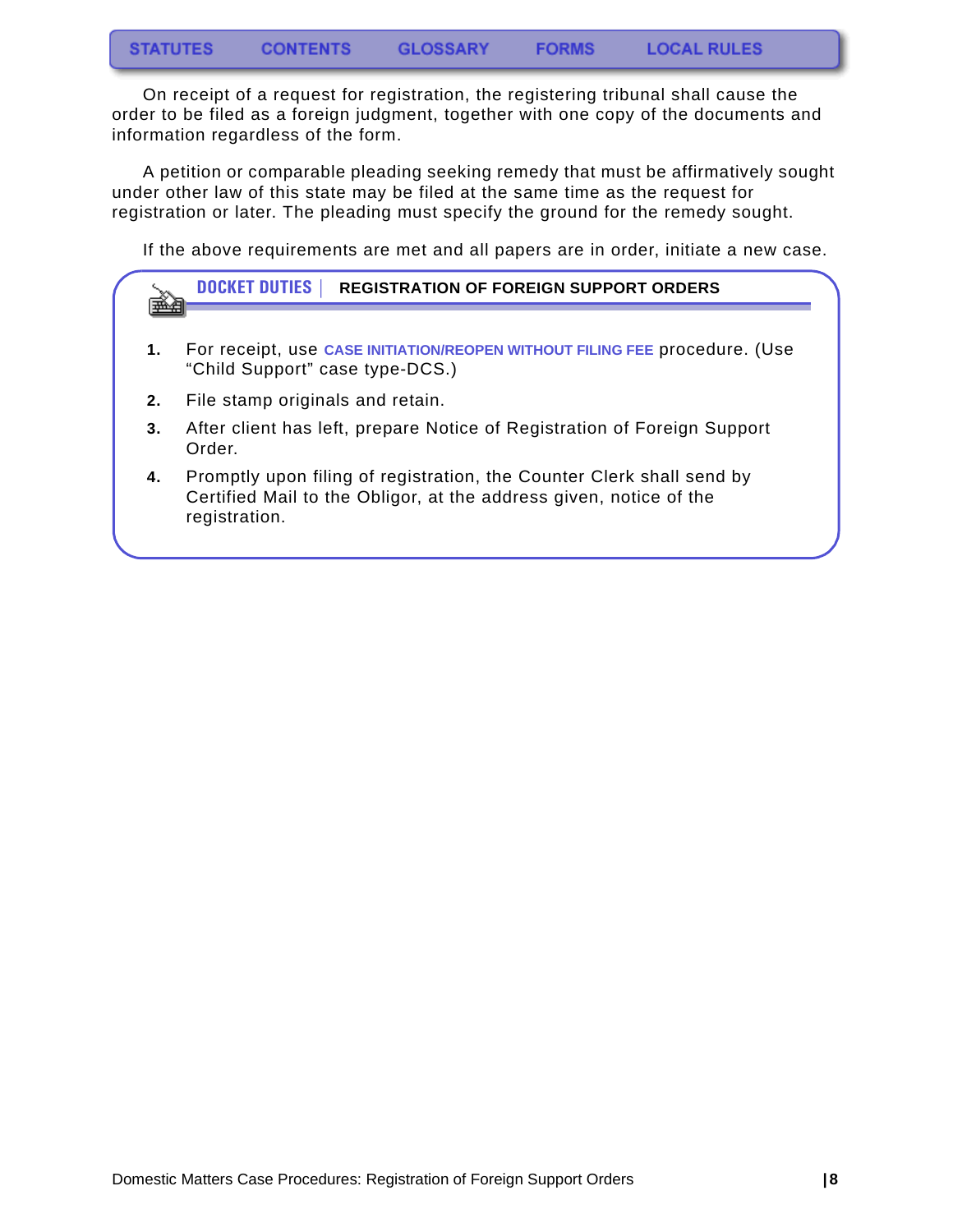**CLERICAL DUTIES | REGISTRATION OF FOREIGN SUPPORT ORDERS**

- **1.** For receipt, follow counter no filing fee due procedure. (Use Child Support, case category type-DCS)
- **2.** File stamp originals and retain:

ê.

- certified copy of Foreign Support Order with all modifications
- Verified Statement from Obligee
- Endorse any copies clients may have
- **3.** After client has left, prepare Notice of Registration of Foreign Support Order.
	- Process in the following manner:
		- type case style,
		- obligor's address,
		- date.
		- alleged amount in arrears, and
		- judge assigned to case
	- Before you sign, make three (3) copies of Notice
		- sign, seal and endorse stamp one copy to be mailed to obligor along with copies of documents,
		- name stamp and endorse stamp one copy to send to CSED (Child Support Enforcement Division),
		- name stamp and file stamp second copy and retain with court file.
- **4.** Promptly upon filing of registration, the Counter Clerk shall send by Certified Mail to the Obligor, at the address given, notice of the registration.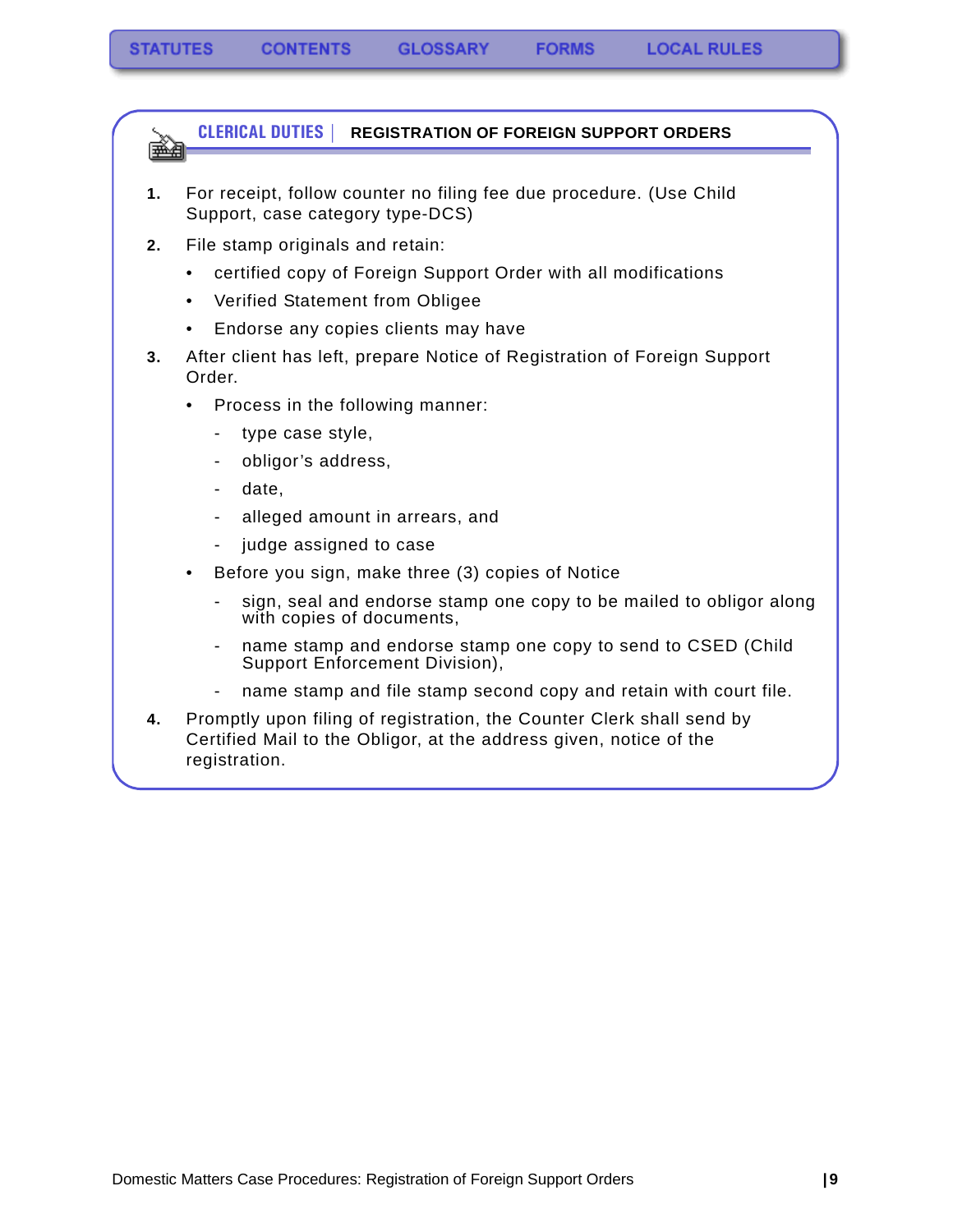# <span id="page-10-1"></span><span id="page-10-0"></span>Chapter 2: Domestic Matters Flowcharts Section 2-1: Case Initiation/Reopen With Filing Fee



### **CAUTION | SEARCHING**

- Do not create new parties for participants who may already be in the database, for example, GALs or visitors.
- Search for those parties or keep a list of frequently used parties.
- Adding participants who may already be in the database slows it down.



#### **CAUTION | MULTIPLE CHECKS**

You may receive multiple checks if the filing fee increases or if someone pays with multiple money orders.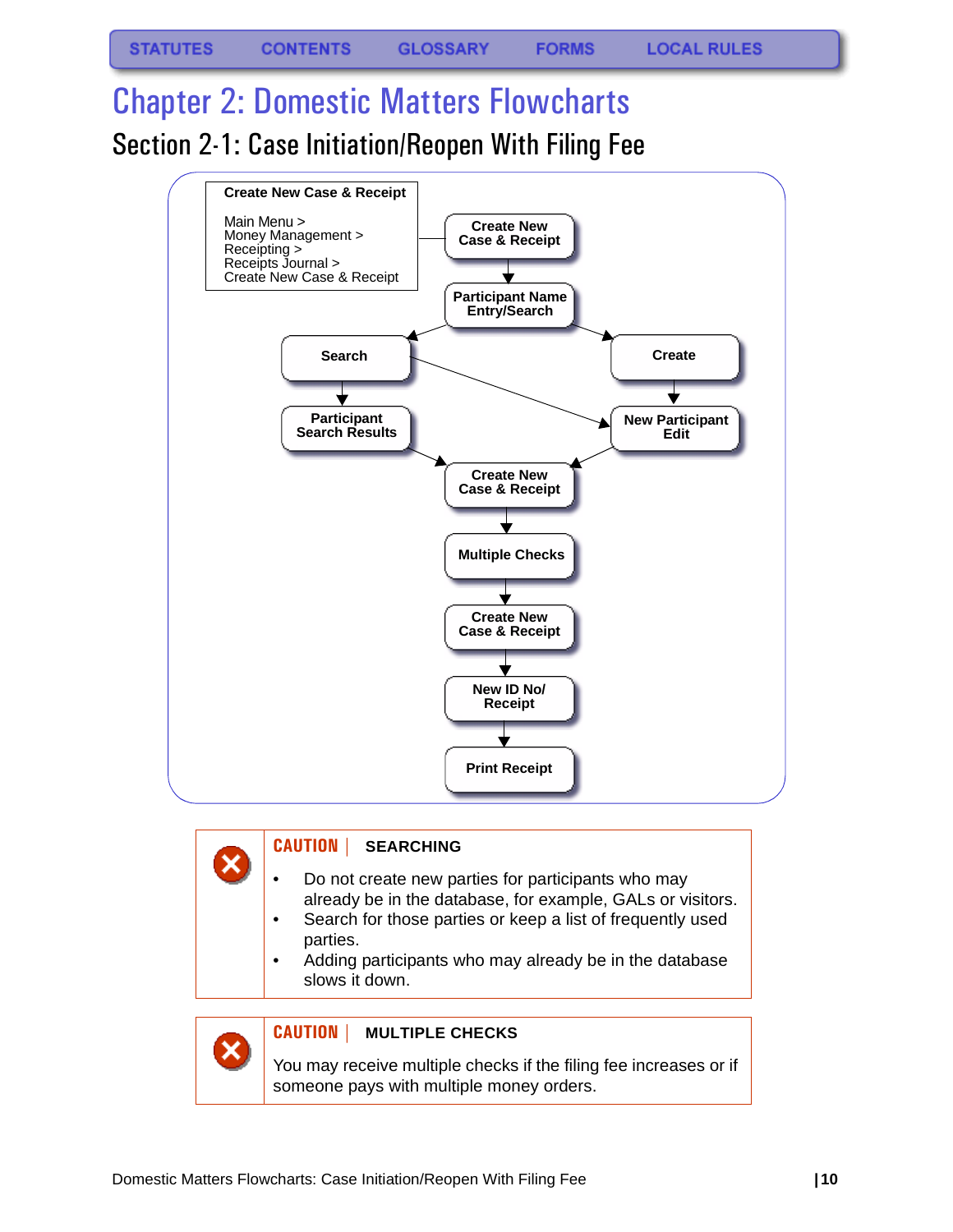

## <span id="page-11-0"></span>Section 2-2: Case Initiation Without Filing Fee





### <span id="page-11-1"></span>Section 2-3: Attach Parties to Case

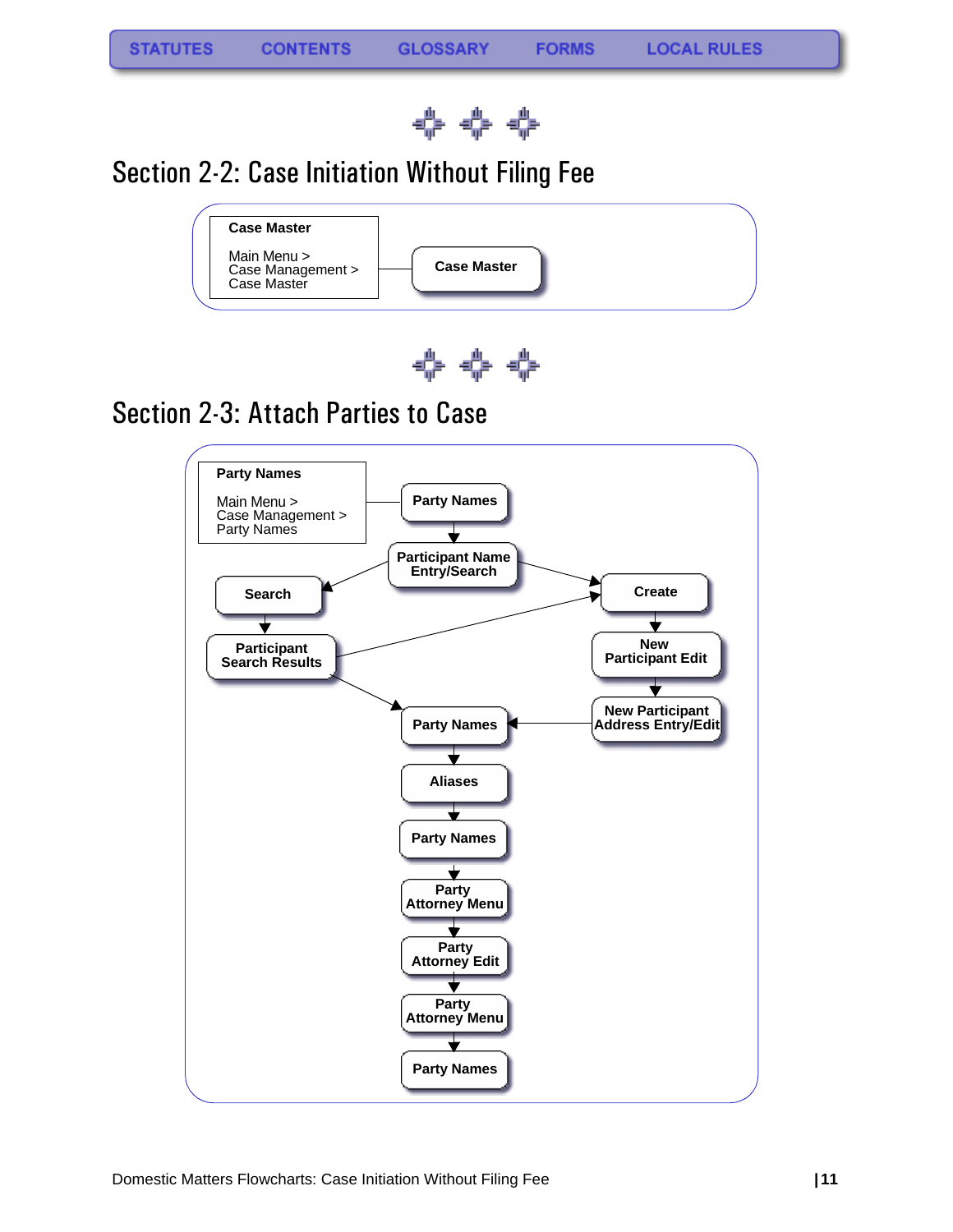

## <span id="page-12-0"></span>Section 2-4: Entering a Civil Complaint/Petition



$$
\Leftrightarrow \Leftrightarrow \Leftrightarrow
$$

### <span id="page-12-1"></span>Section 2-5: Docketing



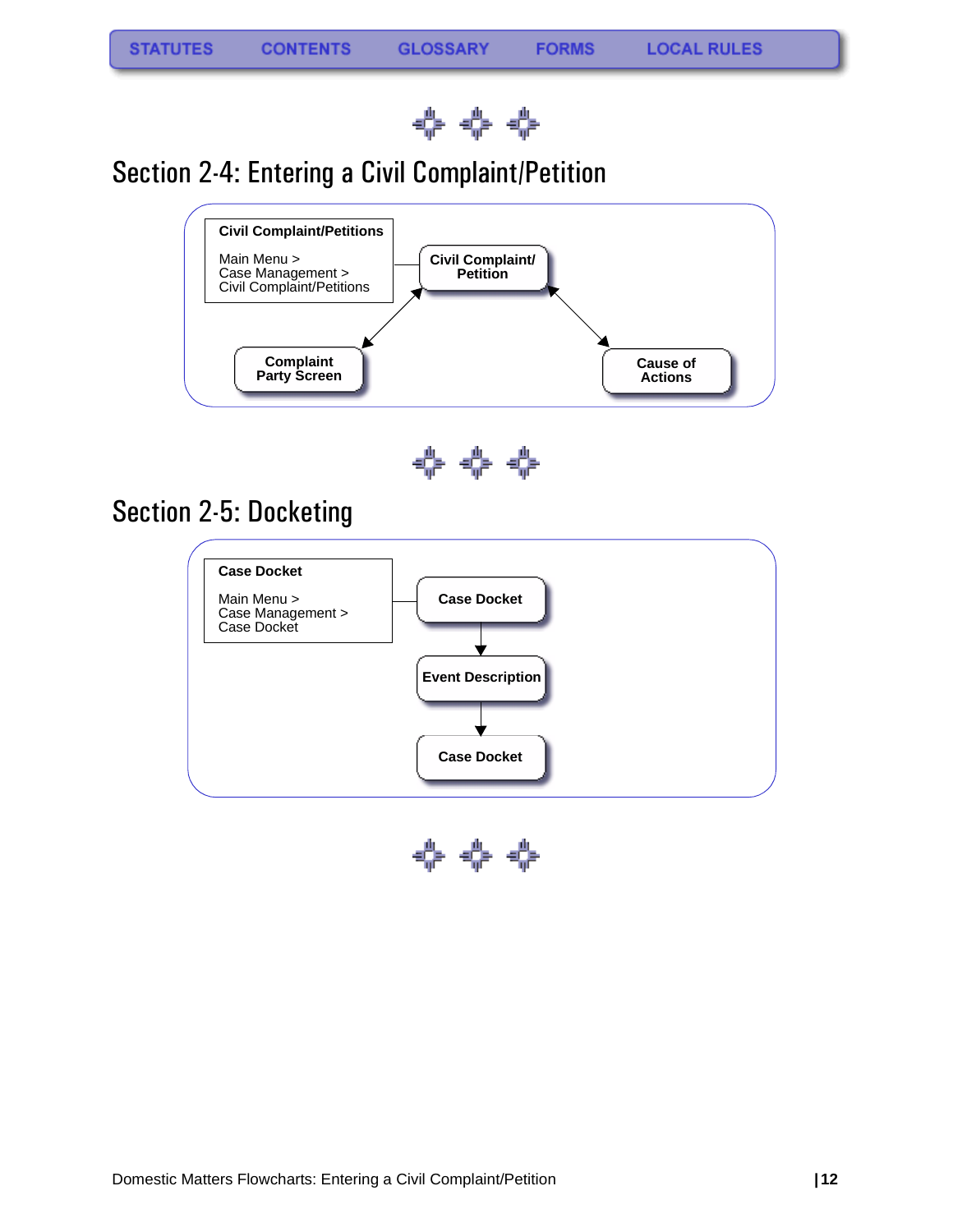**FORMS** 

### <span id="page-13-0"></span>Section 2-6: Closing a Case





# <span id="page-13-1"></span>Section 2-7: Docketing Closing Event

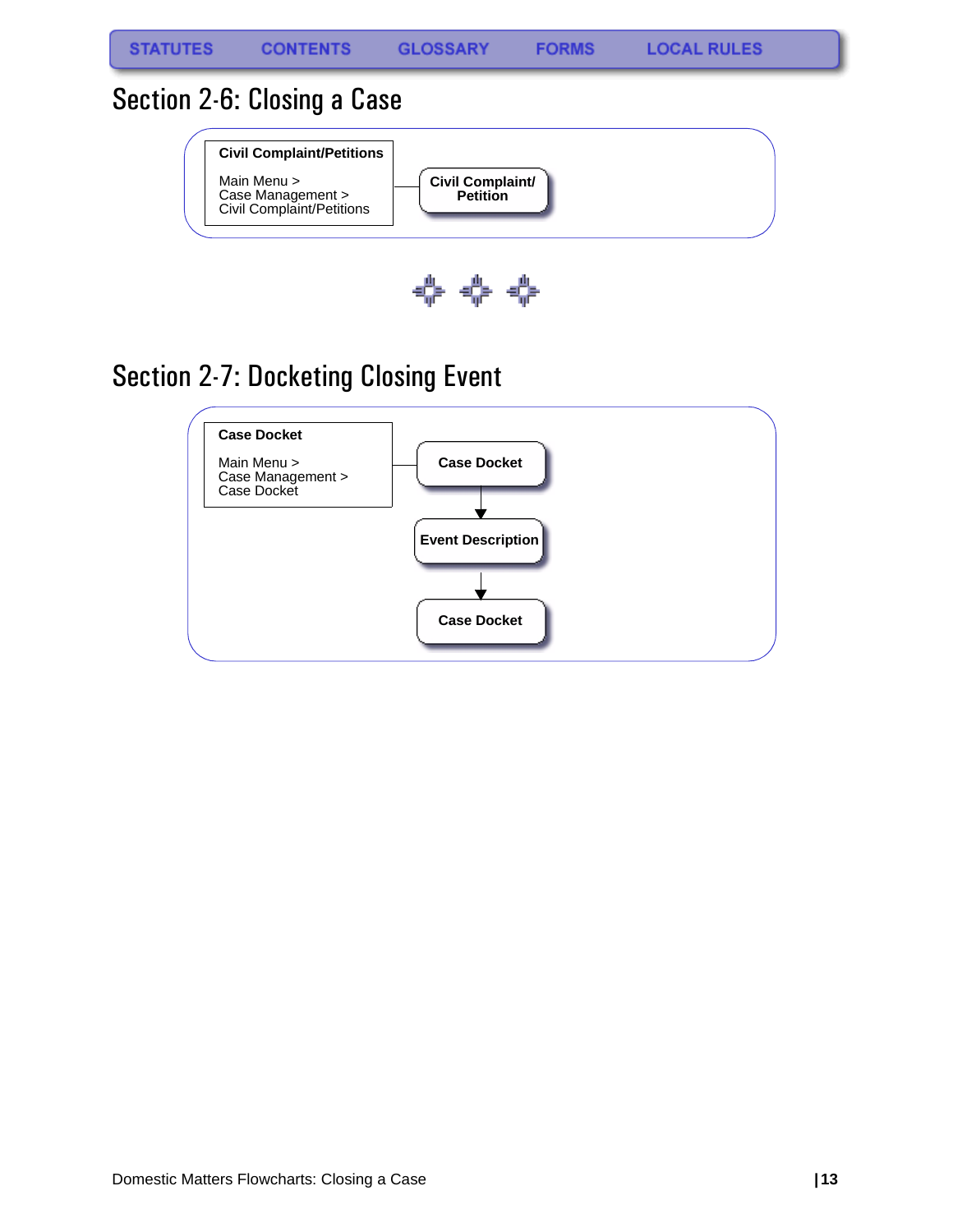# <span id="page-14-0"></span>Chapter 3: Domestic Matters FACTS™ Procedures

### <span id="page-14-1"></span>Section 3-1: Case Initiation/Reopen With Filing Fee

<span id="page-14-2"></span>To create a new case **WITH** a filing fee, use the Create New Case & Receipt screen.

- **MAIN MENU** >
- **MONEY MANAGEMENT** >
- **RECEIPTING** >
- **RECEIPTS JOURNAL** >
- **CREATE NEW CASE & RECEIPT**. The Create New Case & Receipt screen will appear. **[\(FIGURE: 3-1.1\)](#page-14-3)**

|   | Crt Loc Cat | Case No. | <b>Case Title</b>     |     | Type J. Area Jdg |  | Party Num |     | Part. ID |
|---|-------------|----------|-----------------------|-----|------------------|--|-----------|-----|----------|
| D | 0307   DM   |          | <b>SMITH US SMITH</b> | DDN |                  |  | PT        | 881 |          |
|   |             |          |                       |     |                  |  |           |     |          |
|   |             |          |                       |     |                  |  |           |     |          |

<span id="page-14-3"></span>**Figure 3-1.1:** Create New Case & Receipt

| <b>FIELD NAMES</b>                                | <b>INSTRUCTIONS</b>                                                                                                                  |
|---------------------------------------------------|--------------------------------------------------------------------------------------------------------------------------------------|
| <b>Case Number:</b><br>(Default last case number) | If you are beginning a new session or need to<br>enter data from a different case, fill in each of<br>the four subfields as follows: |
| Crt                                               | Enter D for District Court                                                                                                           |
| Loc                                               | Enter the four-digit court location code, for<br>example, 0101, 0202.                                                                |
| Cat                                               | Enter category, DM                                                                                                                   |
| Case No.                                          | If this is a new case, <b>ENTER</b> through this<br>field or<br>If this is a reopening, enter the appropriate<br>case number.        |
| <b>Case Title</b>                                 | Enter Case Title (SMITH VS SMITH).<br>Press ENTER.                                                                                   |

### **CAUTION | CASE TITLE**

- Enter Last Name of Petitioner and Respondent. For example, SMITH VS SMITH.
- Do not input other information.
- Do not punctuate: "VS" NOT "VS."

| $\blacksquare$ Type | Enter Case Type from the list below. |
|---------------------|--------------------------------------|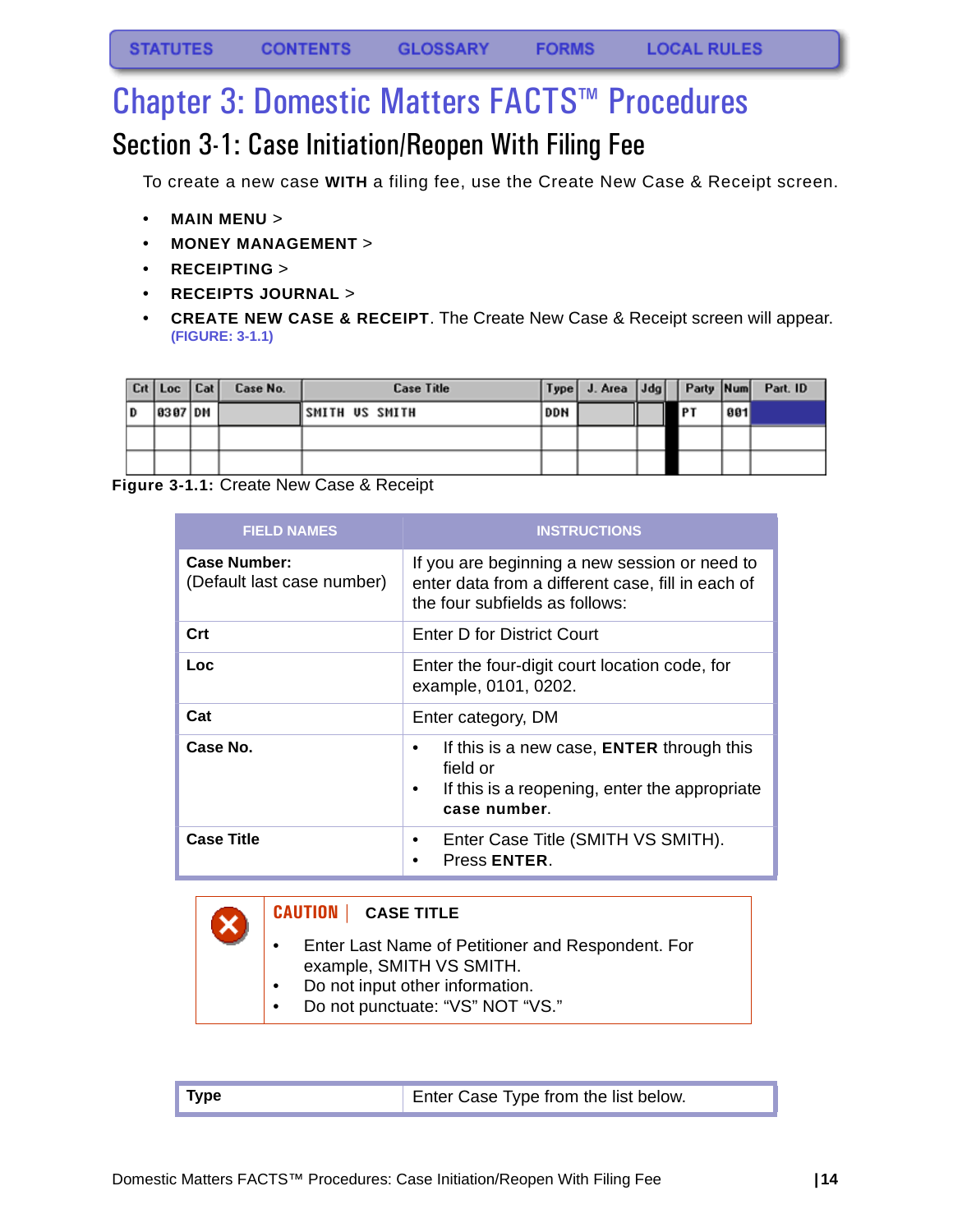**DOMESTIC MATTER CASE TYPES**

| DCS        | <b>Child Support</b>            |
|------------|---------------------------------|
| <b>DCV</b> | <b>Custody and Visitation</b>   |
| <b>DDC</b> | <b>Dissolution With Custody</b> |
| DDN        | <b>Dissolution</b>              |
| <b>DMS</b> | <b>DM Miscellaneous</b>         |

| J. Area.        |                                                                                                                                               |
|-----------------|-----------------------------------------------------------------------------------------------------------------------------------------------|
| Jdg.            | FACTS randomly assigns a judge.                                                                                                               |
| Party           | New cases: Enter party type (new cases<br>will be PT for Petitioner), or<br>Reopened cases: Use appropriate existing<br>$\bullet$<br>parties. |
| <b>Num</b>      | <b>FACTS assigns Party Number.</b>                                                                                                            |
| <b>PART ID.</b> | Press <b>ENTER</b> .<br>The Participant Name Entry/Search<br>screen will pop-up. (FIGURE: 3-1.2)                                              |

| Person? Y     | Participant Name Entry / Search                                     | $\vert x \vert$ |
|---------------|---------------------------------------------------------------------|-----------------|
| Last: SMITH   |                                                                     |                 |
| First: JORDAN | Middle: A<br>Suffix:                                                |                 |
|               | Identification:<br>Within<br>Date of Birth:<br>days                 |                 |
|               | Full: SMITH JORDAN A                                                |                 |
|               | Identification: 1: STATE TRACKING NUMBER                            |                 |
|               | Search Type: Case-sensitive<br>Also Search: Alias and Party Files v |                 |
|               | Search<br>Create                                                    |                 |



| Person?        | If the Participant is a person, enter Y.<br>If the Participant is a governmental entity,<br>enter N. |
|----------------|------------------------------------------------------------------------------------------------------|
| Date of Birth: | Optional                                                                                             |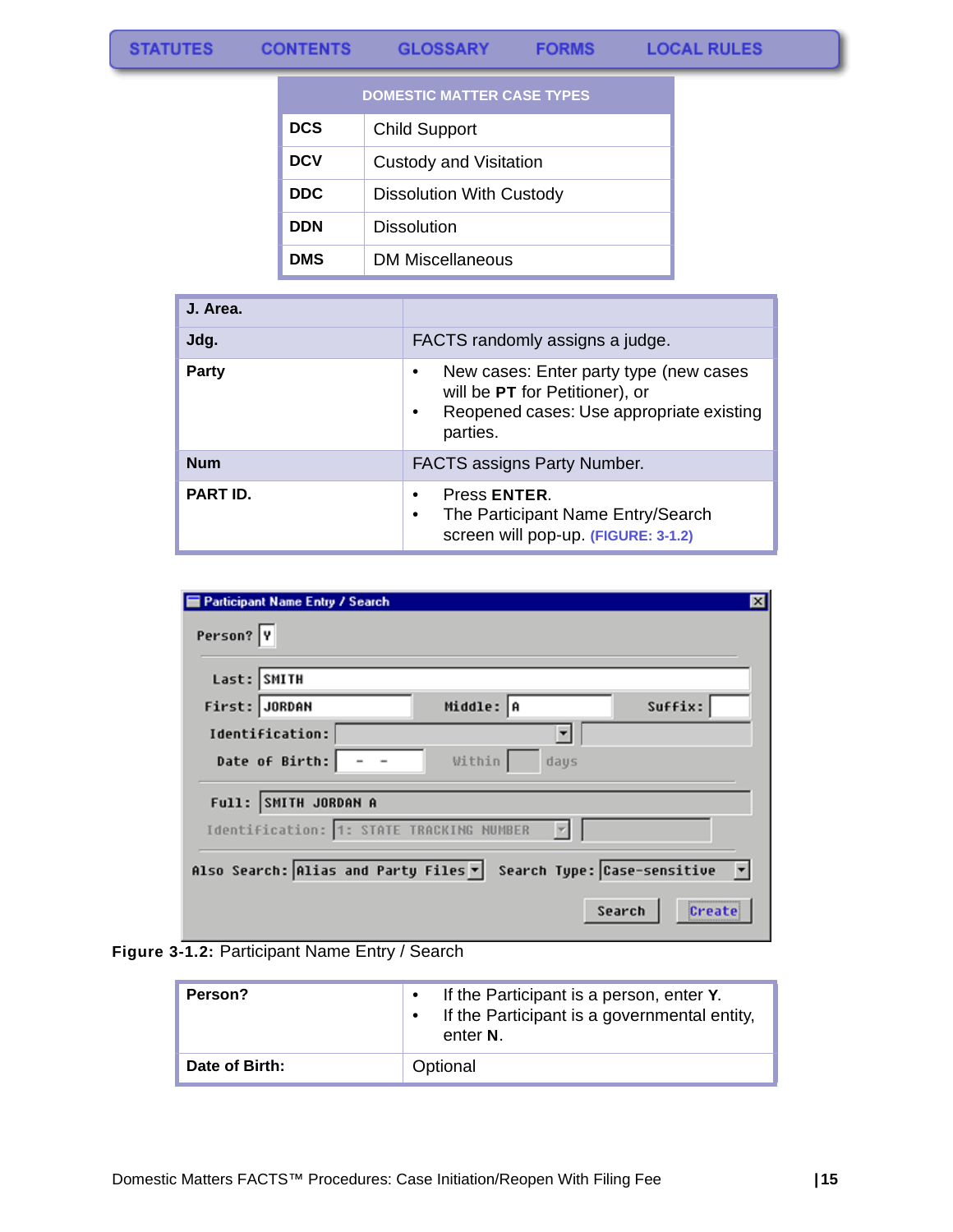| <b>Search Button</b> | $\bullet$<br>$\bullet$ | Click on this button to search.<br>A message box may appear that states:              |
|----------------------|------------------------|---------------------------------------------------------------------------------------|
|                      |                        | "There are participant(s) on the system<br>who match your criteria. Would you like to |
|                      |                        | choose among them?"                                                                   |
|                      |                        | Click on the YES button.                                                              |

### **SECOND | DO NOT SEARCH / TRACK 2**  $\overline{2}$ • Do not search, click the **CREATE** button.

- After clicking, FACTS™ defaults to the New Participant edit screen, **[TRACK 2](#page-27-0)**. **[\(FIGURE: 3-1.4\)](#page-17-0)**
- **Skip the section on Track 1**; it does not apply to the Second Judicial District.

| <b>E</b> Participant Search Results                     |  |                |            |                  |                       |  |  |
|---------------------------------------------------------|--|----------------|------------|------------------|-----------------------|--|--|
| The following participants match the given search crit: |  |                |            |                  |                       |  |  |
| <b>Participant Name</b>                                 |  | Part. ID       | <b>SSN</b> | <b>DL Number</b> | <b>STATE TRACKIN-</b> |  |  |
| <b>SMITH JORDAN A</b>                                   |  | <b>Y</b> 32146 | 111335555  |                  |                       |  |  |
| ISMITH JORDAN A                                         |  | Y 32147        | 222446666  |                  |                       |  |  |

**Figure 3-1.3:** Participant Search Result

| <b>Search Results</b> | Use the down arrow to highlight the<br>$\bullet$<br>appropriate Participant.<br>Press ENTER to select the matching<br>$\bullet$<br>participant. |
|-----------------------|-------------------------------------------------------------------------------------------------------------------------------------------------|
|                       | If search result is negative, FACTS™ defaults<br>to the New Participant Edit screen. (FIGURE: 3-<br>1.4)                                        |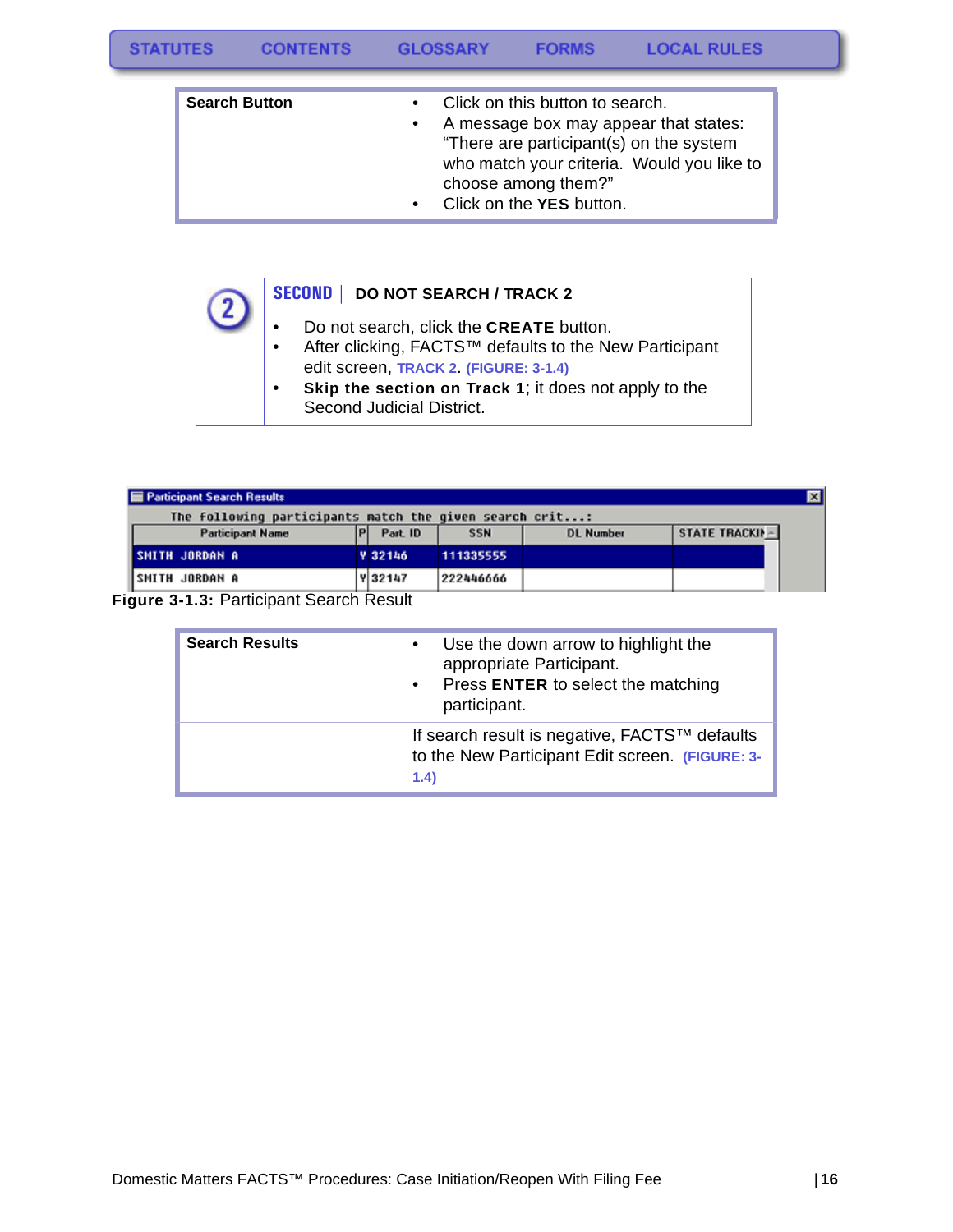**STATUTES** 

| New Participant Edit                                 |                            |           | EDX                         |
|------------------------------------------------------|----------------------------|-----------|-----------------------------|
|                                                      | <b>New Participant</b>     | Person? Y |                             |
| Last: SMITH                                          |                            |           | sex:<br>DOB:                |
| First: JORDAN                                        | Middle: A                  | Suffix:   | SSN:                        |
| Full: SMITH JORDAN A                                 |                            |           | <b>Drivers License No.:</b> |
| -Alternate ID's:                                     |                            |           |                             |
| Address Information:<br>Correspondence Address Type: | Delivery Method:           |           |                             |
| PT Party Address                                     | P<br><b>Postal Service</b> |           |                             |
| Current Address                                      |                            |           |                             |

<span id="page-17-0"></span>**Figure 3-1.4:** New Participant Edit

| Person:      | If the Participant is a person, enter Y.<br>$\bullet$<br>If the Participant is a governmental entity,<br>$\bullet$<br>enter N. |
|--------------|--------------------------------------------------------------------------------------------------------------------------------|
| Last:        | Enter the person's last name.                                                                                                  |
| <b>First</b> | Enter the person's first name.                                                                                                 |
| Middle:      | Enter the person's middle name or initial.                                                                                     |
| Suffix:      | This field supports the entry of suffixes such<br>as: JR, SR, III, MD, PHD, etc.                                               |

| CAUTION   DO NOT PUNCTUATE: "JR" NOT "JR."            |  |
|-------------------------------------------------------|--|
|                                                       |  |
| <b>CAUTION</b> DO NOT INPUT ADDITIONAL IDENTIFIERS AT |  |

| <b>New Participant Edit</b> | <b>ENTER</b> through the fields and stop at the         |
|-----------------------------|---------------------------------------------------------|
|                             | <b>EDIT</b> button.<br>Tab past the <b>EDIT</b> button. |

**THIS TIME.**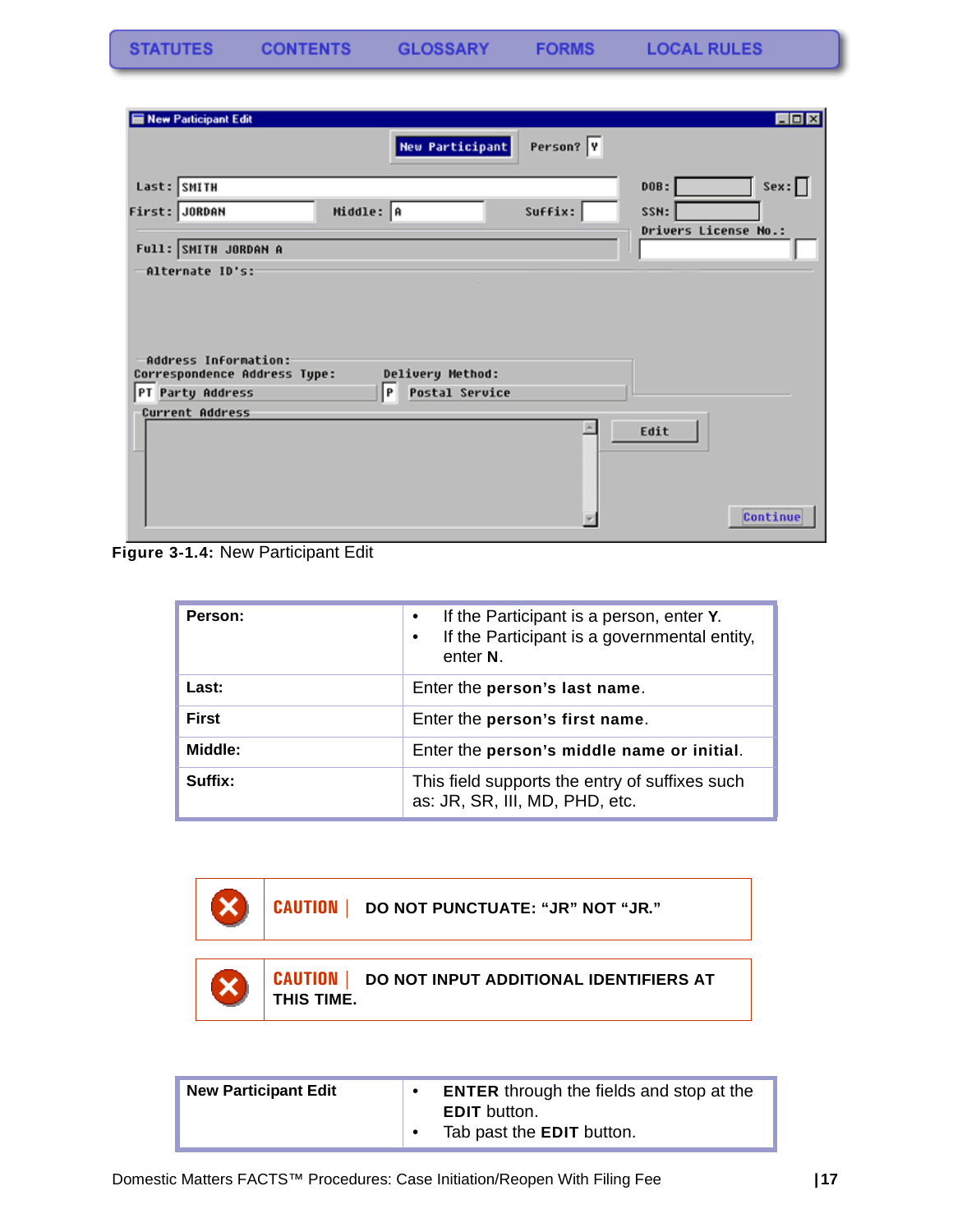| <b>STATUTES</b> |                        | <b>CONTENTS</b> |                     | <b>GLOSSARY</b> | <b>FORMS</b>                                              | <b>LOCAL RULES</b>                                                                                                                                                          |  |
|-----------------|------------------------|-----------------|---------------------|-----------------|-----------------------------------------------------------|-----------------------------------------------------------------------------------------------------------------------------------------------------------------------------|--|
|                 | <b>Continue Button</b> |                 | ٠<br>$\bullet$<br>٠ | Participant ID. | Click CONTINUE to create a new<br>screen. (FIGURE: 3-1.5) | The user will be taken back up a level to<br>the Create New Case & Receipt screen.<br>The cursor will be returned to the Part. ID<br>field in the Create New Case & Receipt |  |

| Party Name             | Event | <b>Event Code / Description</b>       | # Units |
|------------------------|-------|---------------------------------------|---------|
| <b> SMITH JORDAN A</b> | 160   | <b>PMT: DOMESTIC FILING/MED -DIST</b> |         |
|                        |       |                                       |         |
|                        |       |                                       |         |

<span id="page-18-0"></span>**Figure 3-1.5:** Create New Case & Receipt

| Part ID.                      | Tab through this field.                                                                    |
|-------------------------------|--------------------------------------------------------------------------------------------|
| <b>Party Name</b>             | This field will default to the name of the<br>participant that has just been entered.      |
| Event                         | Enter the event code.                                                                      |
| <b>Event Code/Description</b> | FACTS™ will automatically populate this field<br>with description of the above event code. |
| Units                         |                                                                                            |

| Amount   | <b>Assess Event</b> | <b>Assessment</b> | Stat      | Stat. Date $ $ FT ype | <b>File Date</b> |
|----------|---------------------|-------------------|-----------|-----------------------|------------------|
| \$112.00 | 260                 | \$112.00          | <b>PN</b> | $09 - 22 - 2000$ N    | $99 - 22 - 2000$ |
|          |                     |                   |           |                       |                  |
|          |                     |                   |           |                       |                  |

**Figure 3-1.6:** Create New Case & Receipt

| Amount                                      | FACTS™ will enter default amount based on<br>the event code. |
|---------------------------------------------|--------------------------------------------------------------|
| <b>Assess Event</b>                         |                                                              |
| <b>Assessment</b>                           |                                                              |
| Stat.<br>(Default PN)                       |                                                              |
| <b>Stat. Date</b><br>(Default current date) |                                                              |
| <b>FType</b><br>(Default N)                 |                                                              |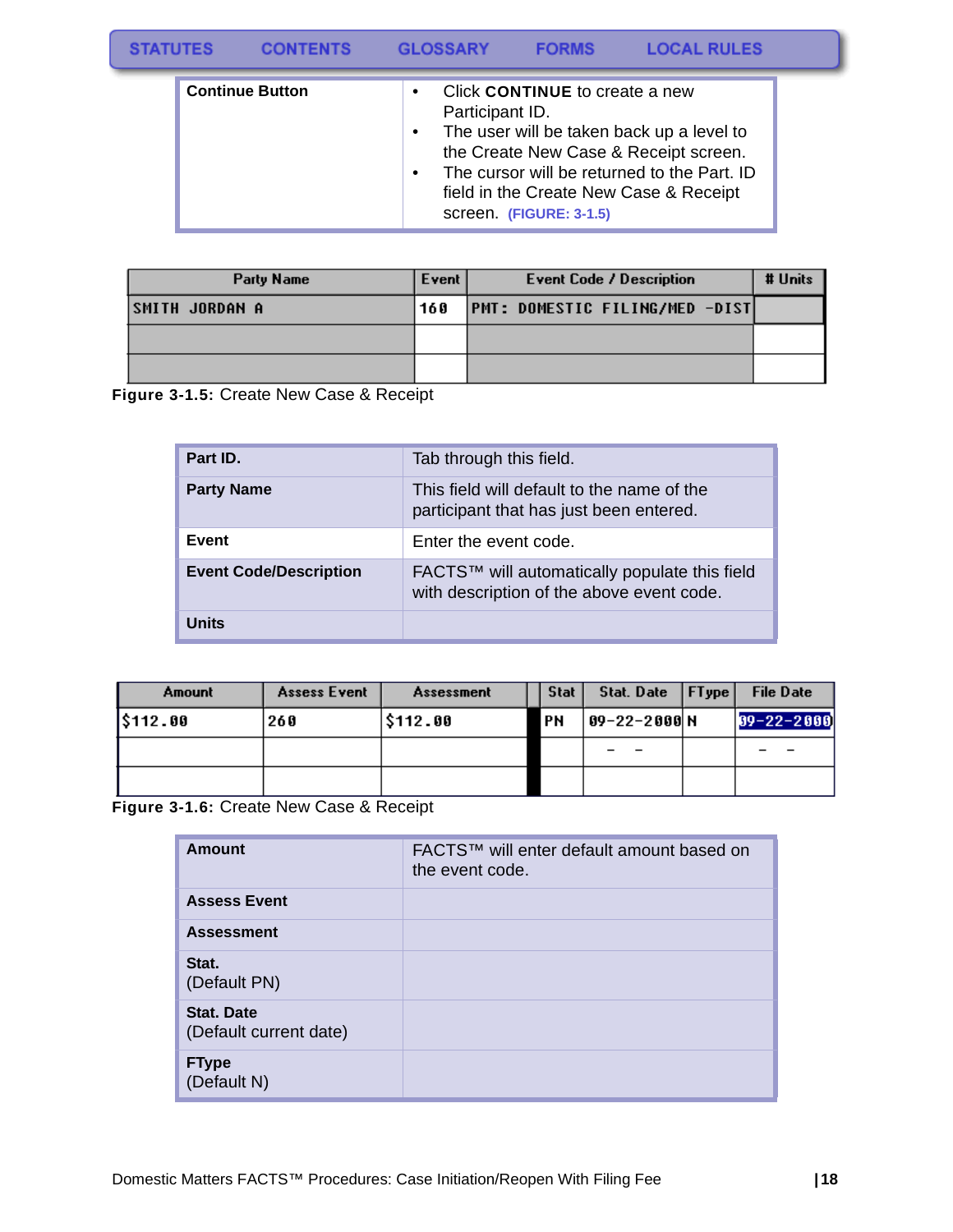| <b>STATUTES</b> |                  | <b>CONTENTS</b>        |                        | <b>GLOSSARY</b> | <b>FORMS</b>                                                              | <b>LOCAL RULES</b>                                                                                                                   |  |
|-----------------|------------------|------------------------|------------------------|-----------------|---------------------------------------------------------------------------|--------------------------------------------------------------------------------------------------------------------------------------|--|
|                 | <b>File Date</b> | (Default current date) | $\bullet$<br>$\bullet$ |                 | the Receipt Date field of the screen.<br>this event on the line provided. | F6: Press F6 and the cursor will move to<br>F5: If the party is paying another fee, for<br>example, a jury fee, then press F5 to add |  |

**CAUTION | F5 ONLY FOR ATTACHED EVENTS**

- Use **F5** only to receipt other events attached to the case.
- See money management section of manual to receipt other fees.



### **CAUTION | F7 TO DELETE EXTRA LINE**

- It is easy to press **ENTER** too many times and to find the cursor on the next line.
- If this happens press **F7** and you will delete the **extra line**.

|                |               |     | Create New Case & Receipt  |        |                        |                   |      |                             |        |                       | $-10x$   |
|----------------|---------------|-----|----------------------------|--------|------------------------|-------------------|------|-----------------------------|--------|-----------------------|----------|
|                | Crt   Loc     | Cat | Case No.                   | Amount | <b>Assess Event</b>    | <b>Assessment</b> | Stat | Stat. Date                  | FType  | <b>File Date</b>      |          |
| D              | 8387 DM       |     | 889888313                  | ពព     | 260                    | \$112.00          | PN   | 89-22-2888 N                |        | $09 - 22 - 2000$      |          |
|                |               |     |                            |        |                        |                   |      | -                           |        |                       |          |
|                |               |     |                            |        |                        |                   |      |                             |        |                       |          |
| $\blacksquare$ |               |     |                            |        |                        |                   |      |                             |        | $\blacktriangleright$ |          |
|                |               |     | Case: SMITH US SMITH       |        | <b>DISSOLUTION</b>     |                   |      |                             | Tetal: |                       | \$112.00 |
|                |               |     | Judge: GRACE B DURAN       |        |                        |                   |      | Receipt Date: 09-22-2000    |        |                       |          |
|                |               |     | Pay From Suspense?(Y/N): N |        | Suspense Account ID:   |                   |      |                             |        |                       |          |
|                |               |     | Suspense Amount:           |        |                        | Requestor:        |      |                             |        |                       |          |
|                |               |     | Payor Part. ID: 32146      | Edit   | SMITH JORDAN A         |                   |      |                             |        |                       |          |
|                | Memo Text:    |     |                            |        | Party Address          |                   |      |                             |        |                       |          |
|                |               |     | <b>PAID FR ATTY TRUST</b>  |        |                        |                   |      |                             |        |                       |          |
|                |               |     |                            |        |                        |                   |      |                             |        |                       |          |
|                |               |     |                            |        |                        |                   |      |                             |        |                       |          |
|                |               |     | Check Amount: \$112.00     |        | <b>Check Number: B</b> | 12345             |      |                             |        | More Checks (Y/M)?: N |          |
|                |               |     | Credit Card: \$0.00        |        | Authorization:         |                   |      |                             |        |                       |          |
|                |               |     | Cash Amount: \$0.00        |        |                        |                   |      |                             |        |                       |          |
|                | Other Amount: |     |                            |        |                        | Change: \$0.00    |      |                             |        |                       |          |
|                |               |     | Deputy ID: 301             |        | Register: 1            |                   |      | Receipt Number: A 000000363 |        |                       |          |



| <b>Receipt Date</b><br>(Default-current date) | <b>ENTER</b> through this field.                                                                                                                       |
|-----------------------------------------------|--------------------------------------------------------------------------------------------------------------------------------------------------------|
| <b>Pay from Suspense</b>                      | <b>ENTER</b> through this field.                                                                                                                       |
| Payor Part ID.                                | Delete Petitioner ID, input Attorney<br>$\bullet$<br>Participant ID, when appropriate.<br>Tab through this field to make receipt out<br>to Petitioner. |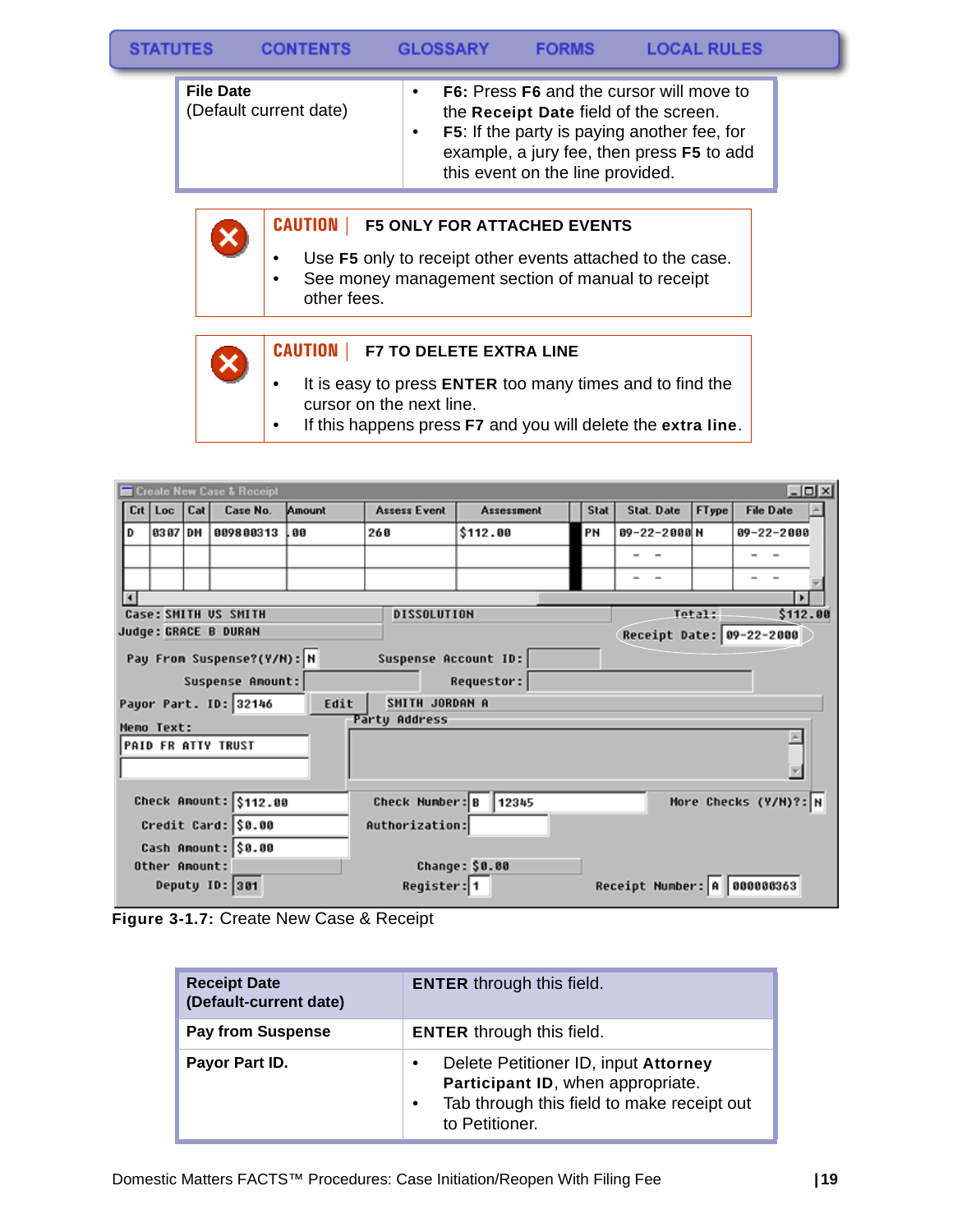**FORMS** 

| <b>CAUTION   ATTORNEY PARTICIPANT ID</b>                                                                                     |
|------------------------------------------------------------------------------------------------------------------------------|
| Please use the Attorney Participant ID number.<br>Do not use the Attorney Code number.<br>$\bullet$                          |
| You will enter inaccurate information (someone else's<br>$\bullet$<br>Participant ID) if you use the Attorney Code number in |
| this field.                                                                                                                  |

| Memo Text | Enter appropriate text for your district. |
|-----------|-------------------------------------------|
|-----------|-------------------------------------------|



### **CAUTION | NO TEXT WRAP**

- The text does not wrap to the next line.
- Press **ENTER** to go to the next line.

| <b>Check Amount</b> | Enter amount of check.                                                                                                                                                                       |
|---------------------|----------------------------------------------------------------------------------------------------------------------------------------------------------------------------------------------|
| <b>Check Number</b> | This field has two parts.<br>The check type and the check number<br>(20 characters long-can fit traveler's<br>checks and money order numbers.)<br>The choices for check type are as follows: |



| в   | <b>Business Check</b> |
|-----|-----------------------|
| CC  | Cashier's Check       |
| MO  | Money Order           |
| PO  | <b>Postal Order</b>   |
| TC. | Traveler's Check      |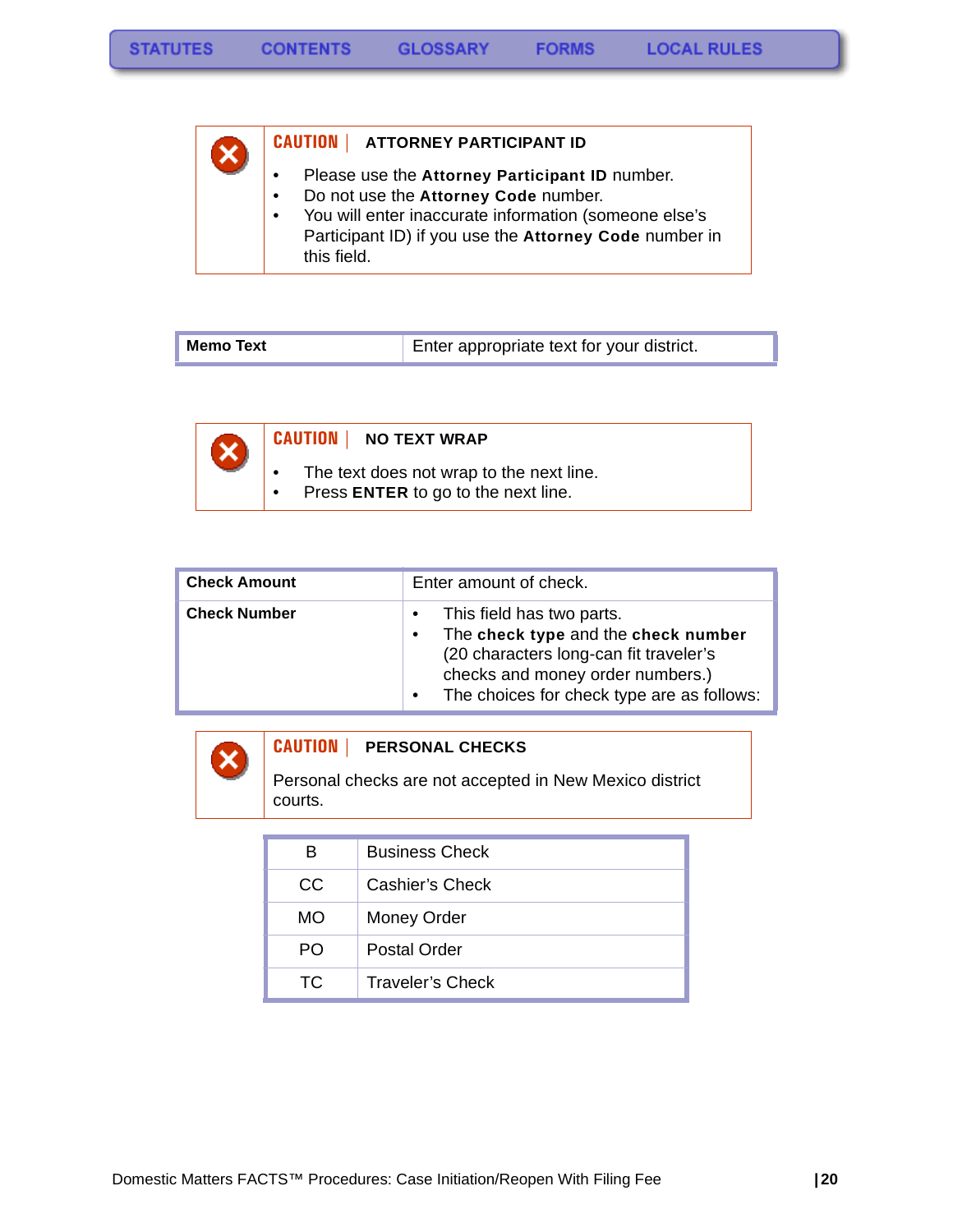| More Checks (Y/N) | checks. | If you have more checks, enter Y for yes.<br>The Multiple Checks screen will pop-up.<br>(FIGURE: 3-1.8)<br>You can then enter up to four more |
|-------------------|---------|-----------------------------------------------------------------------------------------------------------------------------------------------|

| <b>Multiple Checks</b> |                      |  |
|------------------------|----------------------|--|
| Anount:                | <b>Check Number:</b> |  |
| Anount:                | <b>Check Number:</b> |  |
| Amount:                | <b>Check Number:</b> |  |
| Anount:                | <b>Check Number:</b> |  |

<span id="page-21-0"></span>**Figure 3-1.8:** Multiple Checks

| Check Amount: \$112.00 | Check Number: B 12345 | More Checks (Y/M)?: N       |
|------------------------|-----------------------|-----------------------------|
| Credit Card: \$0.00    | Authorization:        |                             |
| Cash Amount: \$0.00    |                       |                             |
| Other Amount:          | Change: \$0.00        |                             |
| Deputy ID: 301         | Register: 1           | Receipt Number: A 000000363 |

**Figure 3-1.9:** Create New Case & Receipt

| <b>Credit Card</b>                                                     | Not used at this time.                                                                                                                                                                                                                                           |
|------------------------------------------------------------------------|------------------------------------------------------------------------------------------------------------------------------------------------------------------------------------------------------------------------------------------------------------------|
| <b>Authorization</b>                                                   |                                                                                                                                                                                                                                                                  |
| <b>Cash Amount</b>                                                     | Enter the amount of cash collected.                                                                                                                                                                                                                              |
| Deputy ID                                                              | This will default to the Deputy ID of the user<br>who is currently logged on the computer.                                                                                                                                                                       |
| <b>Register</b>                                                        | Enter the number of the register that you are<br>using.                                                                                                                                                                                                          |
| <b>Receipt Number</b>                                                  | The receipt number field has two parts.<br>٠<br>In the first box, always use the appropriate<br>٠<br>receipt prefix (this indicates which bank<br>account the money will be going into), and<br>In the second box FACTS™ will assign a<br>number to the receipt. |
| <b>Completing the Create a</b><br><b>New Case &amp; Receipt Screen</b> | Upon entry of the receipt prefix, FACTS™<br>randomly assigns:<br>A new case number when appropriate,<br>A judge, (FIGURE: 3-1.10)<br>٠<br>A new <b>Participant ID number</b> (if the party<br>is a new participant),<br>A receipt number. (FIGURE: 3-1.11)       |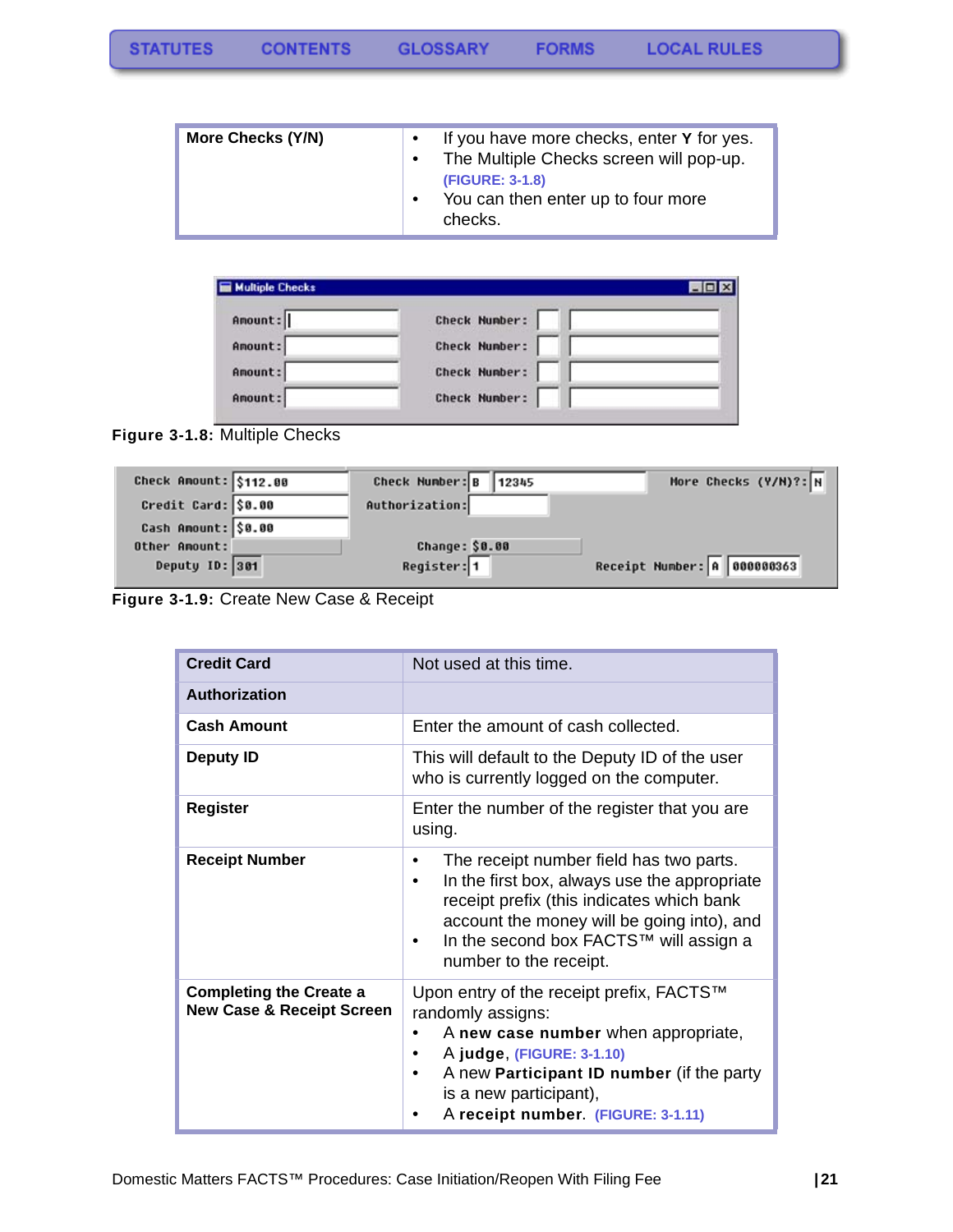

<span id="page-22-0"></span>**Figure 3-1.10:** Case Number and Judge Assignment

| The following participants were created with this transaction:<br>32143: SMITH JOHN D |  |
|---------------------------------------------------------------------------------------|--|
|                                                                                       |  |
|                                                                                       |  |
| Receipt 9-000000359 created.                                                          |  |

### <span id="page-22-1"></span>**Figure 3-1.11:** Participant ID

| <b>Completing the Create a</b> | FACTS™ gives the user the option of printing |
|--------------------------------|----------------------------------------------|
| New Case & Receipt Screen      | the receipt, and saves ALL the data.         |

| <b>PRINTER DIALOG BOX</b> |  | Click the PRINT button.<br>Click OK or press ENTER. |
|---------------------------|--|-----------------------------------------------------|
|---------------------------|--|-----------------------------------------------------|

**+ + +**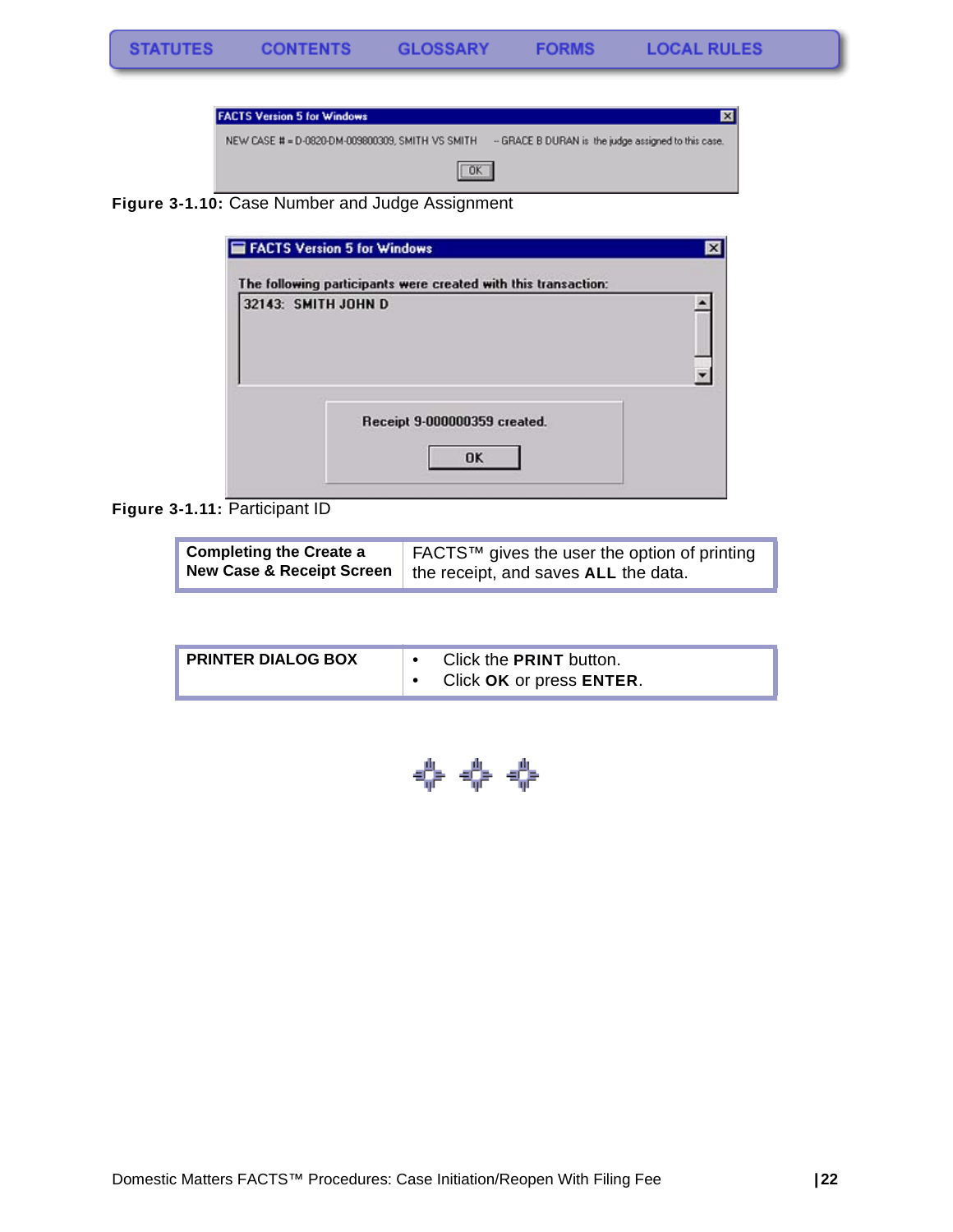### <span id="page-23-0"></span>Section 3-2: Case Initiation/Reopen Without Filing Fee

<span id="page-23-1"></span>To Initiate a new case **WITHOUT** a filing fee, use the Case Master screen.

- **MAIN MENU** >
- **CASE MANAGEMENT** >
- **CASE MASTER**. The Case Master screen will appear. **[\(FIGURE: 3-2.1\)](#page-23-2)**

| <b>Case Master</b>                     |                                                                    | col×                                                     |
|----------------------------------------|--------------------------------------------------------------------|----------------------------------------------------------|
|                                        | Case Number: 0 0307 DM                                             |                                                          |
|                                        | Case Status: PN PN PENDING                                         | Status Date: 09-22-2000                                  |
| Type of Filing: N NEW FILING           |                                                                    | Filing Date: 09-22-2000                                  |
|                                        | Title: SMITH US SMITH                                              | Caption:                                                 |
|                                        | Case Type: DDN DISSOLUTION                                         |                                                          |
| Jurisdiction Area:                     |                                                                    | Sealed/Expunged Case? N                                  |
| Judge:                                 |                                                                    |                                                          |
|                                        | $Refiled?$ N<br>Alt. Case Ref.                                     | Original Court:                                          |
|                                        | Consolidated with Other Cases?   Transferred case?   Prev. Case #: |                                                          |
| Criminal/Traffic<br><b>Prosecutor:</b> |                                                                    | Uictim? (Y/H): N                                         |
| LEA Case #:                            | Appear By:                                                         | Arresting Agency:                                        |
| Citation Issued? N                     |                                                                    | Citation Signed? N Vehicle Type: 0wner Responsibility? N |
| Civil                                  | Will Filing Date:                                                  | Child Support Payments Required? N                       |
|                                        | Save<br><b><i>Uieu Schedule</i></b>                                | Related Cases                                            |

<span id="page-23-2"></span>**Figure 3-2.1:** Case Master

| <b>FIELD NAME</b>                                  | <b>INSTRUCTIONS</b>                                                                               |  |  |
|----------------------------------------------------|---------------------------------------------------------------------------------------------------|--|--|
| <b>Case Number:</b>                                | Enter through to assign a new case number, or                                                     |  |  |
| Court                                              | Enter D for District Court.                                                                       |  |  |
| Location                                           | Enter the four-digit court location code, for<br>example, 0101, 0202.                             |  |  |
| Category                                           | Enter case category, DM.                                                                          |  |  |
| <b>Number</b>                                      | Enter case number.                                                                                |  |  |
| <b>Case Status:</b><br>(Default PN for<br>Pending) | Press <b>ENTER</b> or<br>٠<br>Press F1 and select from the list provided.<br>٠                    |  |  |
| <b>Status Date:</b>                                | Press ENTER or<br>$\bullet$<br>Delete and enter appropriate date.<br>٠                            |  |  |
| <b>Type of Filing</b><br>(Default N for New)       | Press <b>ENTER</b> or<br>٠<br>Delete the N and press F1 to select the<br>٠<br>appropriate choice. |  |  |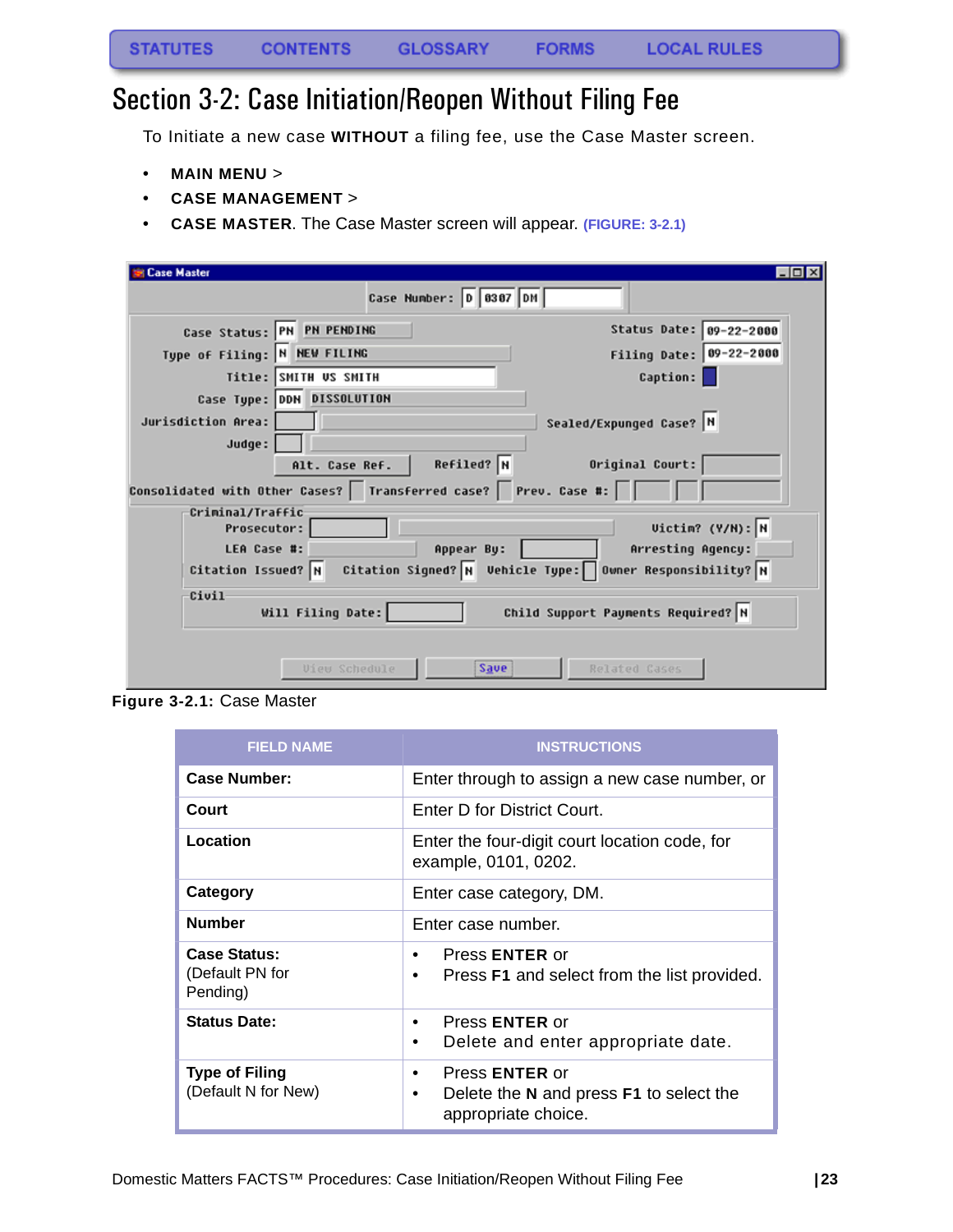$\boldsymbol{\times}$ 

#### **CONTENTS**

**GLOSSARY FORMS** 

| <b>FIELD NAME</b>   | <b>INSTRUCTIONS (CONTINUED)</b>                                                          |
|---------------------|------------------------------------------------------------------------------------------|
| <b>Filing Date:</b> | Press <b>ENTER</b> or<br>$\bullet$<br>Delete and enter appropriate date.<br>$\bullet$    |
| Title               | Enter Case Title from Petition (SMITH VS<br>$\bullet$<br>SMITH) and<br>Press ENTER.<br>٠ |

### **CAUTION | TITLE**

- Enter Last Name of Petitioner and Respondent. For example, SMITH VS SMITH.
- Do not input other information.
- Do not punctuate: "VS" NOT "VS."

| <b>Case Type</b> | Enter Case Type from the list below. |
|------------------|--------------------------------------|

| <b>DOMESTIC MATTER CASE TYPES</b> |                                 |  |  |
|-----------------------------------|---------------------------------|--|--|
| <b>DCS</b>                        | <b>Child Support</b>            |  |  |
| <b>DCV</b>                        | <b>Custody and Visitation</b>   |  |  |
| <b>DDC</b>                        | <b>Dissolution With Custody</b> |  |  |
| <b>DDN</b>                        | Dissolution                     |  |  |
| <b>DMS</b>                        | DM Miscellaneous                |  |  |

| <b>ENTER through the other Fields</b> |                                                                                                                                                                                                                                                                                              |
|---------------------------------------|----------------------------------------------------------------------------------------------------------------------------------------------------------------------------------------------------------------------------------------------------------------------------------------------|
| <b>Save Button</b>                    | <b>ENTER through to SAVE button.</b><br>$\bullet$<br>Click button or press ENTER.<br>$\bullet$<br>The system will generate new case<br>$\bullet$<br>number and assign a judge.<br>Screen prompt will show case number and<br>$\bullet$<br>judge assignment; press ENTER key to<br>save data. |

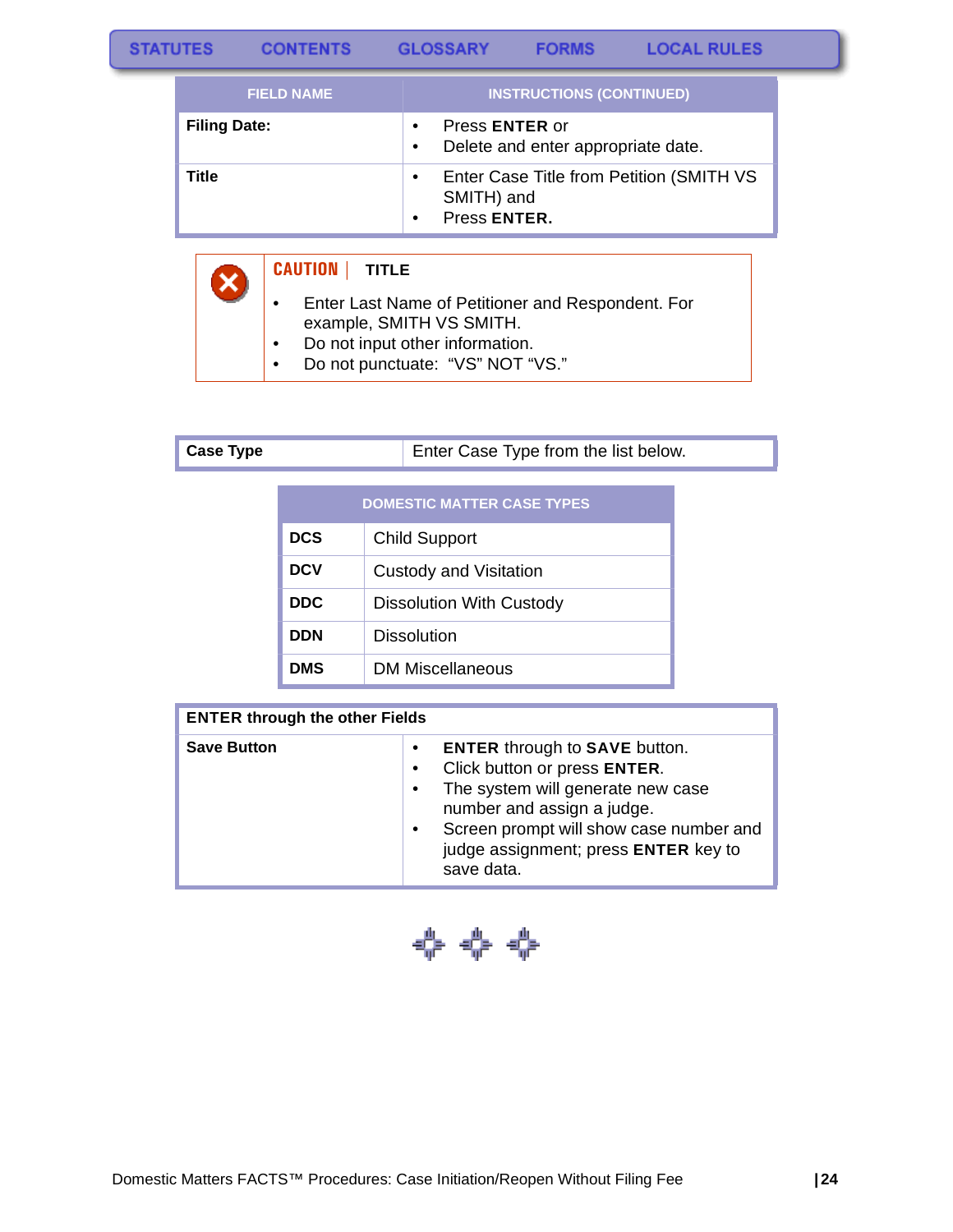### <span id="page-25-1"></span><span id="page-25-0"></span>Section 3-3: Attach Parties to Case

After you have initiated a case using the **CASE MASTER** screen, the **PARTY NAMES** screen will automatically pop-up or you can access the **PARTY NAMES** screen by making the following menu choices:

- **MAIN MENU** >
- **CASE MANAGEMENT** >
- **PARTY NAMES** >. The Party Names screen will appear. **(FIGURE: 3-3.1)**

| <b>Party Names</b>                                                       |                                   |                                        |             | $\blacksquare$ $\blacksquare$ $\times$ |
|--------------------------------------------------------------------------|-----------------------------------|----------------------------------------|-------------|----------------------------------------|
| Case Number: 0 0307 DM 0009800314 SMITH US SMITH<br>Party Type/No.: PT 1 |                                   | Party Status/Date: A 89-22-2000 ACTIVE |             |                                        |
| Participant ID:                                                          | SMITH JORDAN A<br><b>Edit</b>     |                                        |             |                                        |
| Person? Y<br>Last Name: SMITH                                            |                                   |                                        |             |                                        |
|                                                                          | First: JORDAN                     | Middle: A                              | Suffix:     |                                        |
|                                                                          | Full Name: SMITH JORDAN A         |                                        |             |                                        |
| Birth Date: 01-01-1960                                                   | Juvenile? N                       |                                        |             | SSN: 222446666                         |
| $Height:$ $Fect$                                                         | Inches<br>Sex: M                  |                                        | Weight:     | Lbs                                    |
| Origin:                                                                  | Eye:                              |                                        | Hair:       |                                        |
| Ending Date:                                                             | Driver License:                   |                                        | State:      |                                        |
| Date of Death:                                                           | Filing Address: PT 1              |                                        |             | Edit                                   |
| Alias Name? N<br>Edit                                                    | Attorney? Y                       | Edit                                   | Military? N |                                        |
| In Custody?                                                              | Security Required?<br>Restricted? | Interpreter:                           |             |                                        |
|                                                                          |                                   | Save                                   |             | This is a new partu                    |

**Figure 3-3.1:** Party Names

| <b>FIELD NAMES</b>                         | <b>INSTRUCTIONS</b>                                                                                                                                                |
|--------------------------------------------|--------------------------------------------------------------------------------------------------------------------------------------------------------------------|
| Case Number:<br>(Default last case number) | If you are beginning a new session or need to<br>enter data from a different case, fill in each of<br>the four subfields as follows:                               |
| Court                                      | Enter D for District Court.                                                                                                                                        |
| Location                                   | Enter the four-digit court location code, for<br>example, 0101, 0202.                                                                                              |
| Category                                   | Enter category, DM.                                                                                                                                                |
| <b>Number</b>                              | Enter case number.                                                                                                                                                 |
| <b>Party Type:</b>                         | Enter appropriate party type: PT for<br>٠<br>Petitioner, RS for Respondent, and CK for<br>DM Minor Child, or<br>Press F1 for a list of available party types.<br>٠ |
| <b>Party No.:</b>                          | FACTS™ will assign party number.                                                                                                                                   |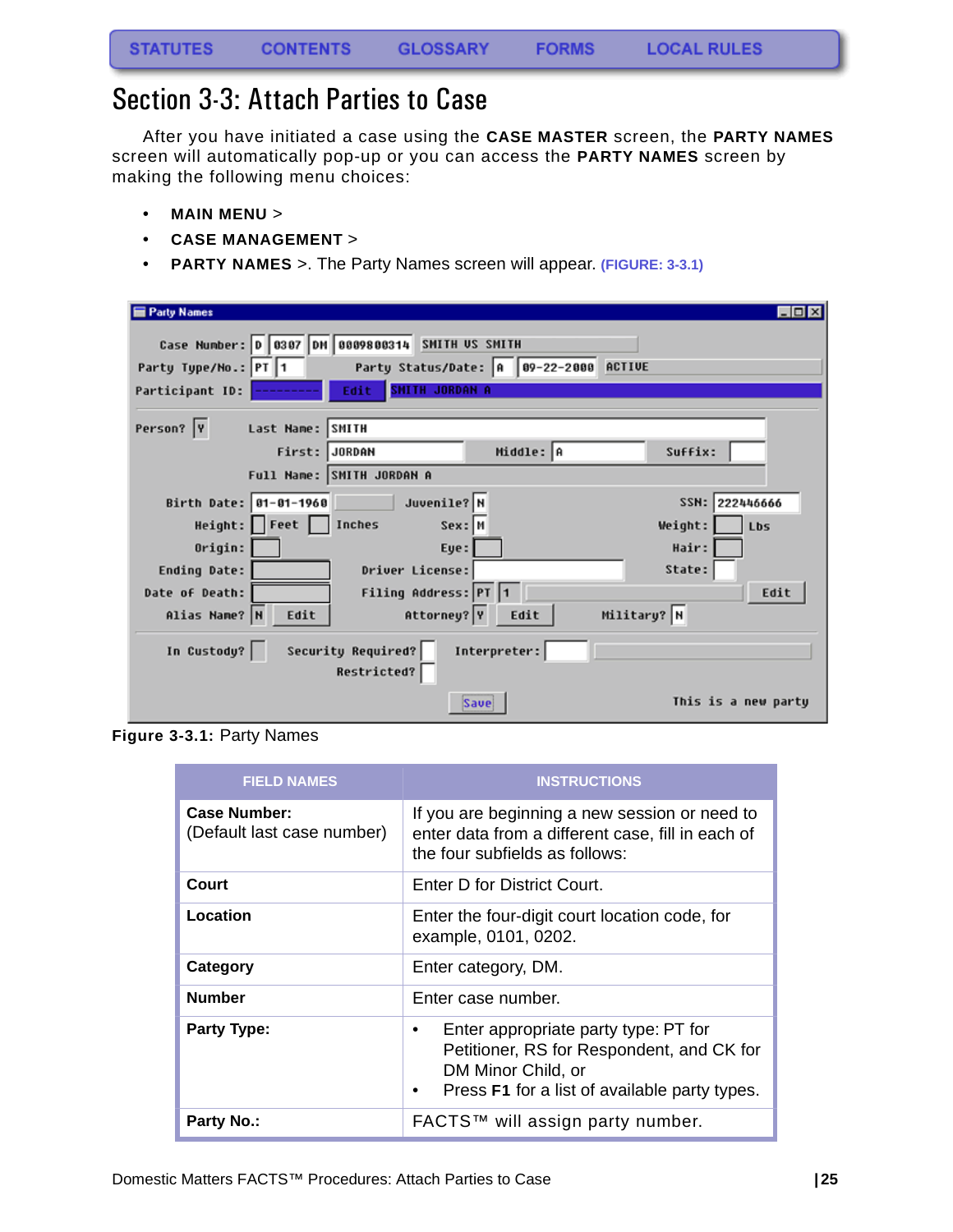

### **CAUTION | DM MINOR CHILDREN (CK)**

Designate minor children (CK) as inactive (I)

| <b>Party Status</b>    | Enter A for active and press ENTER, or<br>٠<br>Enter I for inactive for minor children.<br>$\bullet$                                                                                                                                                  |
|------------------------|-------------------------------------------------------------------------------------------------------------------------------------------------------------------------------------------------------------------------------------------------------|
| <b>Party Date</b>      | <b>ENTER</b> through or delete and type correct<br>٠<br>date.<br>Press ENTER.<br>$\bullet$                                                                                                                                                            |
| <b>Participant ID:</b> | In this field, the user can enter a<br>٠<br>Participant ID number and tab.<br>If the user does not have a Participant ID<br>$\bullet$<br>Number for the participant, press ENTER<br>and the Party Name / Entry screen will pop<br>up. (FIGURE: 3-3.2) |

| <b>Participant Name Entry / Search</b>                              | $\vert x \vert$ |
|---------------------------------------------------------------------|-----------------|
| Person? Y                                                           |                 |
| Last: SMITH                                                         |                 |
| Middle: A<br>First: JORDAN<br>Suffix:                               |                 |
| Identification:<br>Within<br>Date of Birth:<br>days                 |                 |
| Full: SMITH JORDAN A                                                |                 |
| Identification: 1: STATE TRACKING NUMBER                            |                 |
| Search Type: Case-sensitive<br>Also Search: Alias and Party Files v |                 |
| Search<br>Create                                                    |                 |

<span id="page-26-0"></span>**Figure 3-3.2:** Party Name Entry / Search

| Person?              | Enter Y, if the Participant is a person<br>$\bullet$<br>Enter N, if the Participant is a<br>٠<br>governmental entity                                                                                                                           |
|----------------------|------------------------------------------------------------------------------------------------------------------------------------------------------------------------------------------------------------------------------------------------|
| Date of Birth:       | Optional                                                                                                                                                                                                                                       |
| <b>Search Button</b> | Click on this button to search.<br>$\bullet$<br>A message box may appear that states:<br>$\bullet$<br>"There are participant(s) on the system<br>who match your criteria. Would you like to<br>choose among them?" Click on the YES<br>button. |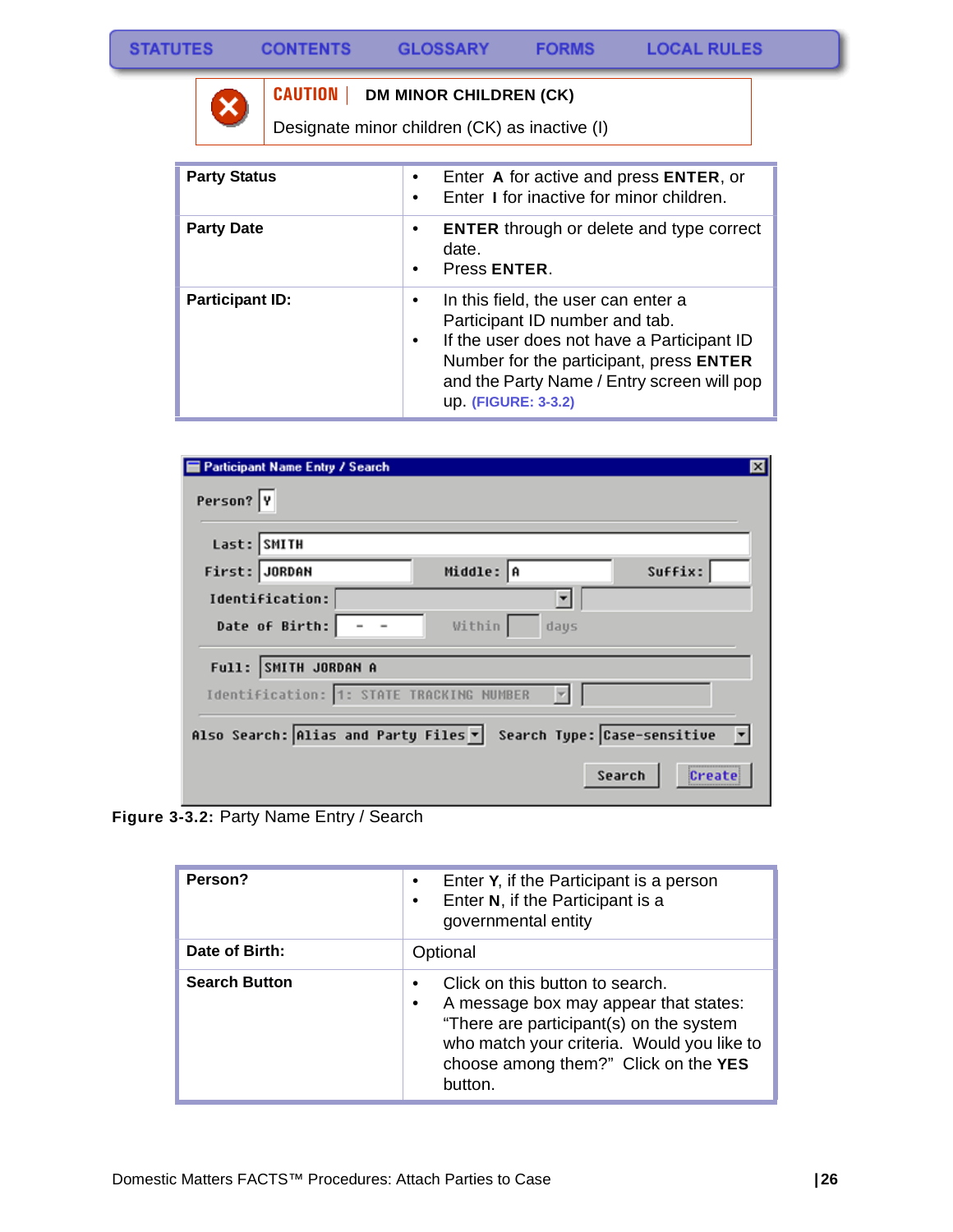| <b>SECOND   DO NOT SEARCH / TRACK 2</b>                                                                                     |
|-----------------------------------------------------------------------------------------------------------------------------|
| Do not search, click the CREATE button.<br>After clicking, FACTS™ defaults to the New Participant<br>$\bullet$              |
| edit screen, TRACK 2. (FIGURE: 3-3.4)<br>Skip the section on Track 1; it does not apply to the<br>Second Judicial District. |

#### **Track 1**

| Participant Search Results                              |                |            |                  |                |  |
|---------------------------------------------------------|----------------|------------|------------------|----------------|--|
| The following participants match the given search crit: |                |            |                  |                |  |
| <b>Participant Name</b>                                 | Part. ID       | <b>SSN</b> | <b>DL Number</b> | STATE TRACKIN- |  |
| <b>SMITH JORDAN A</b>                                   | <b>Y 32146</b> | 111335555  |                  |                |  |
| ISMITH JORDAN A                                         | <b>Y 32147</b> | 222446666  |                  |                |  |
|                                                         |                |            |                  |                |  |

**Figure 3-3.3:** Participant Search Results

| <b>Search Results</b> | Highlight the appropriate participant with<br>$\bullet$<br>the arrow keys.<br>Press ENTER to select the matching<br>$\bullet$<br>participant.<br>$\bullet$ |
|-----------------------|------------------------------------------------------------------------------------------------------------------------------------------------------------|
|                       | If search result is negative, FACTS™<br>defaults to the New Participant Edit<br>screen. (FIGURE: 3-3.4)                                                    |

### <span id="page-27-0"></span> **Track 2**

| New Participant Edit |                 |           | $\Box$ o $\times$    |
|----------------------|-----------------|-----------|----------------------|
|                      | New Participant | Person? Y |                      |
|                      |                 |           |                      |
| Last: SMITH          |                 |           | Sex: N<br>DOB:       |
| First: JORDAN        | Middle: A       | Suffix:   | SSN: 222-44-6666     |
|                      |                 |           | Drivers License No.: |
| Full: SMITH JORDAN A |                 |           |                      |

<span id="page-27-1"></span>**Figure 3-3.4:** New Participant Edit

| Person:      | Enter Y, if the Participant is a person.<br>$\bullet$<br>Enter N, if the Participant is a<br>$\bullet$<br>governmental entity. |
|--------------|--------------------------------------------------------------------------------------------------------------------------------|
| Last:        | Enter the participant's last name.                                                                                             |
| <b>First</b> | Enter the participant's first name.                                                                                            |
| Middle:      | Enter the participant's middle name or<br>initial.                                                                             |
| Suffix:      | This field supports the entry of suffixes such<br>as: JR, SR, III, MD, PHD, etc.                                               |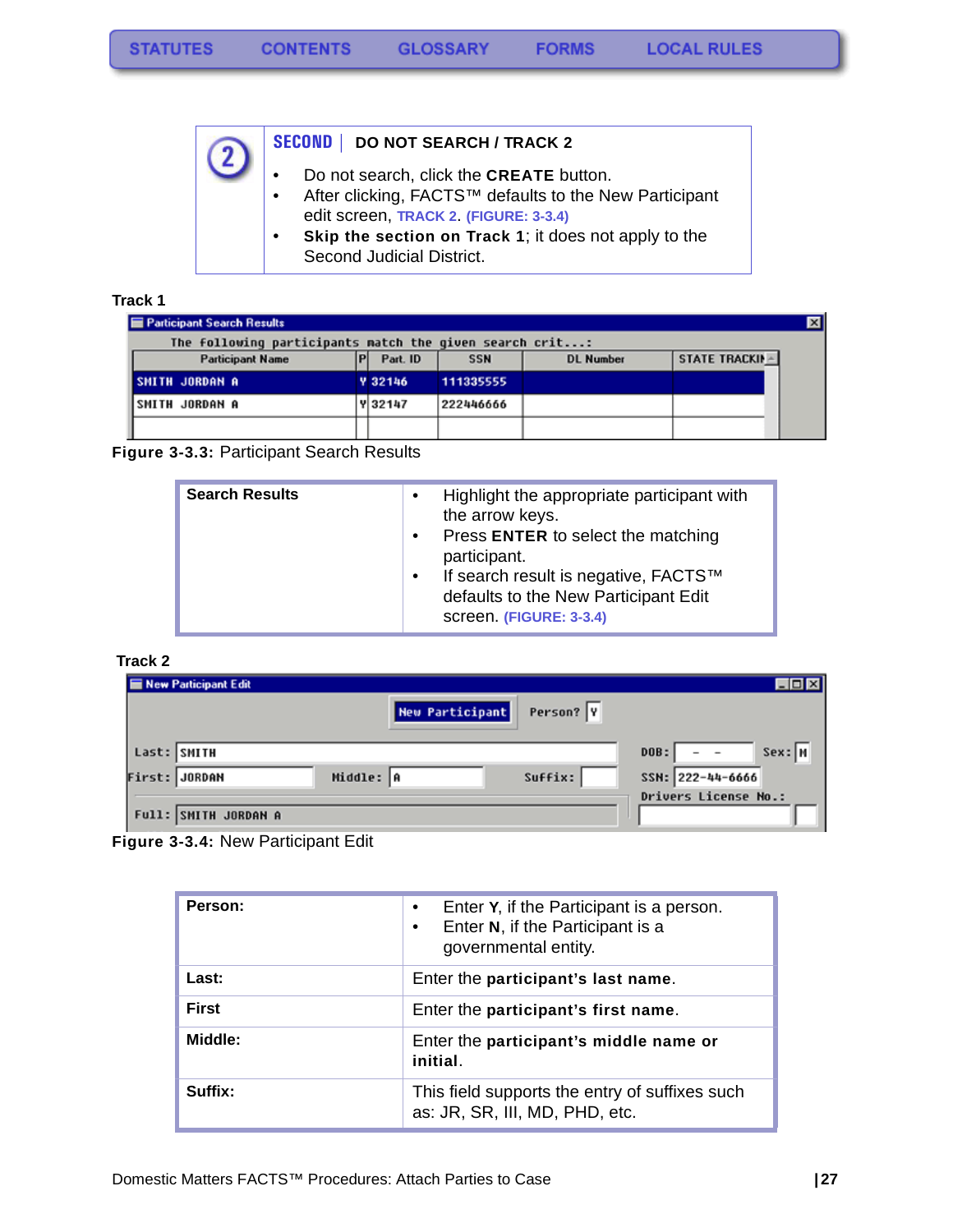**STATUTES GLOSSARY LOCAL RULES CONTENTS FORMS** 

| DOB:                        | Enter participant's date of birth.                                           |
|-----------------------------|------------------------------------------------------------------------------|
| Sex:                        | Enter <b>F</b> for female or <b>M</b> for male, if the data is<br>available. |
| SSN:                        | Enter the participant's social security<br>number, if the data is available. |
| <b>Drivers License No.:</b> | <b>OPTIONAL-If you have a driver's license</b><br>number, enter data.        |

| Full: SMITH JORDAN A                                                                                                                                                                                |          |
|-----------------------------------------------------------------------------------------------------------------------------------------------------------------------------------------------------|----------|
| Alternate ID's:                                                                                                                                                                                     |          |
| Address Information:<br>Delivery Method:<br>Correspondence Address Type:<br>PT Party Address<br><b>Postal Service</b><br>P<br><b>Current Address</b><br>641 VANDERBILT LANE<br>LAS CRUCES, NM 88005 | Edit     |
|                                                                                                                                                                                                     |          |
|                                                                                                                                                                                                     | Continue |



| <b>STATE TRACKING NUM-</b><br><b>BER</b>      |                                                                                                                                                          |
|-----------------------------------------------|----------------------------------------------------------------------------------------------------------------------------------------------------------|
| <b>DEFENDANT ID: # (AFIS)</b>                 |                                                                                                                                                          |
| STATE ID # (SID)                              |                                                                                                                                                          |
| <b>FBI NUMBER</b>                             |                                                                                                                                                          |
| <b>DA SEQUENCE NUMBER</b>                     |                                                                                                                                                          |
| <b>Correspondence Address</b><br>Information: | Enter appropriate Correspondence<br>$\bullet$<br>Address Type from the list below.<br>This indicates the address where notices<br>$\bullet$<br>are sent. |

| AG | <b>Attorney Address</b> |
|----|-------------------------|
| BU | <b>Business Address</b> |
| EМ | <b>Employer Address</b> |
| HO | Home Address            |
| PТ | <b>Party Address</b>    |
| RI | Relative's Address      |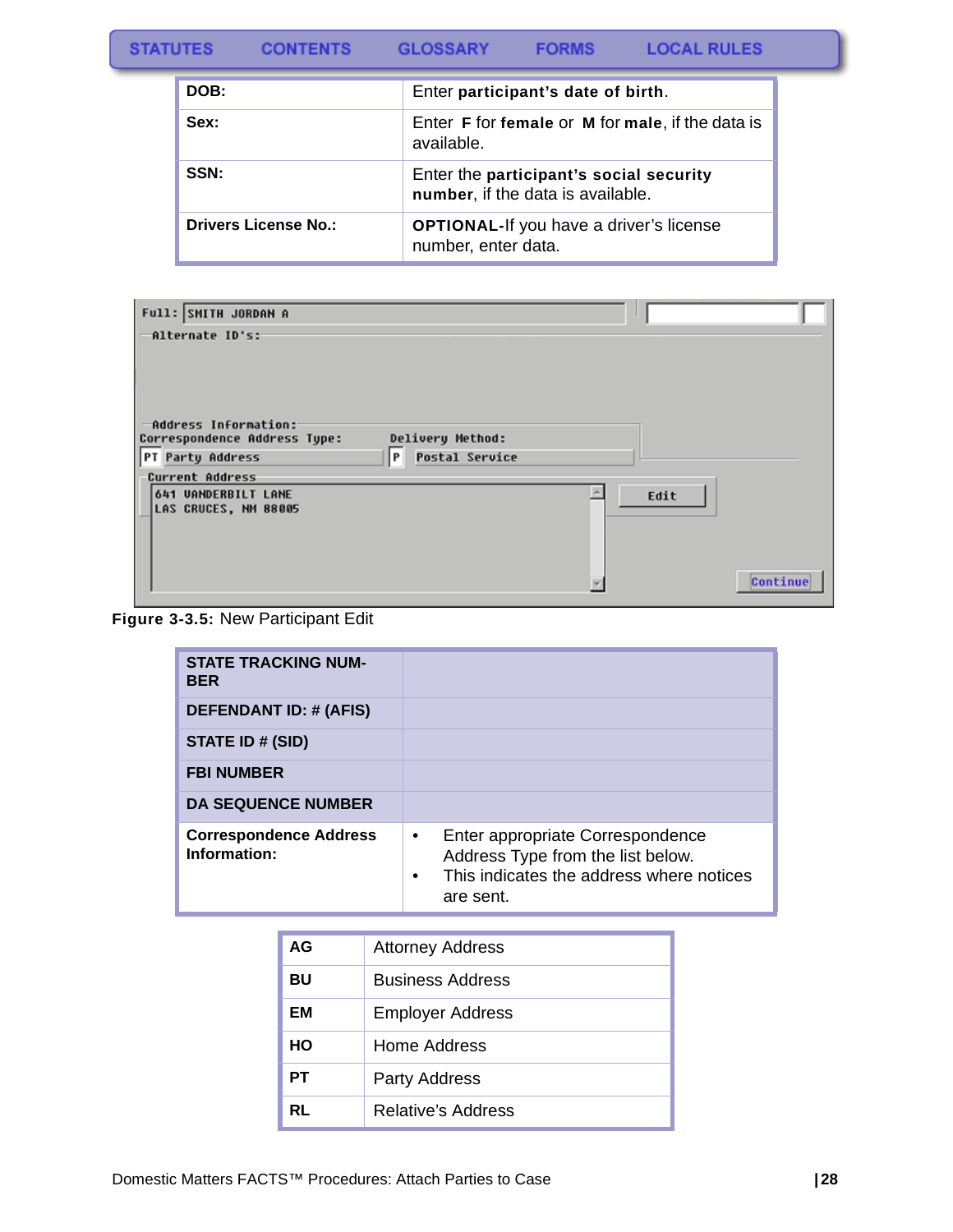**GLOSSARY** 

| <b>Delivery Method:</b> |                                                                                                                                             |
|-------------------------|---------------------------------------------------------------------------------------------------------------------------------------------|
| <b>Edit Button</b>      | Click on the <b>EDIT</b> button to type address<br>information.<br>The New Participant Address Entry / Edit<br>will pop-up. (FIGURE: 3-3.6) |

**FORMS** 



#### **CAUTION | CURRENT ADDRESS**

Please note the information indicated under Current Address is where notices get mailed.

| New Participant Address Entry / Edit |                                               | <b>EDX</b>                                    |
|--------------------------------------|-----------------------------------------------|-----------------------------------------------|
|                                      | New Participant: SMITH JORDAN A               |                                               |
|                                      | Correspondence Address Type: PT Party Address | Restricted? N                                 |
|                                      | Line 1: 641 UANDERBILT LANE                   | Mail Drop:                                    |
| Line 2:                              |                                               |                                               |
| Line 3:                              |                                               |                                               |
|                                      | City: LAS CRUCES                              | <b>Business Phone</b> (<br>$\rightarrow$<br>- |
| Town./Municip.:                      |                                               |                                               |
| State: NM                            | <b>NEW MEXICO</b>                             |                                               |
| Zip Code: 88005-                     |                                               |                                               |
| County:                              |                                               |                                               |
| Country:                             |                                               |                                               |
|                                      |                                               |                                               |
| $E-mail:$                            |                                               |                                               |
| Web Page URL:                        |                                               |                                               |
| Misc.:                               |                                               |                                               |
| <b>Current From:</b>                 | to                                            | Entry Date: 09-22-2000<br>Continue            |

<span id="page-29-0"></span>**Figure 3-3.6:** New Participant Address Entry / Edit



| <b>Restricted:</b>   | Enter Y for yes, or N for no.           |
|----------------------|-----------------------------------------|
| Line $1:$ /Line $2:$ | Enter the Participant's street address. |
| City:                | Enter the Participant's city.           |
| State:               | Enter the Participant's state.          |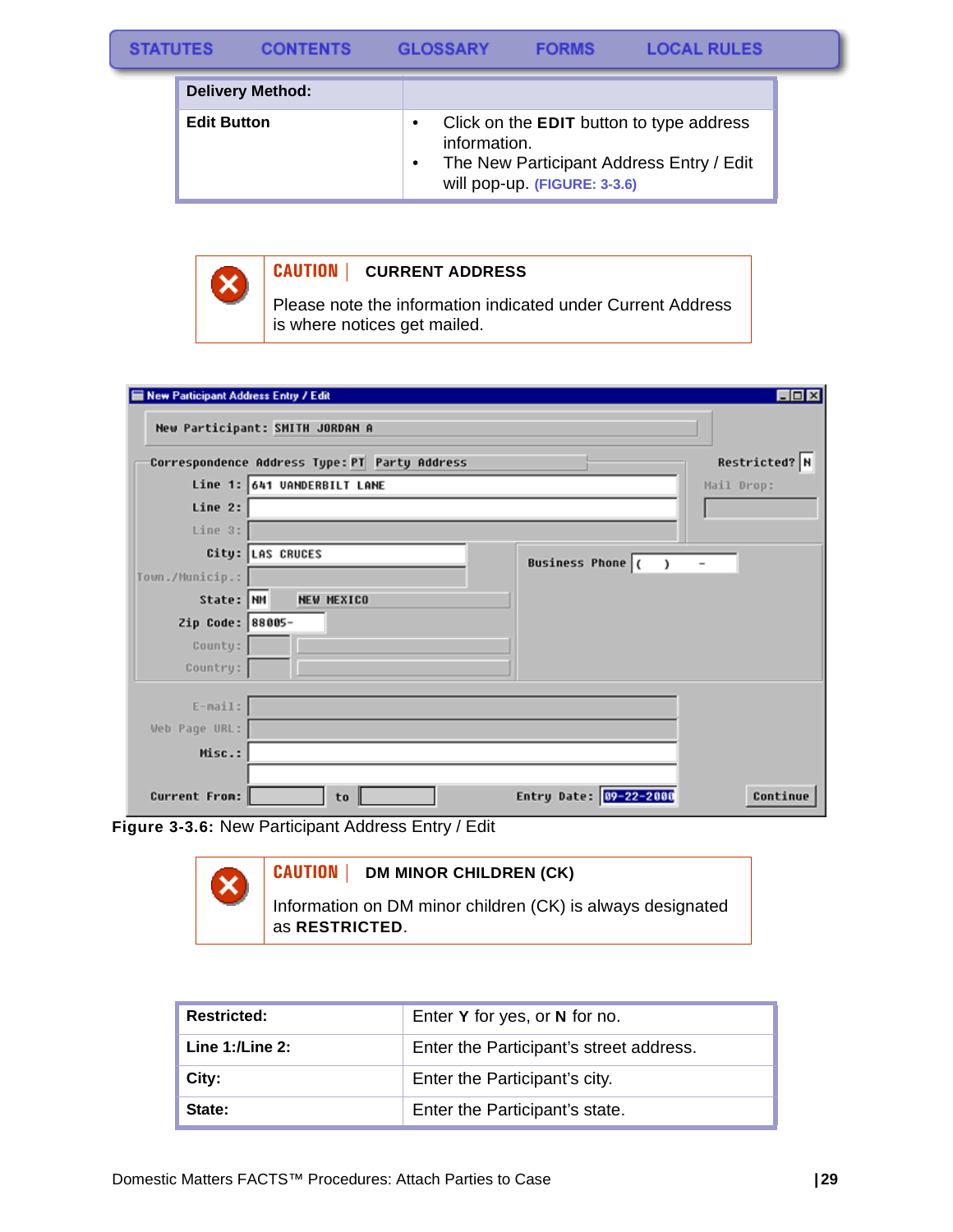#### **STATUTES CONTENTS GLOSSARY FORMS LOCAL RULES**

| <b>Zip Code:</b>       | Enter the Participant's zip code.                                                                                                |
|------------------------|----------------------------------------------------------------------------------------------------------------------------------|
| <b>Business Phone:</b> | Enter the Participant's Business Phone, if<br>available.                                                                         |
| Misc:                  |                                                                                                                                  |
| <b>Current From:</b>   |                                                                                                                                  |
| <b>Entry Date:</b>     |                                                                                                                                  |
| <b>Continue Button</b> | <b>ENTER</b> through remaining fields, and click<br>on continue.<br>FACTS™ returns to the Party Names<br>screen. (FIGURE: 3-3.7) |

<span id="page-30-0"></span>

| Alias Name? N Edit        | Attorney? Y<br>Edit | Military? N |  |
|---------------------------|---------------------|-------------|--|
| Figure 3-3.7: Party Names |                     |             |  |

| <b>Alias Name? Edit Button</b> | If answer is no, then tab past this button.<br>If answer is yes, then click the button and<br>the Party Aliases screen will pop-up.<br>(FIGURE: 3-3.8) |
|--------------------------------|--------------------------------------------------------------------------------------------------------------------------------------------------------|
|                                |                                                                                                                                                        |

| Party Aliases                                   |                     |            | $\Box$ DIX          |
|-------------------------------------------------|---------------------|------------|---------------------|
| Participant ID: 32147<br>Edit                   | SMITH JORDAN A      |            |                     |
| <b>Alias Name</b>                               |                     | Alias Type | DBA<br><b>DOB</b>   |
|                                                 |                     |            |                     |
|                                                 |                     |            |                     |
|                                                 |                     |            |                     |
|                                                 |                     |            |                     |
| ∣∢                                              |                     |            |                     |
|                                                 |                     |            | Save Aliases        |
|                                                 |                     |            |                     |
| Doing Business As? <b>I</b><br>Last Name: SMITH |                     |            |                     |
| First: JORDY                                    | Middle: A           |            | Suffix:             |
|                                                 | Full: SMITH JORDY A |            |                     |
| Birth Date                                      | SSN: 22244666       |            |                     |
| Driver License No.:                             |                     | State:     |                     |
| Alias Type: A A.K.A.                            |                     |            | <b>Done Editing</b> |
|                                                 |                     |            |                     |

<span id="page-30-1"></span>**Figure 3-3.8:** Party Aliases

|                           | Press F2 key to add a new alias.   |
|---------------------------|------------------------------------|
| <b>Doing Business As?</b> | The field is not used in DM cases. |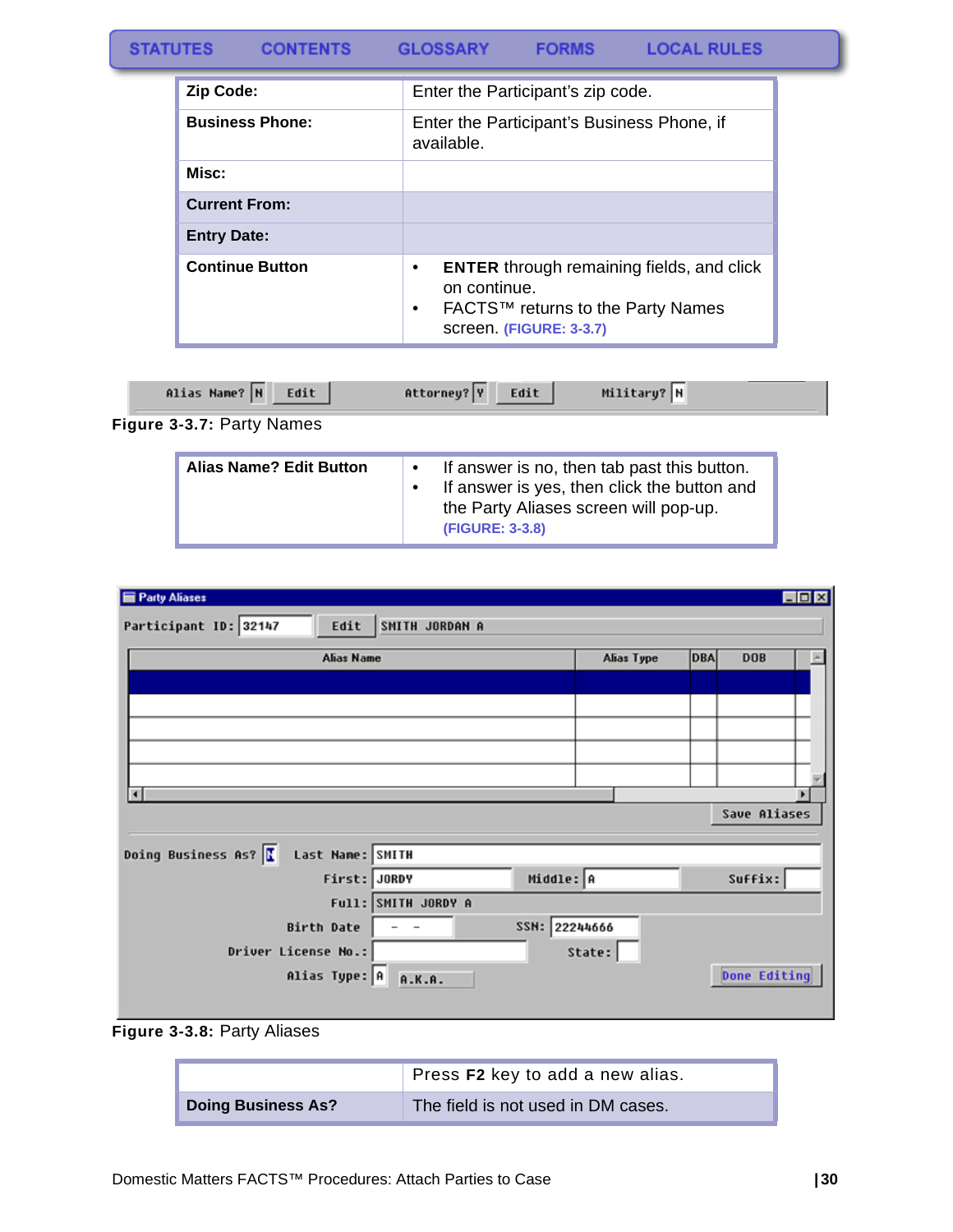| Last Name:                   | Enter the alias last name.                                           |
|------------------------------|----------------------------------------------------------------------|
| <b>First Name:</b>           | Enter the alias first name.                                          |
| <b>Middle Name:</b>          | Enter the alias middle name or initial if there<br>is one.           |
| Suffix:                      | Enter the alias suffix if there is one.                              |
| Full:                        | If the alias is a person, this field will populate<br>automatically. |
| <b>Birth Date:</b>           | Enter the alias birth date if one exists.                            |
| SSN:                         | Enter the alias social security number if one<br>exists.             |
| <b>Driver's License No.:</b> | Enter the alias driver's license number if one<br>exists.            |
| State:                       | Enter the state of the alias driver's license<br>number.             |
| <b>Alias Type:</b>           | Enter the appropriate code from the following<br>table.              |

| <b>CODE</b> | <b>TYPE</b> | <b>DESCRIPTION</b> |
|-------------|-------------|--------------------|
| А           | AKA         | Also known as      |
| F           | FKA         | Formerly known as  |
| N           | NKA         | Now known as       |
| ∩           | OBO         | On behalf of       |
| x           | Ex Rel      | Ex relatione       |

### **DEFINITION(S) |**

#### **ex rel (ex relatione)**

By or on the information of; refers to information or action taken that is not based on first-hand experience but is based on the statement or account of another person. For example, a criminal charge "ex rel" simply means that the attorney general of a state is prosecuting on the basis of a statement of a person other than the attorney general himself (or herself.) For example, State ex rel CYFD.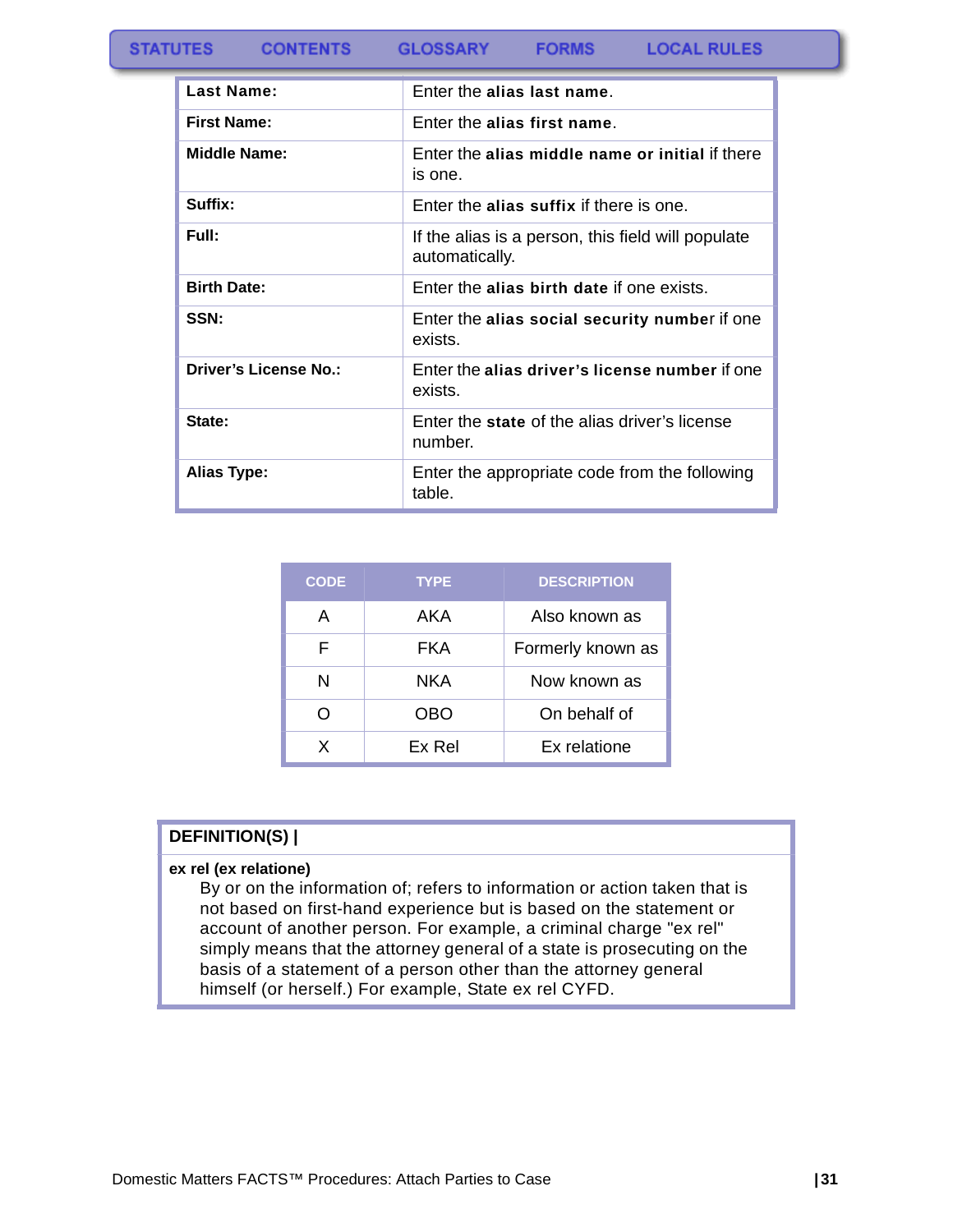**STATUTES** 

|                                                             |                     |               | Save Aliases        |
|-------------------------------------------------------------|---------------------|---------------|---------------------|
| Doing Business As? $\sqrt{\frac{1}{2}}$<br>Last Name: SMITH |                     |               |                     |
| First: JORDY                                                |                     | Middle: A     | Suffix:             |
|                                                             | Full: SMITH JORDY A |               |                     |
| <b>Birth Date</b>                                           |                     | SSN: 22244666 |                     |
| Driver License No.:                                         |                     | State:        |                     |
| Alias Type: A                                               | A.K.A.              |               | <b>Done Editing</b> |

**Figure 3-3.9:** Party Aliases

| <b>Done Editing Button</b> | Click on the <b>DONE EDITING</b> button when<br>$\bullet$<br>you have entered ALL the data for that<br>alias.<br>Verify that the data entered on the grid is<br>correct.<br>Press <b>F2</b> to enter another alias.<br>$\bullet$ |
|----------------------------|----------------------------------------------------------------------------------------------------------------------------------------------------------------------------------------------------------------------------------|
| <b>Save Alias Button</b>   | Click the <b>SAVE ALIASES</b> button to save<br>$\bullet$<br>the data.<br>You will return to the Party Names screen.<br>$\bullet$<br>(FIGURE: 3-3.10)                                                                            |

| Alias Name? N Edit |                                   | Attorney? Y<br>Edit | Military? N         |
|--------------------|-----------------------------------|---------------------|---------------------|
| In Custody?        | Security Required?<br>Restricted? | Interpreter:        |                     |
|                    |                                   | <b>Save</b>         | This is a new party |

<span id="page-32-0"></span>**Figure 3-3.10:** Party Names

| <b>Alias Name? Edit Button</b> | Tab past this button                                                                                                     |
|--------------------------------|--------------------------------------------------------------------------------------------------------------------------|
| <b>Attorney? Edit Button</b>   | To add an attorney for this party, click this<br>button. The Party Attorney Menu screen will<br>pop-up. (FIGURE: 3-3.11) |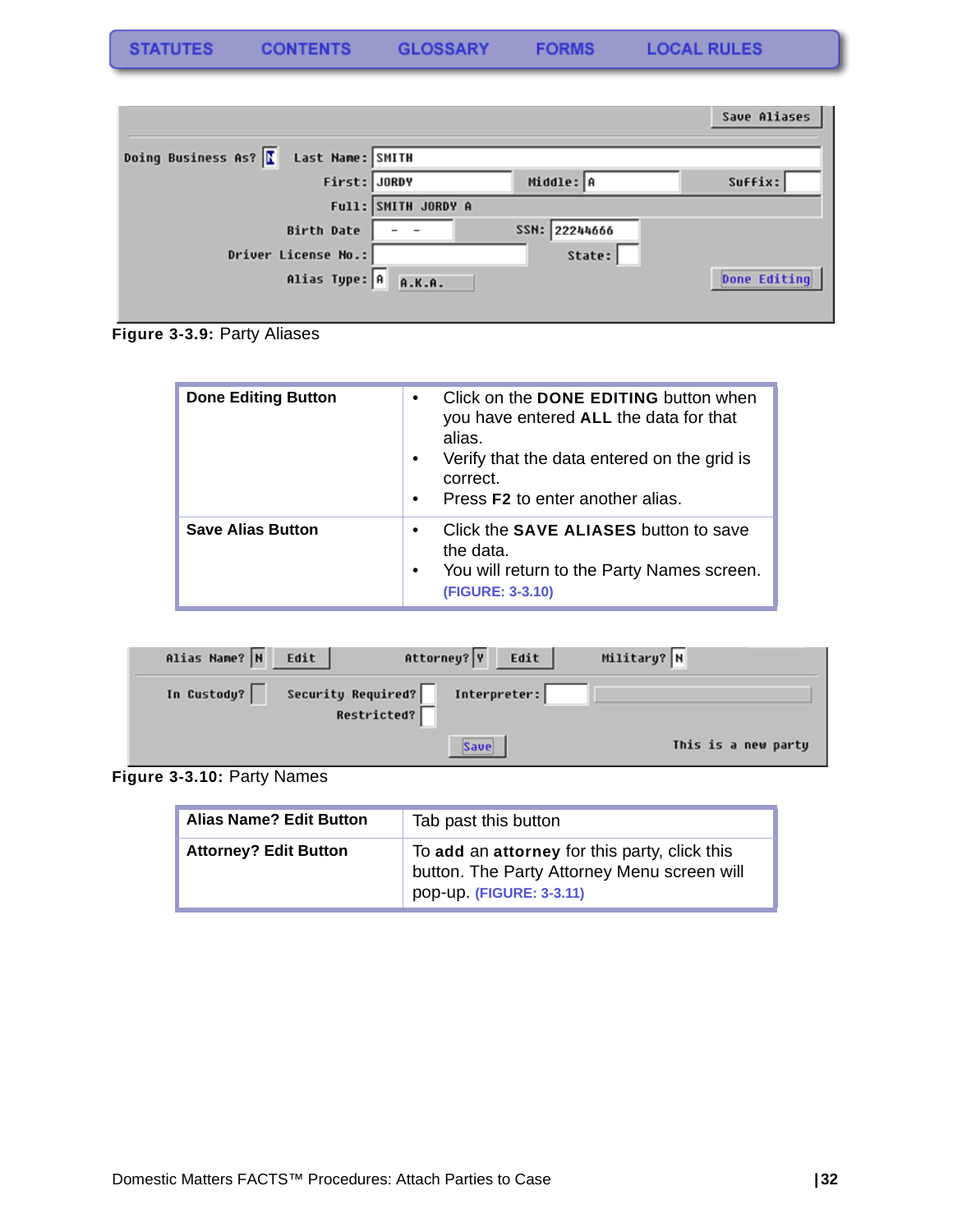

**Figure 3-3.11:** Party Attorney Menu

<span id="page-33-0"></span>

| <b>Party Attorney Edit</b> | Click this button to enter a party attorney. The<br>Party Attorney Edit screen will then pop-up.<br>(FIGURE: 3-3.12) |
|----------------------------|----------------------------------------------------------------------------------------------------------------------|
|----------------------------|----------------------------------------------------------------------------------------------------------------------|

| Party Attorney Edit                                                                                                            |  |  |  |  |
|--------------------------------------------------------------------------------------------------------------------------------|--|--|--|--|
| Case Data<br>Case Number: 0 0307 DM 0009800314 SMITH JORDAN<br>Party Type: PT                                                  |  |  |  |  |
| Party Number:   1 SMITH JORDAN A                                                                                               |  |  |  |  |
| Attorney Data<br>MARJORIE A ROGERS<br><b>Attorney Code:</b><br>95081<br>Attorney Type: PA PRIVATE ATTORNEY<br>Attorney Status: |  |  |  |  |
| Attorney Inactive (Y/N)?  N<br>Party/Attorney Status Date: 09-22-2000<br>I٧<br>Contact Attorney (Y/N)?                         |  |  |  |  |
| This is a new case                                                                                                             |  |  |  |  |

<span id="page-33-1"></span>**Figure 3-3.12:** Party Attorney Edit

| <b>Case Number</b>   | You MUST ENTER through this field.                                                 |
|----------------------|------------------------------------------------------------------------------------|
| <b>Party Type</b>    | You MUST ENTER through this field.                                                 |
| <b>Party Number</b>  | You MUST ENTER through this field.                                                 |
| <b>Attorney Code</b> | Enter attorney code.<br>Press F1 for the attorney names and<br>$\bullet$<br>codes. |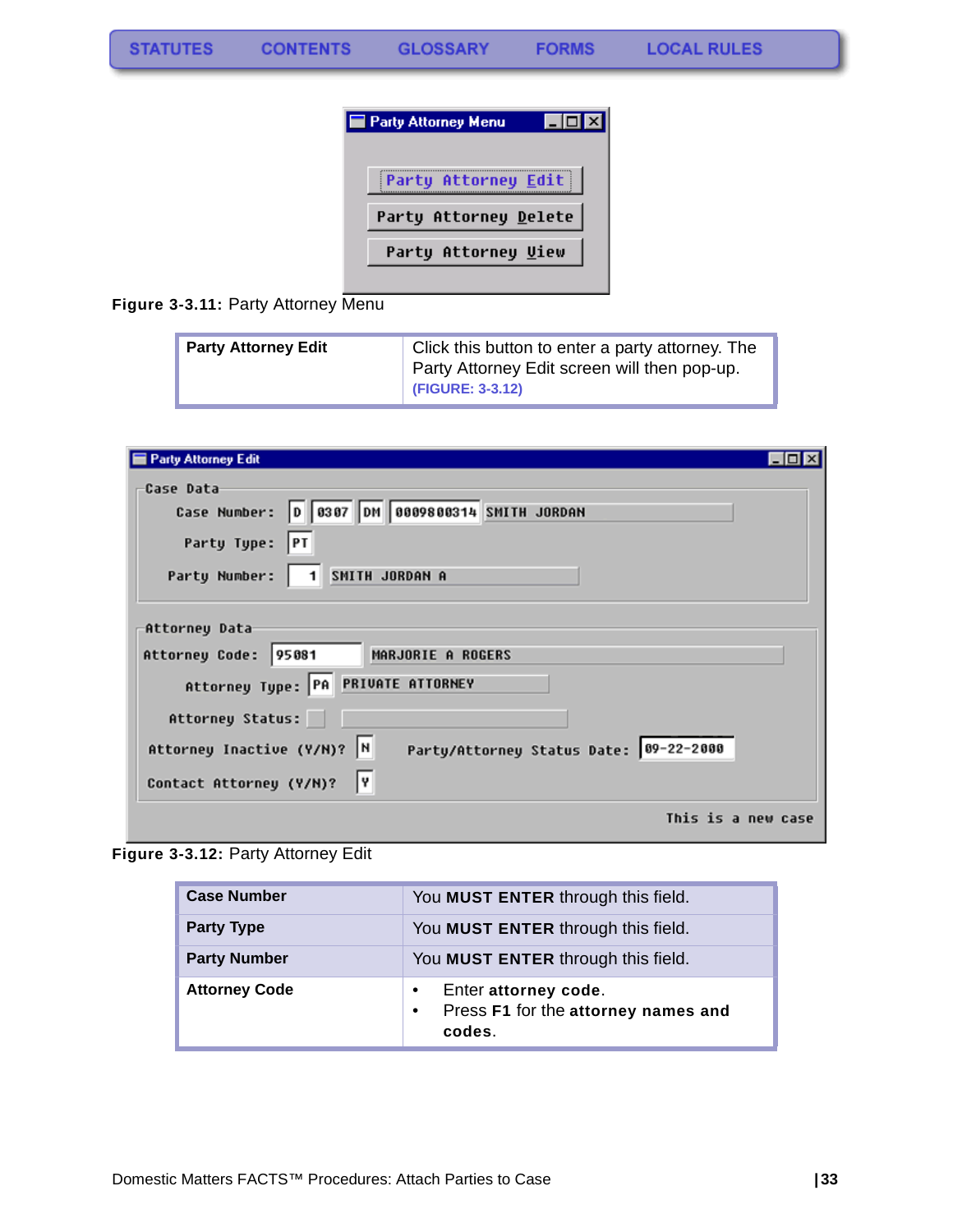| <b>Attorney Select</b>                            |             |         |
|---------------------------------------------------|-------------|---------|
| Attorney Starting Code:   <br>Name to Search For: |             |         |
| <b>Attorney Code</b>                              | <b>Name</b> | Bin No. |
|                                                   |             |         |
|                                                   |             |         |

**Figure 3-3.13:** Attorney Select

|           | <b>FASTER SEARCHING</b><br>TIP 1                                                                                                                                                                                  |
|-----------|-------------------------------------------------------------------------------------------------------------------------------------------------------------------------------------------------------------------|
| $\bullet$ | Tab through the ATTORNEY STARTING CODE field.<br>Type the attorney's last name in the NAME TO SEARCH<br>FOR: field and press ENTER.<br>Highlight the appropriate attorney with the arrow keys and<br>press ENTER. |

| Attorney Code: 95081               |  | MARJORIE A ROGERS |
|------------------------------------|--|-------------------|
| Attorney Type: PA PRIVATE ATTORNEY |  |                   |

**Figure 3-3.14:** Party Attorney Edit

| <b>Attorney Type:</b> | Enter the appropriate code from the<br>following list of choices:<br><b>PA</b> is the code for private attorney. |
|-----------------------|------------------------------------------------------------------------------------------------------------------|
|                       |                                                                                                                  |

| <b>ATTORNEY TYPES</b>         |                                   |  |  |  |
|-------------------------------|-----------------------------------|--|--|--|
| <b>AC</b>                     | Accounting                        |  |  |  |
| CA                            | <b>Contract Attorney</b>          |  |  |  |
| CC                            | Court Clinician                   |  |  |  |
| CO                            | <b>County Attorney</b>            |  |  |  |
| CS                            | <b>Special Assistant AG</b>       |  |  |  |
| <b>CY</b>                     | <b>City Attorney</b>              |  |  |  |
| DA                            | <b>District Attorney</b>          |  |  |  |
| мн                            | <b>Mental Health Professional</b> |  |  |  |
| PА<br><b>Private Attorney</b> |                                   |  |  |  |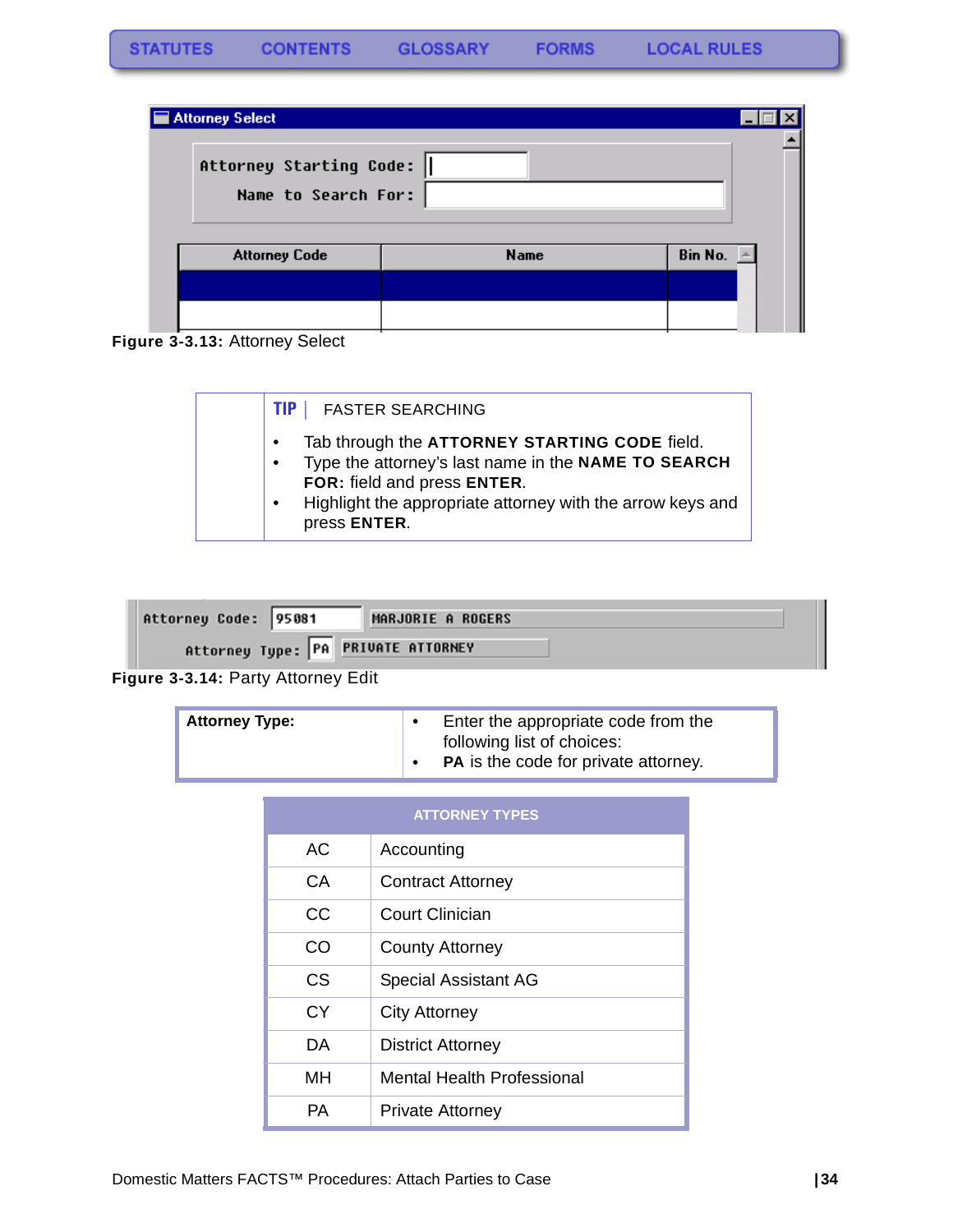| <b>ATTORNEY TYPES</b> |                           |  |  |  |
|-----------------------|---------------------------|--|--|--|
| PD.                   | <b>Public Defender</b>    |  |  |  |
| <b>PS</b>             | Psychologist              |  |  |  |
| SP                    | <b>Special Prosecutor</b> |  |  |  |

| Attorney Inactive (Y/N)? N<br>Party/Attorney Status Date: 09-22-2000<br>Contact Attorney (Y/M)? Y |
|---------------------------------------------------------------------------------------------------|
| This is a new case                                                                                |



| <b>Attorney Inactive (Y/N)?</b>                | If this is the active attorney on the case<br>answer N for no.<br>If the attorney is <b>NOT</b> active, answer Y for<br>yes.                                                                                                                                                                          |
|------------------------------------------------|-------------------------------------------------------------------------------------------------------------------------------------------------------------------------------------------------------------------------------------------------------------------------------------------------------|
| <b>Party/Attorney Status Date:</b>             | Enter the date the attorney became active<br>٠<br>or inactive.                                                                                                                                                                                                                                        |
| <b>Contact Attorney (Y/N)?</b>                 | Enter Y if notices are to be sent to this<br>$\bullet$<br>attorney or<br>N if nothing is to be sent to this attorney.                                                                                                                                                                                 |
| <b>Press Enter Key</b>                         | While cursor is in the Contact Attorney<br>$\bullet$<br>field, press ENTER to save the data on this<br>screen.<br>A Message box will pop-up that says:<br>"GOOD JOB. DATA SAVED."                                                                                                                     |
| <b>Enter Other Attorneys</b>                   | To enter another attorney, press the ESC<br>key once to be taken to the top of the<br>screen.                                                                                                                                                                                                         |
| <b>Go Back to Party Names</b><br><b>Screen</b> | To exit the Attorney Names screen, press<br>$\bullet$<br>the ESC key twice. You will return to the<br>Party Attorney Menu screen.<br>To close this screen, press the ESC key or<br>click on the "X" in the upper right-hand<br>corner. You will return to the Party Names<br>screen. (FIGURE: 3-3.16) |



### **CAUTION | ESCAPE (ESC) KEY**

- Do not press the **ESC** key four times in a row from the Party Attorney Edit screen.
- You will lose the data you entered on the Party Names screen.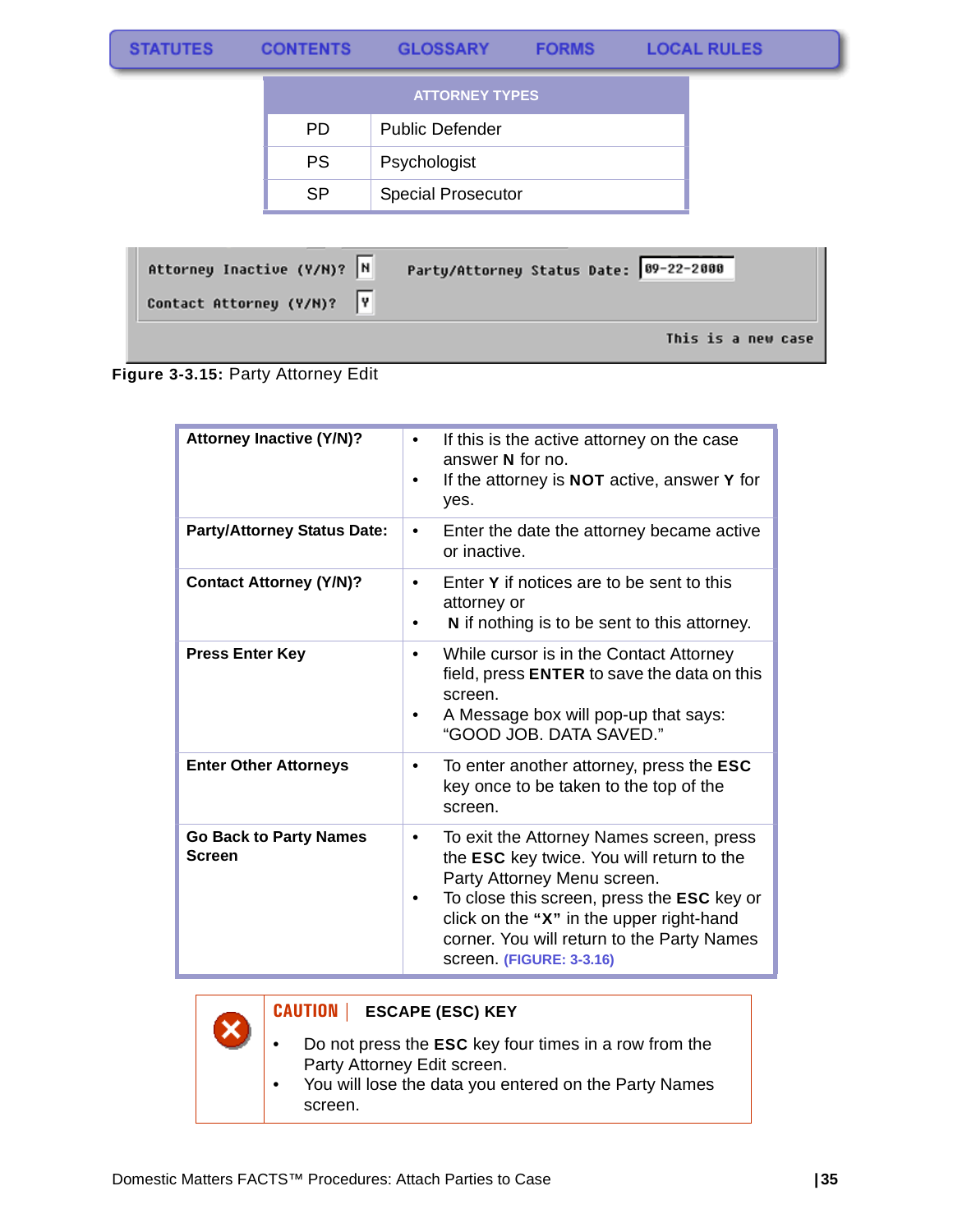| Alias Name? N | Edit                              | Attorney? Y<br>Edit | Military? N         |
|---------------|-----------------------------------|---------------------|---------------------|
| In Custody?   | Security Required?<br>Restricted? | Interpreter:        |                     |
|               |                                   | Save                | This is a new party |

### **Figure 3-3.16:** Party Names

| <b>Attorney Edit? Button</b> | Tab past this button to continue. |
|------------------------------|-----------------------------------|
| <b>Restricted?</b>           | Enter Y for yes, or N for no.     |

| ⊗ | <b>CAUTION   RESTRICTED FIELD-MINOR CHILDREN (CK)</b>                                                                                                         |
|---|---------------------------------------------------------------------------------------------------------------------------------------------------------------|
|   | Minor children are ALWAYS designated as restricted.<br>Unrestricted minor children appear as parties in the<br>FACTS case lookup on the nmcourts.com website. |

| <b>Save Button</b> | Tab to <b>SAVE</b> button and click button. |
|--------------------|---------------------------------------------|

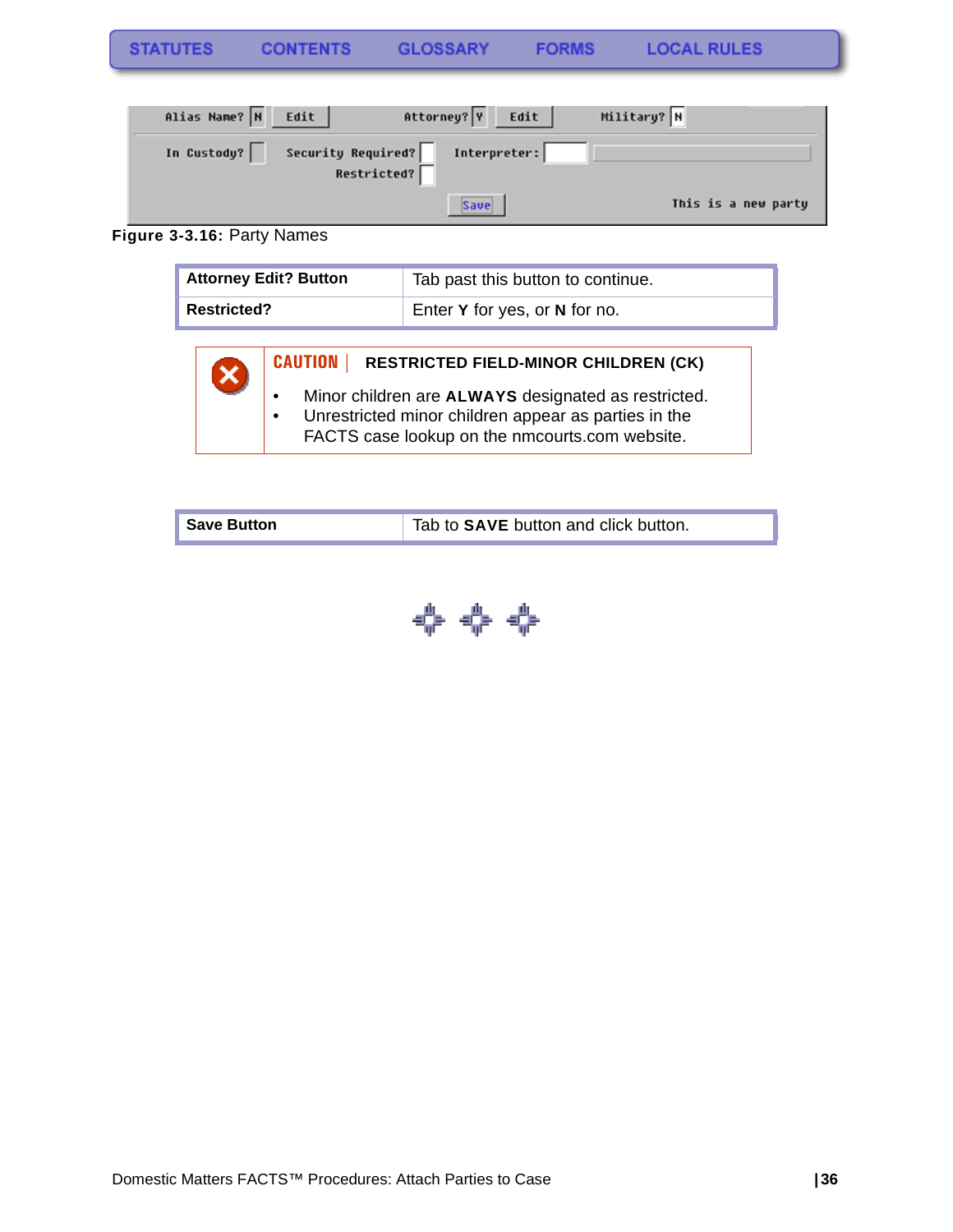### <span id="page-37-0"></span>Section 3-4: Entering a Civil Complaint/Petition

<span id="page-37-1"></span>The Civil Complaint/Petitions screen is used to open and close civil complaints.

- **MAIN MENU** >
- **CASE MANAGEMENT** >
- **CIVIL COMPLAINT/PETITIONS**. The Civil Complaints/Petition screen will appear. **[\(FIGURE: 3-4.1\)](#page-37-2)**

| $ \Box$ $\times$<br><b>Civil Complaint/Petitions</b>       |
|------------------------------------------------------------|
| Case Number:  D   0307   DM   0009800314<br>SMITH US SMITH |
| Complaint Date: 09-22-2000                                 |
| Complaint Sequence:  <br>81                                |
| OPN: PETITION<br>Complaint Event Code: 1513                |
| $Jury(Y/N):$ N                                             |
| Identify Party(s)<br>on the event comments? (Y/N): Y       |
| Party? (Y/M): Y                                            |
| Cause of Actions? (Y/N): <mark>Y</mark>                    |
| Relief Code(s)? (Y/M): N                                   |
| <b>Disposition Code:</b>                                   |
| Date:                                                      |
| Disposition/Judgment Event:                                |
| Judgment Code(s)? (Y/N):                                   |
| Related Cases<br>Save                                      |
| Updated<br><b>By</b><br>At 0 : :                           |

<span id="page-37-2"></span>**Figure 3-4.1:** Civil Complaint/Petitions

| <b>FIELDS</b>                                     | <b>INSTRUCTIONS</b>                                                                                                                  |  |
|---------------------------------------------------|--------------------------------------------------------------------------------------------------------------------------------------|--|
| <b>Case Number:</b><br>(Default last case number) | If you are beginning a new session or need to<br>enter data from a different case, fill in each of<br>the four subfields as follows: |  |
| Court                                             | Enter D for District Court.                                                                                                          |  |
| Location                                          | Enter the four-digit court location code, for<br>example, 0101, 0202.                                                                |  |
| Category                                          | Enter category, DM.                                                                                                                  |  |
| <b>Number</b>                                     | Enter case number.                                                                                                                   |  |
| <b>Complaint Date</b><br>(Default-current date)   | Press F1 to complaint date.<br>٠<br>Press ENTER.<br>٠                                                                                |  |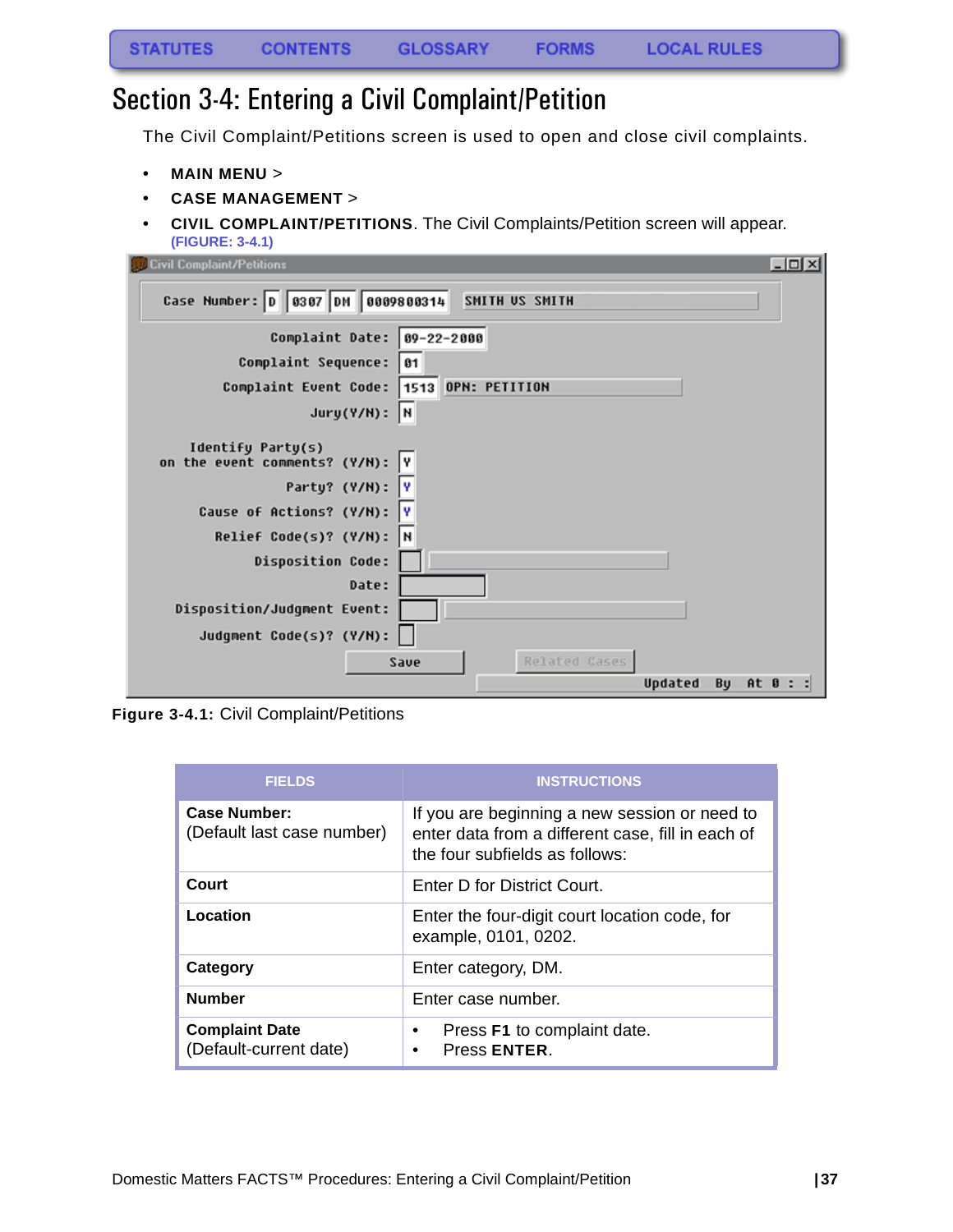| <b>FIELDS</b>               | <b>INSTRUCTIONS</b>                                                                                                                                  |
|-----------------------------|------------------------------------------------------------------------------------------------------------------------------------------------------|
| <b>Complaint Sequence</b>   | Type in the sequence number or press <b>F1</b><br>$\bullet$<br>for a lookup table.<br>If you ENTER through, the number will<br>$\bullet$<br>default. |
| <b>Complaint Event Code</b> | Type in the event code from the list below.                                                                                                          |

| <b>CODE</b> | <b>DESCRIPTION</b>           | <b>CODE</b> | <b>DESCRIPTION</b>              |
|-------------|------------------------------|-------------|---------------------------------|
| 1500        | OPN: Application             | 2502        | RPN: Mandate/Reopen             |
| 1501        | OPN: Change of Venue         | 2504        | RPN: Motion/Motion to<br>Reopen |
| 1504        | <b>OPN: Foreign Judgment</b> | 2506        | RPN: Order to Reopen            |
| 1508        | OPN: Misc/Other Open         | 2507        | <b>RPN: Petition to Reopen</b>  |
| 1509        | <b>OPN: Motion</b>           | 2509        | RPN: Reopen Fee/Paid            |
| 1513        | <b>OPN: Petition</b>         | 2510        | RPN: No Fee Paid                |
|             |                              | 2511        | RPN: Reopen/Misc/Other          |
|             |                              | 2512        | RPN: Reopen No Fee<br>Required  |

| Jury:                                                    | Enter N (Domestic Matters cases do not have<br>juries.)                                          |
|----------------------------------------------------------|--------------------------------------------------------------------------------------------------|
| <b>Identify Parties on the event</b><br>comments? (Y/N): | Enter Y.                                                                                         |
| Party:                                                   | Enter Y.<br>$\bullet$<br>The Complaint Party Screen will pop-up.<br>$\bullet$<br>(FIGURE: 3-4.2) |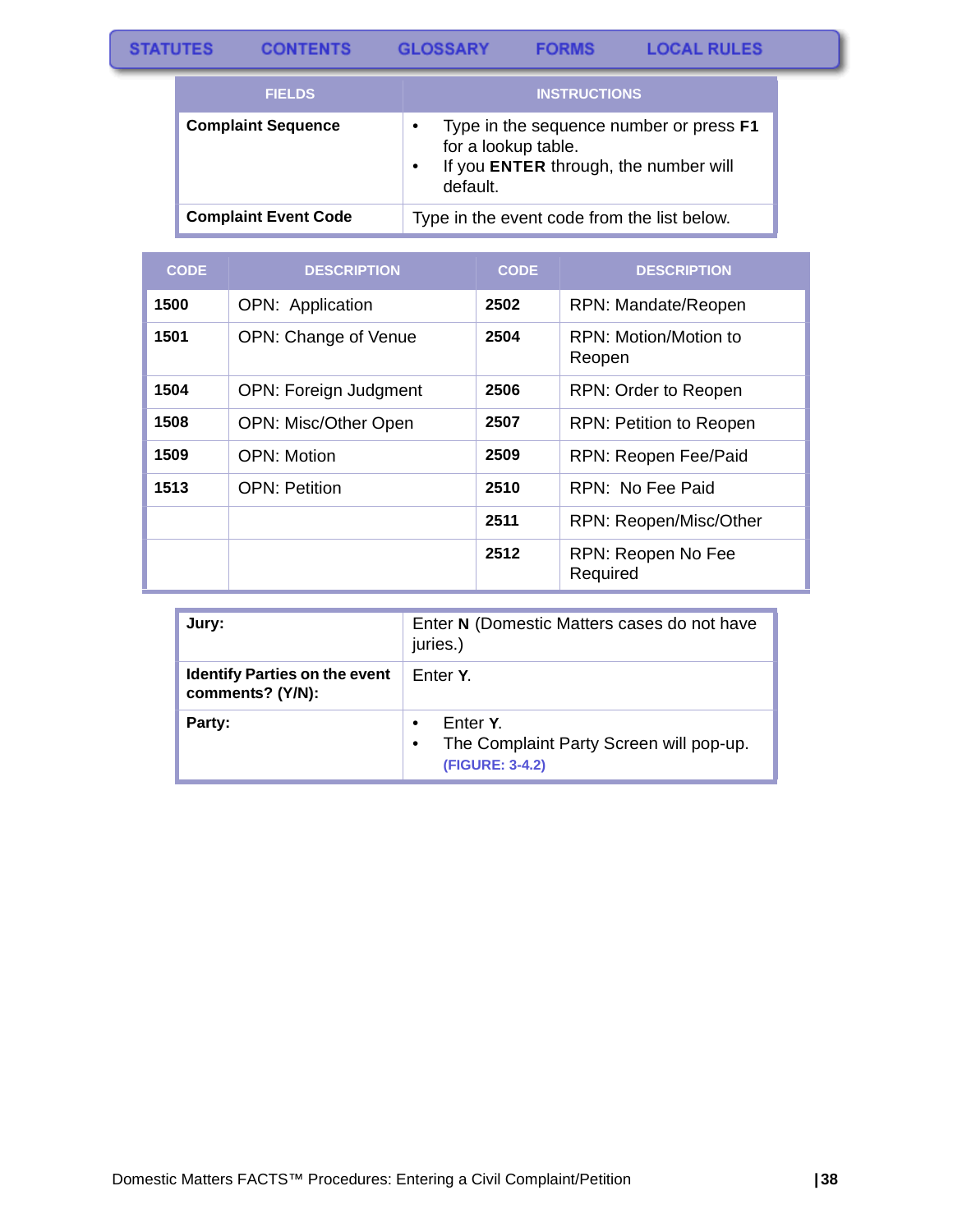

**Figure 3-4.2:** Complaint Party Screen



Delete minor children from both the Plaintiff and Defendant party name fields.

|                              | Any information entered in the Party Names<br>screen will appear on the Complaint Party<br>Screen |  |
|------------------------------|---------------------------------------------------------------------------------------------------|--|
| <b>Plaintiff Party Name:</b> | Delete any Petitioners that do not apply to                                                       |  |
| (Default-any Petitioner data | this complaint,                                                                                   |  |
| already entered.)            | press CTRL T to save.                                                                             |  |
| <b>Defendant Party Name:</b> | Delete any Respondents that do not apply                                                          |  |
| (Default-any Respondent      | to this complaint,                                                                                |  |
| data already entered.)       | press CTRL T to save.                                                                             |  |
|                              | You will return to the Civil Complaints/Petition<br>screen. (FIGURE: 3-4.3)                       |  |

|                            | Party? (Y/N): V |  |
|----------------------------|-----------------|--|
| Cause of Actions? (Y/N): V |                 |  |
| Relief Code(s)? $(Y/N):$ N |                 |  |

<span id="page-39-0"></span>**Figure 3-4.3:** Civil Complaint/Petitions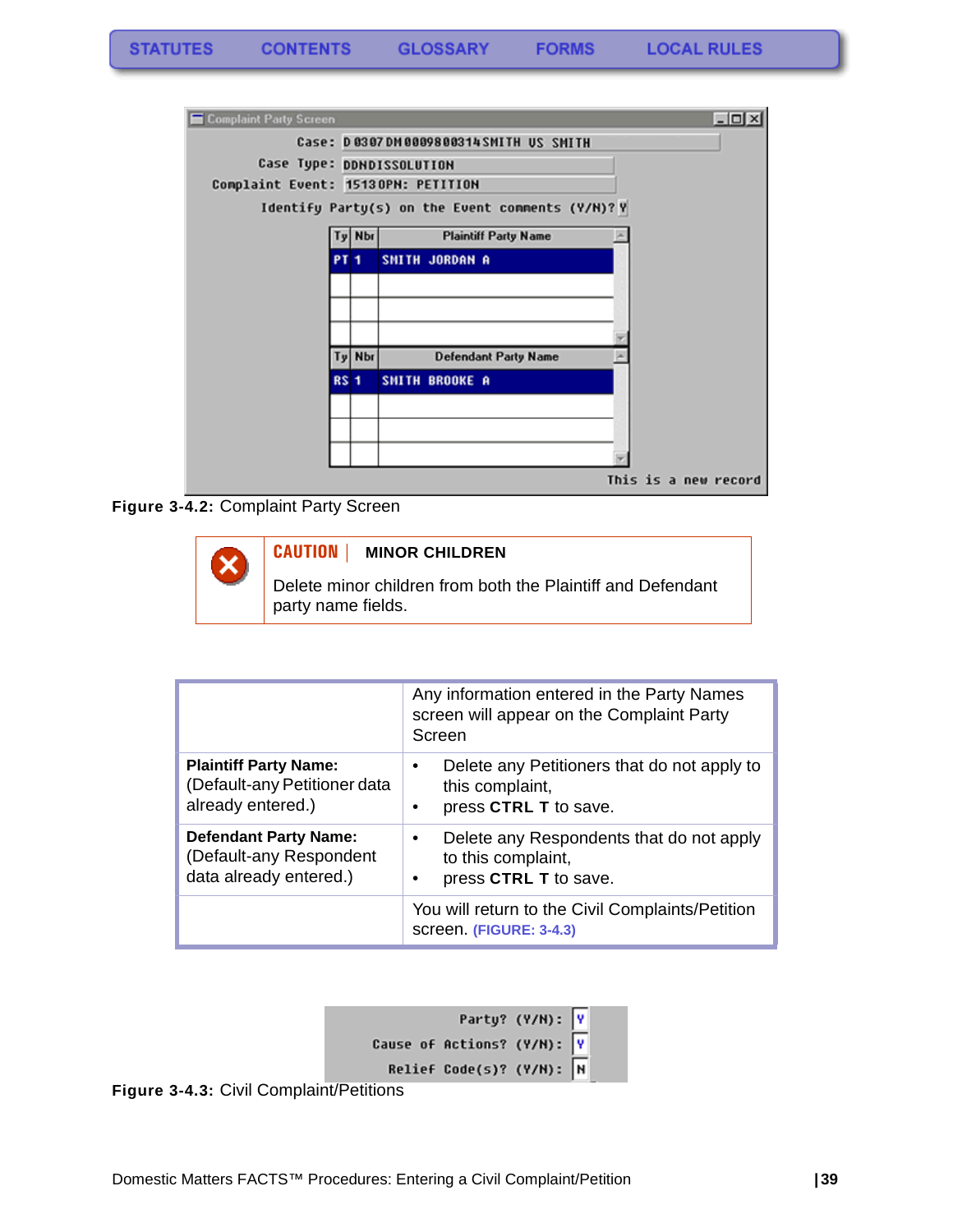| <b>Cause of Actions: (Y/N)</b> | $\bullet$ | Enter Y for yes.<br>The Cause of Actions screen will pop-up.<br>(FIGURE: 3-4.4)<br>Any information entered in the Party |
|--------------------------------|-----------|-------------------------------------------------------------------------------------------------------------------------|
|                                |           | Names screen will appear on the Cause of<br>Actions interface.                                                          |

| <b>Cause of Actions</b>                                                                                   | $\Box$ D $\times$                    |
|-----------------------------------------------------------------------------------------------------------|--------------------------------------|
| Case: D 0307DM 0009800314                                                                                 | SMITH US SMITH                       |
| Case Type: DDNDISSOLUTION<br>Complaint Event: 15130PN: PETITION<br>Event Date: 09-22-2000<br>Sequence: 01 |                                      |
| Cause of Actions sequence: 0001 Cause of Actions: DDN                                                     | DIUORCE NO CUSTODY                   |
| Contested: C Yes G No                                                                                     |                                      |
| Disposition Code:  <br><b>Disposition Date:</b>                                                           | Jury: @ Yes @ No                     |
| Disposition Event Code:                                                                                   |                                      |
| PT No<br><b>Plaintiff Party Name</b>                                                                      | PT No<br><b>Defendant Party Name</b> |
| PT 001 SMITH JORDAN A                                                                                     | RS 001 SMITH BROOKE A                |
|                                                                                                           | Updated<br>By At                     |

<span id="page-40-0"></span>**Figure 3-4.4:** Cause of Actions



### **CAUTION | MINOR CHILDREN**

Do not enter minor children in either the Plaintiff or Defendant party name fields.

| <b>Cause of Action</b> | Press F1 to look up code or type in the correct<br>` code. |
|------------------------|------------------------------------------------------------|
|                        |                                                            |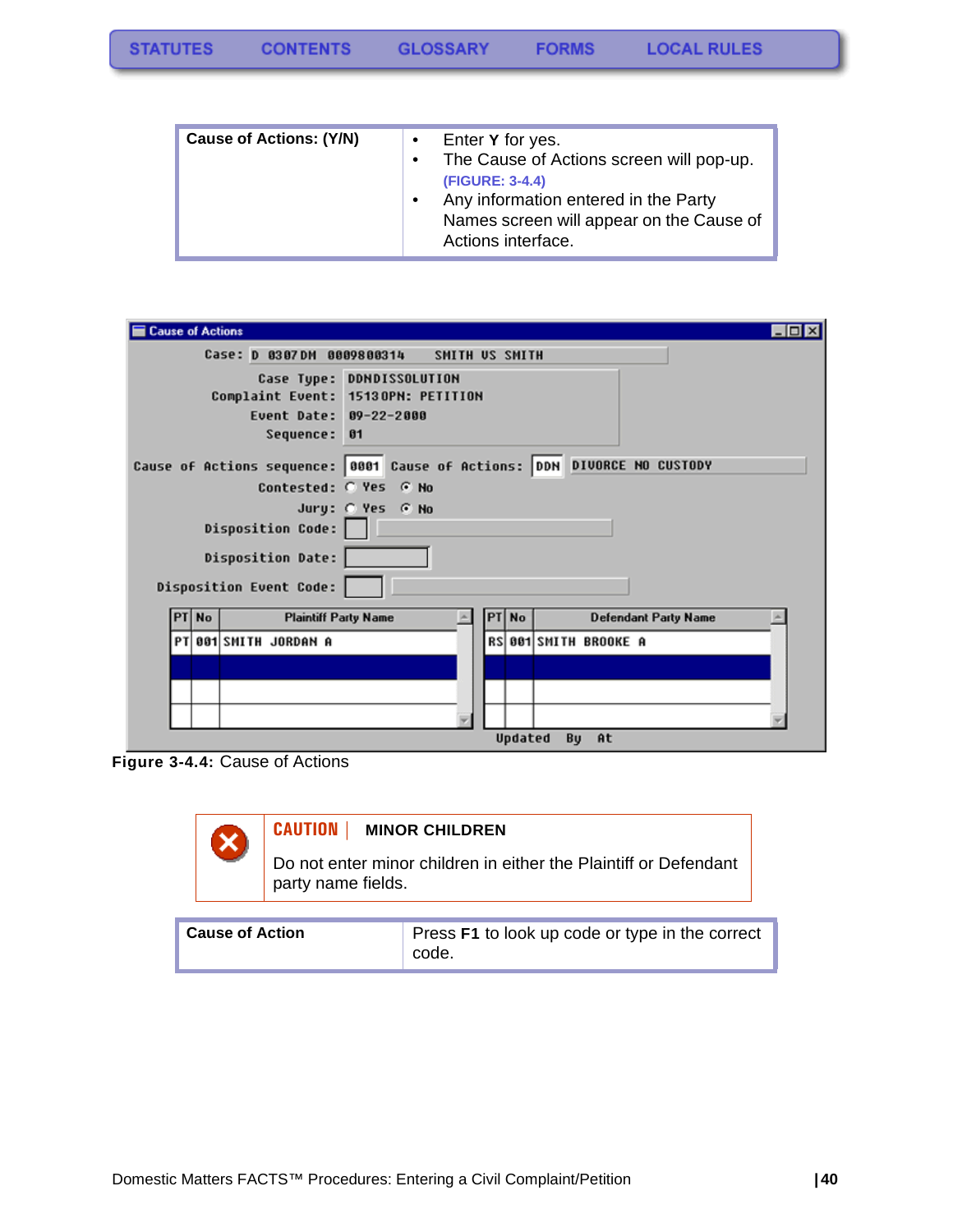| Press the CTRL T keys to save and press<br>ENTER.<br>A message will appear stating that the<br>data has been saved.<br>Close this screen by clicking on the "X" in<br>٠<br>the upper right hand corner or by pressing<br>the ESC key.<br>You will then be returned to the Civil<br>$\bullet$ |
|----------------------------------------------------------------------------------------------------------------------------------------------------------------------------------------------------------------------------------------------------------------------------------------------|
| Complaint/Petitions screen. (FIGURE: 3-4.5)                                                                                                                                                                                                                                                  |

**FORMS** 



#### <span id="page-41-0"></span>**Figure 3-4.5:** Civil Complaint/Petition

|                    | <b>CAUTION</b>   SAVE BUTTON                                                                                                                      |
|--------------------|---------------------------------------------------------------------------------------------------------------------------------------------------|
|                    | You MUST click on the SAVE button when you return to<br>the civil complaint / Petition screen.<br>Otherwise, data will be corrupted.<br>$\bullet$ |
|                    |                                                                                                                                                   |
| <b>Save Button</b> | Tab down to the <b>SAVE</b> button and click.                                                                                                     |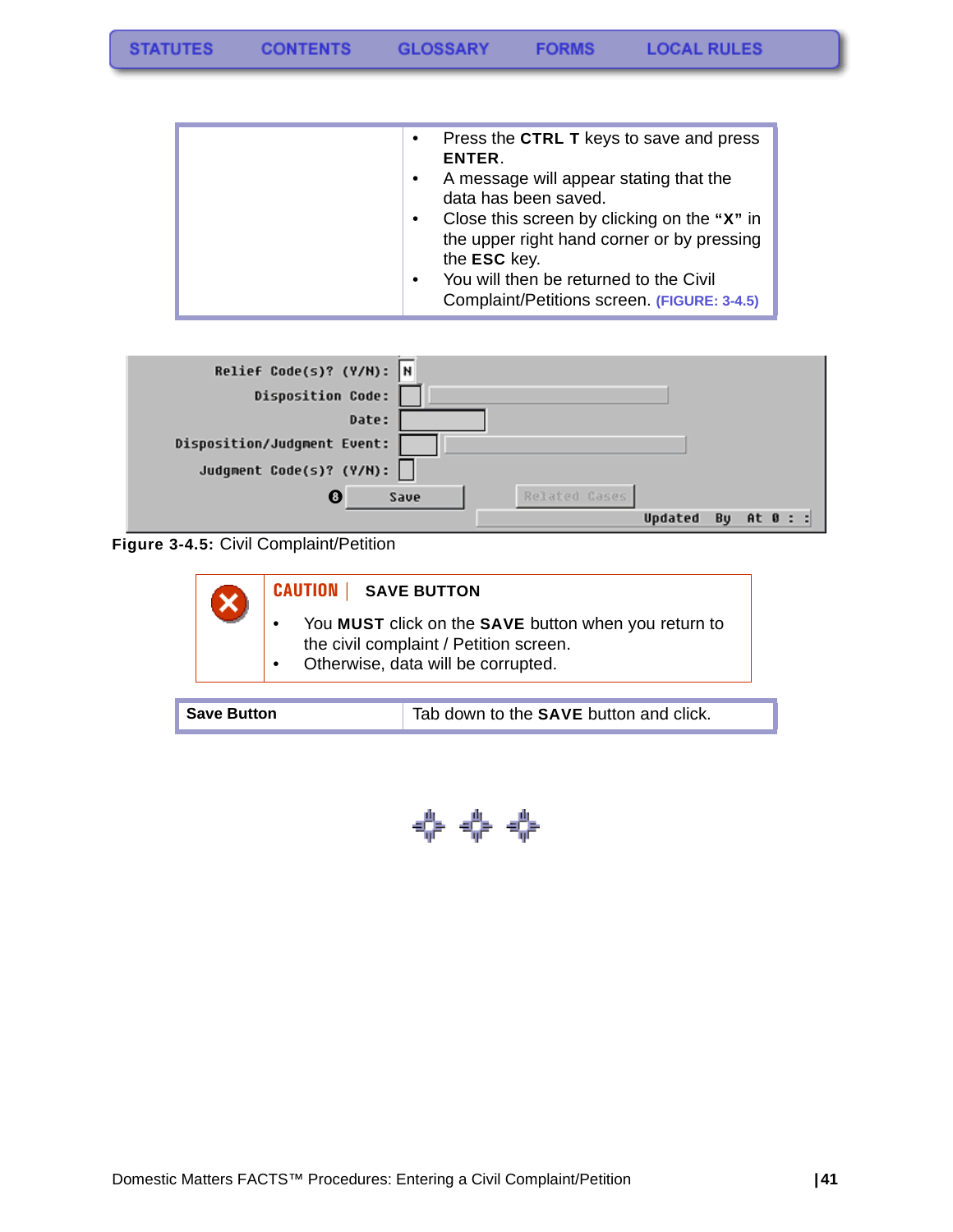### <span id="page-42-1"></span><span id="page-42-0"></span>Section 3-5: Docketing

The Case Docket screen is used to record the events that take place in a case. These events are the record of the progression of the case.

- **MAIN MENU** >
- **CASE MANAGEMENT** >
- **CASE DOCKET**. The Case Docket screen will appear. **[\(FIGURE: 3-5.1\)](#page-42-2)**

| <b>Case Docket</b>  |                                                                                                                             | $\Box$ o $\times$ |
|---------------------|-----------------------------------------------------------------------------------------------------------------------------|-------------------|
|                     | Case Number: 0 0307 DM 0009800314 SMITH US SMITH<br>Event Sequence: 02<br>Event Date: 09-22-2000<br>Event Code: 8619 ANSWER |                   |
|                     | Schedule Calendar Event?  N<br>Calendar Days:                                                                               |                   |
| Issue Form?         | Forn:                                                                                                                       |                   |
| <b>Action Code:</b> | Action Date:                                                                                                                |                   |
|                     | Deputy Code: 301 TRAIN GUI 301<br>Judge Code: GD1 GRACE B DURAN                                                             |                   |
| Party: RS 1         | SMITH BROOKE A<br>Quantity:                                                                                                 |                   |
| Count:              | $Reopen(Y/N):$ N                                                                                                            |                   |
| Instrument:         | Bond Type: $\Box$                                                                                                           |                   |
| <b>Bondsman:</b>    |                                                                                                                             |                   |
| Underwriter:        | <b>Result Code:</b>                                                                                                         |                   |
|                     | Descriptive Data (Y/M)?: V Edit                                                                                             |                   |
|                     | Updated 09/22/2000 By train1 At 15:06<br>Related Cases<br><b>Save</b>                                                       |                   |

<span id="page-42-2"></span>**Figure 3-5.1:** Case Docket

| <b>FIELD NAMES</b>              | <b>INSTRUCTIONS</b>                                                                                                            |
|---------------------------------|--------------------------------------------------------------------------------------------------------------------------------|
| <b>Case Number:</b>             |                                                                                                                                |
| Court                           | Enter D for District Court.                                                                                                    |
| Location                        | Enter the four-digit court location code, for<br>example, 0101, 0202.                                                          |
| Category                        | Enter category, DM.                                                                                                            |
| <b>Number</b>                   | Enter case number.                                                                                                             |
| <b>Event Date</b>               | Enter file stamp date.                                                                                                         |
| <b>Event Sequence</b>           | This field will default to the next sequence<br>number or<br>Press <b>F1</b> for a list that has already been<br>٠<br>entered. |
| <b>Event Code</b>               | Enter appropriate event code.                                                                                                  |
| <b>Schedule Calendar Event?</b> |                                                                                                                                |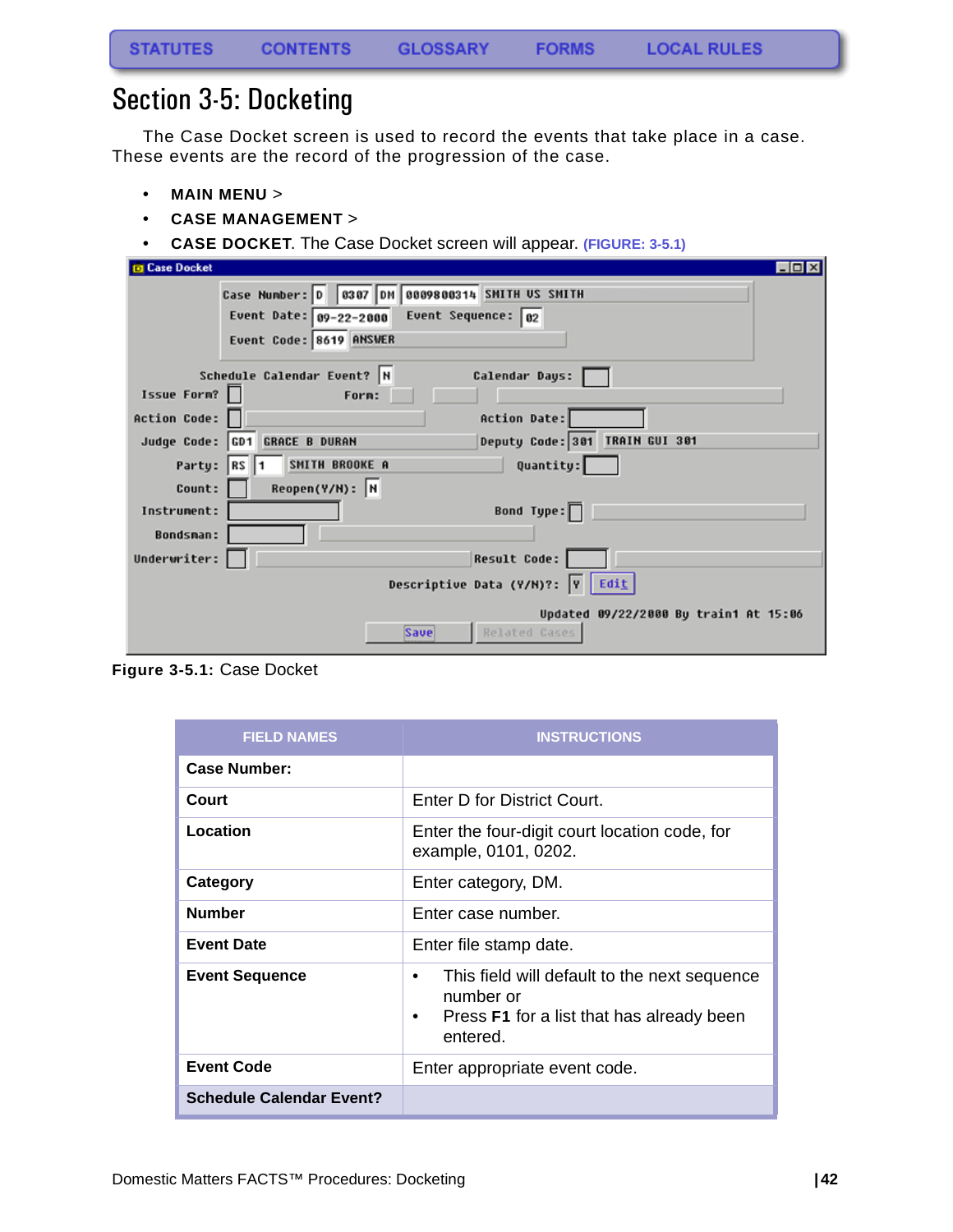**GLOSSARY** 

**FORMS** 

| <b>FIELD NAMES</b>                          | <b>INSTRUCTIONS</b>                                                                                               |  |
|---------------------------------------------|-------------------------------------------------------------------------------------------------------------------|--|
| <b>Calendar Days:</b>                       |                                                                                                                   |  |
| <b>Issue Form:</b>                          |                                                                                                                   |  |
| <b>Action Code:</b>                         |                                                                                                                   |  |
| <b>Action Date:</b>                         |                                                                                                                   |  |
| <b>Judge Code:</b>                          | Judge will default.<br>٠<br>Delete if another judge presided over<br>٠<br>event, and<br>Enter correct judge.<br>٠ |  |
| <b>Deputy Code:</b><br>(Default-User login) |                                                                                                                   |  |
| <b>Party</b>                                | Enter Party if appropriate.                                                                                       |  |
| <b>Enter through other Fields</b>           |                                                                                                                   |  |
| <b>Descriptive Data:</b>                    | Click on the EDIT button.<br>٠<br>The Event Description screen will pop-up.<br>٠<br>(FIGURE: 3-5.2)               |  |

| <b>Event Description</b>                                                                                                                                                                  | $\times$ |
|-------------------------------------------------------------------------------------------------------------------------------------------------------------------------------------------|----------|
| <b>Case Details</b><br>D<br>DM 0009800314<br>0307<br>Event Date: 09-22-2000<br><b>Case Number:</b><br>02<br>Event Code: 8619<br><b>ANSWER</b><br>Event Seq:<br>Standard Description Code: |          |
| Comments<br>ANSWER FILED BY RESPONDENT ON 9/22/00.                                                                                                                                        |          |

### <span id="page-43-0"></span>**Figure 3-5.2:** Event Description



|                          |               | Updated 09/22/2000 By train1 At 15:06 |
|--------------------------|---------------|---------------------------------------|
|                          | Related Cases |                                       |
| $\overline{\phantom{a}}$ |               |                                       |

<span id="page-43-1"></span>**Figure 3-5.3:** Case Docket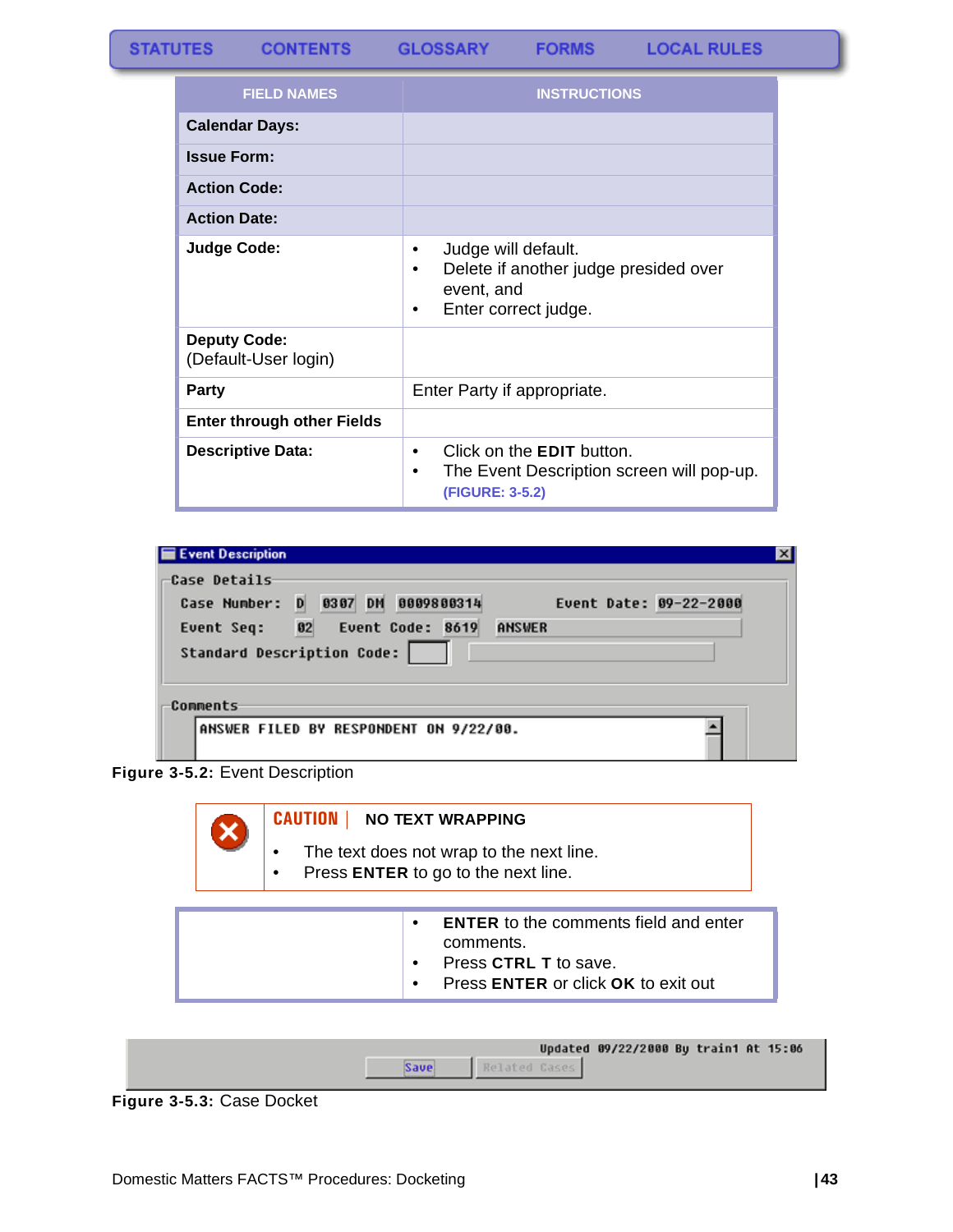| <b>Save Button</b> | Tab to <b>SAVE</b> button. (FIGURE: 3-5.3)<br>Click button or press ENTER. |
|--------------------|----------------------------------------------------------------------------|
| <b>Message Box</b> | Click OK or press ENTER button to get the<br>message box to disappear.     |

| <b>Ed Case Docket</b> |                                                  |  |
|-----------------------|--------------------------------------------------|--|
|                       | Case Number: 0 0307 DM 0009800314 SMITH US SMITH |  |
|                       | Event Date: $09-22-2000$<br>Event Sequence: 02   |  |
|                       | Event Code: 8619 ANSWER                          |  |

<span id="page-44-0"></span>**Figure 3-5.4:** Case Docket

| <b>Event Date:</b> | The cursor will return to the event date<br>$\bullet$<br>field. (FIGURE: 3-5.4)<br>Shift tab to the case number to docket<br>another event or<br>Shift tab twice to docket to another case or |
|--------------------|-----------------------------------------------------------------------------------------------------------------------------------------------------------------------------------------------|
|                    | Click on the "X" in the upper right-hand<br>$\bullet$<br>corner to exit the screen.                                                                                                           |

$$
\Leftrightarrow\Leftrightarrow\Leftrightarrow
$$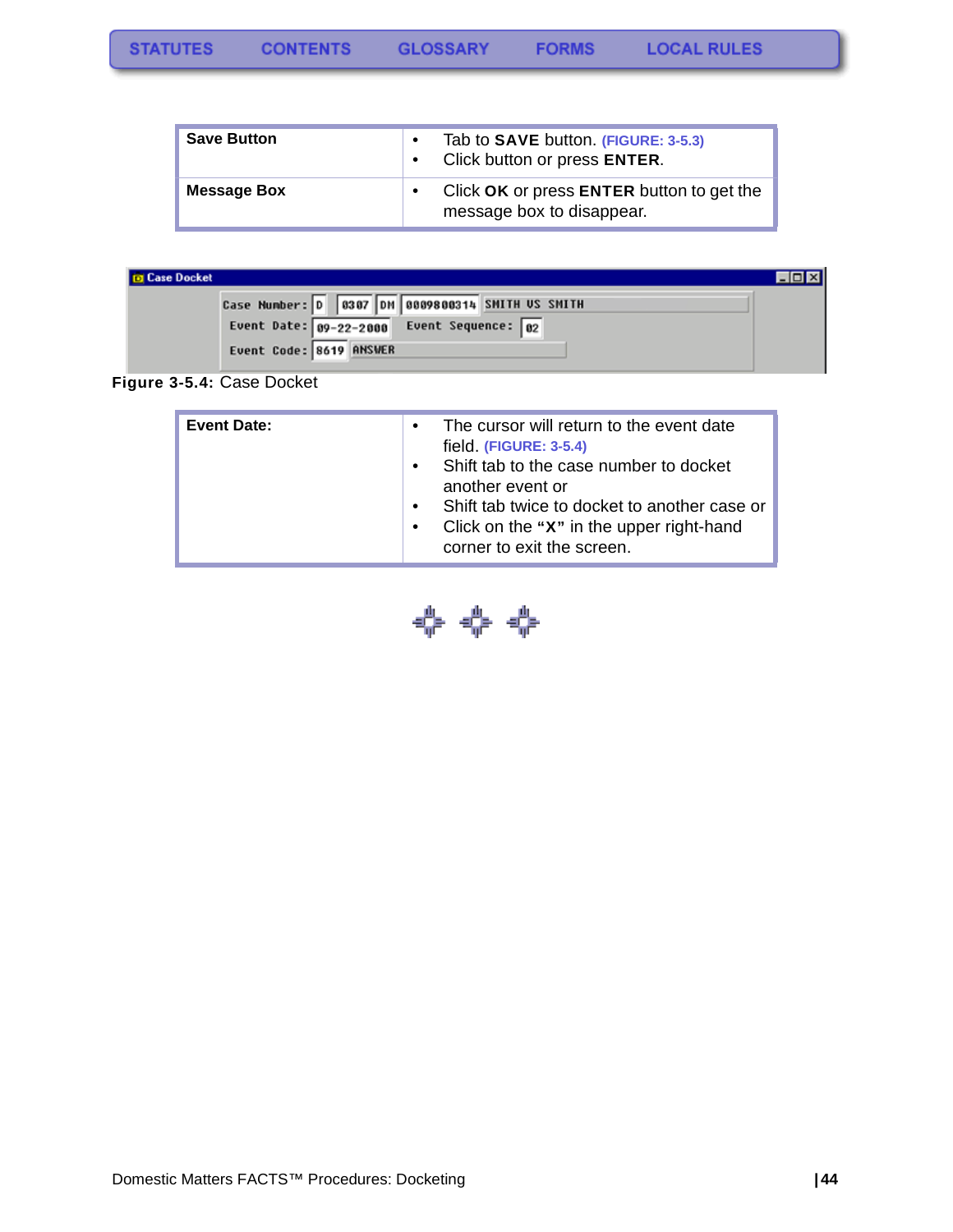### <span id="page-45-1"></span><span id="page-45-0"></span>Section 3-6: Closing a Case

To open and close domestic matters petitions, use the Civil Complaint/Petitions screen.

- **MAIN MENU** >
- **CASE MANAGEMENT** >
- **CIVIL COMPLAINT/PETITIONS**. The Civil Complaints/Petition screen will appear. **[\(FIGURE: 3-6.1\)](#page-45-2)**

| $ \Box$ $\times$<br><b>Civil Complaint/Petitions</b>             |
|------------------------------------------------------------------|
| Case Number: D   0307 DM   0009800314<br>SMITH US SMITH          |
| Complaint Date:<br>$ 09-22-2000$                                 |
| Complaint Sequence:                                              |
| Complaint Event Code: 1513 OPN: PETITION                         |
| $Jury(Y/N):$ N                                                   |
| Identify Party(s)<br>on the event comments? (Y/N):<br>I٧         |
| Party? (Y/N):                                                    |
| Cause of Actions? (Y/N):                                         |
| Relief Code(s)? (Y/N):                                           |
| PG PETITION GRANTED<br>Disposition Code:                         |
| Date:<br>09-22-2000                                              |
| 3512 CLS: FINAL DECREE/ORD/JDGMNT<br>Disposition/Judgment Event: |
| Judgment Code(s)? (Y/N): Y                                       |
| Related Gases<br>Save                                            |
| Updated 09/22/2000 By train1 At 15:06                            |

<span id="page-45-2"></span>**Figure 3-6.1:** Civil Complaint/Petitions

| <b>FIELD NAMES</b>                                | <b>INSTRUCTIONS</b>                                                                                                                  |
|---------------------------------------------------|--------------------------------------------------------------------------------------------------------------------------------------|
| <b>Case Number:</b><br>(Default last case number) | If you are beginning a new session or need to<br>enter data from a different case, fill in each of<br>the four subfields as follows: |
| Court                                             | Enter D for District Court.                                                                                                          |
| Location                                          | Enter the four-digit court location code, for<br>example, 0101, 0202.                                                                |
| Category                                          | Enter category, DM.                                                                                                                  |
| <b>Number</b>                                     | Enter case number.                                                                                                                   |
| <b>Complaint Date</b><br>(Default-current date)   | Enter the date of the complaint (usually the<br>filing date of the case)                                                             |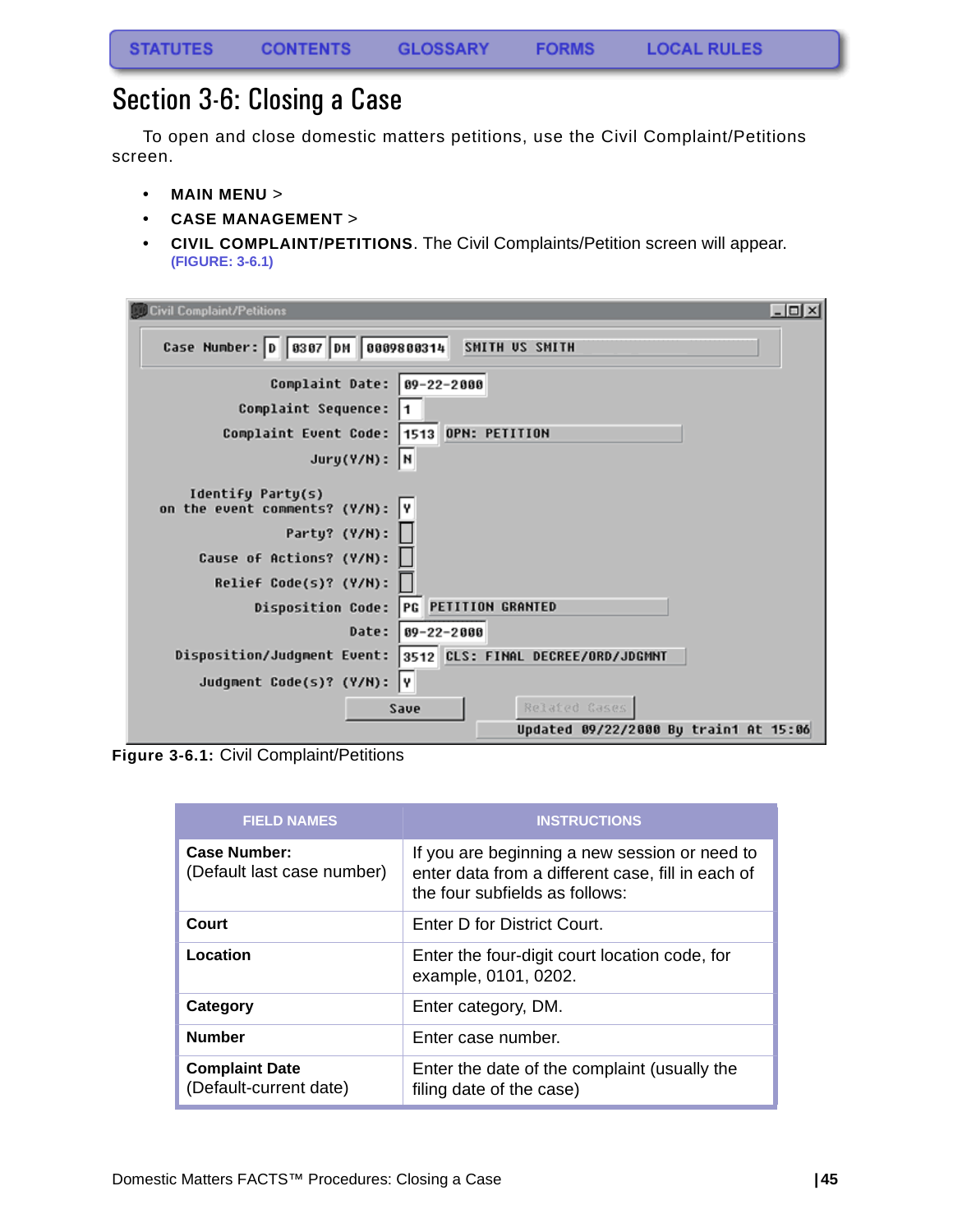**GLOSSARY** 

**FORMS** 

| <b>FIELD NAMES</b>                                                | <b>INSTRUCTIONS</b>                                                                                                                                                                                  |  |
|-------------------------------------------------------------------|------------------------------------------------------------------------------------------------------------------------------------------------------------------------------------------------------|--|
| <b>Complaint Sequence</b><br>(Default-next complaint<br>sequence) | Delete the number and enter the appropriate<br>number.                                                                                                                                               |  |
| <b>Complaint Event Code</b>                                       |                                                                                                                                                                                                      |  |
| Jury                                                              |                                                                                                                                                                                                      |  |
| <b>Identify Parties on the event</b><br>comments? (Y/N):          |                                                                                                                                                                                                      |  |
| Party:                                                            |                                                                                                                                                                                                      |  |
| <b>Cause of Actions (Y/N)</b>                                     |                                                                                                                                                                                                      |  |
| Relief Code(s)? (Y/N)                                             |                                                                                                                                                                                                      |  |
| <b>Disposition Code</b>                                           | Press F1 for a list of disposition codes and<br>select the appropriate choice.                                                                                                                       |  |
| Date:                                                             | Enter file stamp date.                                                                                                                                                                               |  |
| <b>Disposition/Judgment</b><br>Event:                             | Enter the appropriate disposition event<br>٠<br>code.<br>Press F1 for a list of disposition codes and<br>select the appropriate choice.                                                              |  |
| <b>Judgment Code(s)? (Y/N)</b>                                    | If there is a judgment, then enter Y for<br>$\bullet$<br>yes; otherwise enter N for no.<br>If Y is entered, then the Complaint<br>$\bullet$<br>Judgment Codes screen will pop-up.<br>(FIGURE: 3-6.2) |  |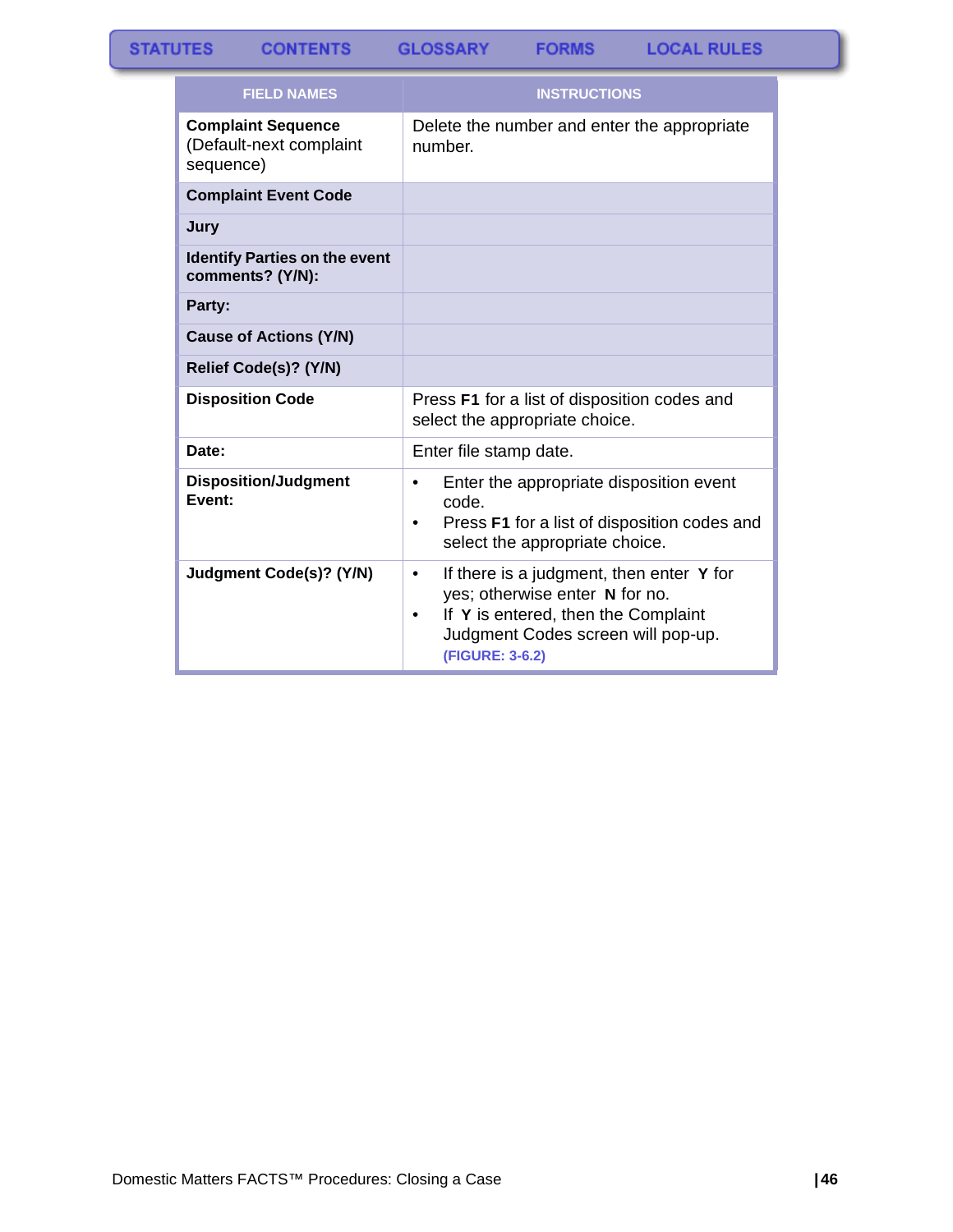| <b>Complaint Judgment Code(s)</b> | $\Box$ o $\mathbf{x}$                             |
|-----------------------------------|---------------------------------------------------|
| Case:                             | D 0307 DM 0009800314 SMITH JORDAN US SMITH BROOKE |
|                                   | Case Type: DDNDISSOLUTION                         |
|                                   | Complaint Event: 1513 OPN: PETITION               |
| Event Date: 09-22-2000            | Sequence: 1                                       |
| Cause of Actions Sequence:        | 8881<br><b>DDN</b><br><b>DIUORCE NO CUSTODY</b>   |
| <b>Relief Sequence:</b>           | 8881<br>DISSOLUTION                               |
| Judgment Code Sequence:           | 8881                                              |
| Judgment Code:                    | DSS<br><b>AMOUNT</b>                              |
|                                   | Amount: \$2,000.00<br><b>AMOUNT</b>               |
|                                   |                                                   |
| Receivable Type:                  | Text? $(Y/N):$                                    |
|                                   | 19                                                |
| In Favor of                       | <b>Responsible Party</b>                          |
| PI<br><b>No</b><br>Party Name     | PTI<br>No<br><b>Party Name</b>                    |
|                                   |                                                   |
|                                   |                                                   |
|                                   |                                                   |
|                                   | This is a new rase                                |

<span id="page-47-0"></span>**Figure 3-6.2:** Complaint Judgment Codes

| <b>Cause of Actions Sequence</b> | Press F1 to view a list of all the choices.<br>$\bullet$<br>Highlight the correct choice with the arrow<br>٠<br>keys and press ENTER.<br>Usually the judgment will be attributed to<br>$\bullet$<br>the entire case. |  |
|----------------------------------|----------------------------------------------------------------------------------------------------------------------------------------------------------------------------------------------------------------------|--|
| <b>Relief Sequence</b>           |                                                                                                                                                                                                                      |  |
| <b>Judgment Code Sequence</b>    | FACTS™ will populate this field automatically.                                                                                                                                                                       |  |
| <b>Judgment Code</b>             | Enter DSS for the Amount field to pop-up.                                                                                                                                                                            |  |
| Amount                           | Enter amount of child support.                                                                                                                                                                                       |  |
| Text? (Y/N)                      | If you have commentary on the judgment,<br>٠<br>enter Y for yes.<br>The Complaint Judgment Code(s) Text<br>$\bullet$<br>screen will pop-up. (FIGURE: 3-6.3)                                                          |  |



### **CAUTION | CHILD SUPPORT AMOUNT**

Enter child support amount in the Complaint Judgment Code(s) Text box. **[\(FIGURE: 3-6.3\)](#page-48-0)**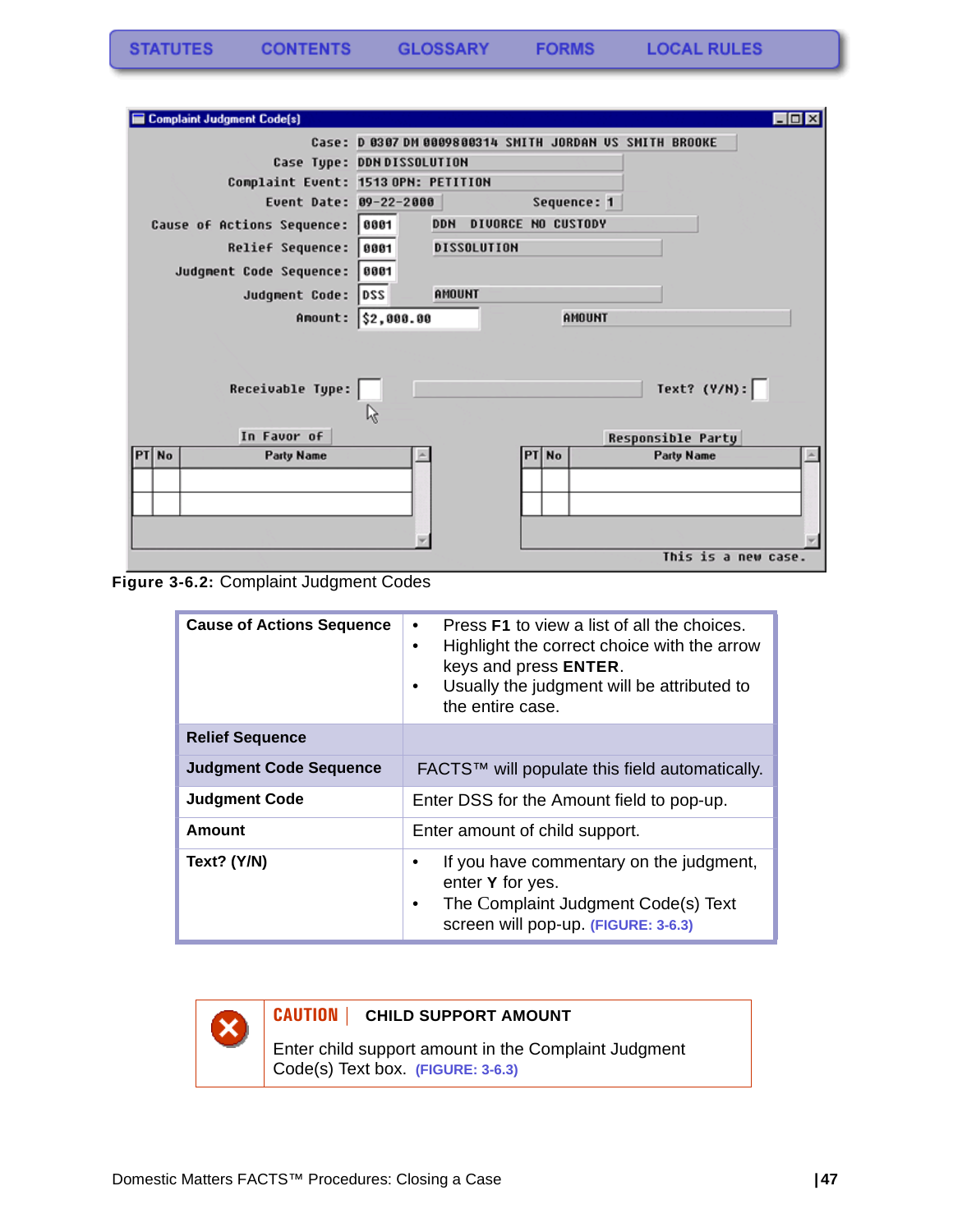| Complaint Judgment Code(s) Text                                                                                                                                                                                   |                                                                                                                                                                | $ \Box$ $\times$ |
|-------------------------------------------------------------------------------------------------------------------------------------------------------------------------------------------------------------------|----------------------------------------------------------------------------------------------------------------------------------------------------------------|------------------|
| Case Type:<br>Complaint Date: 09-22-2000<br>Complaint Sequence:<br>Complaint Event: 1513<br>Cause of Actions sequence:<br>Relief Code Sequence: 0001<br>Judgment Code Sequence: 0001<br>Judgment Code: DSS AMOUNT | DM0009800314 SMITH JORDAN US SMITH BROOKE<br>Case: D 0307<br><b>DISSOLUTION</b><br><b>DDH</b><br>$\mathbf{1}$<br><b>OPN: PETITION</b><br>0001<br><b>AMOUNT</b> |                  |
|                                                                                                                                                                                                                   |                                                                                                                                                                |                  |
|                                                                                                                                                                                                                   | Updated 10/09/2000 By train1 At 1127                                                                                                                           |                  |

<span id="page-48-0"></span>**Figure 3-6.3:** Complaint Judgment Code(s) Text

| <b>Complaint Judgment</b><br>Code(s) Text |                                   | Enter child support amount in the text box.                                     |
|-------------------------------------------|-----------------------------------|---------------------------------------------------------------------------------|
|                                           | <b>CAUTION   NO TEXT WRAPPING</b> |                                                                                 |
|                                           | $\bullet$                         | The text does not wrap to the next line.<br>Press enter to go to the next line. |

| Press the CTRL T keys to save.<br>A message will appear stating that the |
|--------------------------------------------------------------------------|
| data has been saved.<br>You will return to the PT box in the             |
| Complaint Judgment Codes screen.<br>(FIGURE: 3-6.4)                      |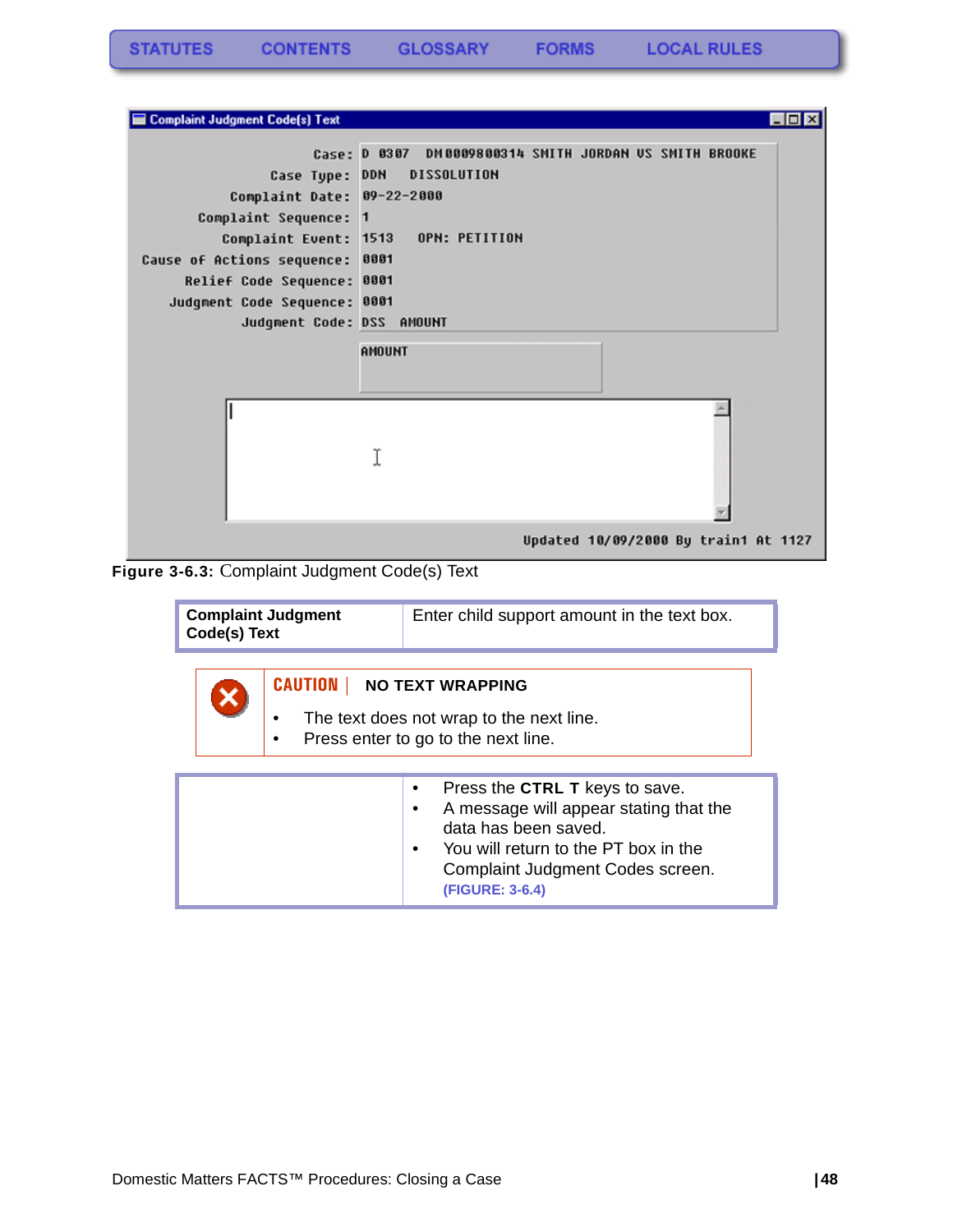<span id="page-49-0"></span>**Figure 3-6.4:** Complaint Judgment Code(s)

| In Favor of              | Cursor will sit in the PT field and flash.<br>٠<br>If you know the Party Type for the PT field<br>and Party Number for the No field, enter<br>them and tab.<br>FACTS™ will populate the Party Name<br>field or<br>Press F1 for a list of parties.<br>Highlight the appropriate party name with<br>the arrow keys and press ENTER.<br>Press F3 to move the cursor to the PT field<br>within the Responsible Party field.     |
|--------------------------|-----------------------------------------------------------------------------------------------------------------------------------------------------------------------------------------------------------------------------------------------------------------------------------------------------------------------------------------------------------------------------------------------------------------------------|
| <b>Responsible Party</b> | Cursor will sit in the PT field and flash.<br>$\bullet$<br>If you know the Party Type for the PT field<br>and Party Number for the No field, enter<br>them and tab.<br>FACTS™ will populate the Party Name<br>field or<br>Press F1 for a list of parties.<br>Highlight the appropriate party name with<br>the arrow keys and press ENTER.<br>Press F2 to move the cursor to the PT field<br>within the In Favor of field or |
| <b>Saving</b>            | Press CTRL T to save.<br>$\bullet$<br>A message will announce that the data has<br>been saved and the cursor will return to<br>the field so that more judgments can be<br>entered.<br>Close this screen by clicking on the "X" in<br>the upper right-hand corner of the screen.                                                                                                                                             |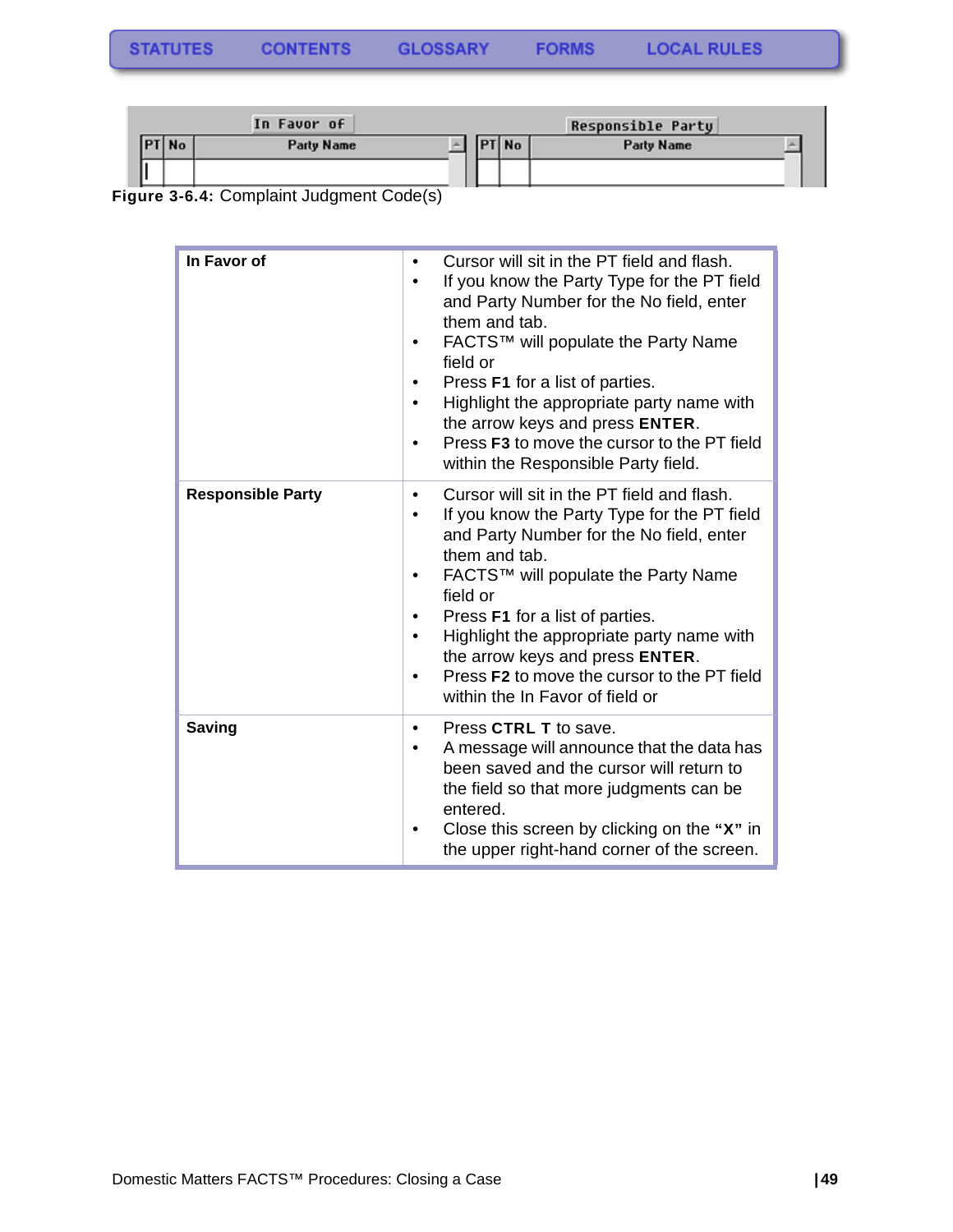| <b>LOCAL RULES</b><br><b>STATUTES</b><br><b>GLOSSARY</b><br><b>FORMS</b><br><b>CONTENTS</b> |  |
|---------------------------------------------------------------------------------------------|--|
|---------------------------------------------------------------------------------------------|--|

| Judgment Code(s)? (Y/N): N |                                       |
|----------------------------|---------------------------------------|
| Save                       | Related Gases                         |
|                            | Updated 09/22/2000 By train1 At 15:06 |

**Figure 3-6.5:** Civil Complaints/Petition

| <b>Save Button</b> | $\bullet$<br>$\bullet$ | Saving the Civil Complaint/Petitions<br>screen.<br>Upon return from the Complaint Judgment<br>Code(s) screen, the data is automatically<br>saved and a message appears verifying<br>that the data has been saved. |
|--------------------|------------------------|-------------------------------------------------------------------------------------------------------------------------------------------------------------------------------------------------------------------|
|--------------------|------------------------|-------------------------------------------------------------------------------------------------------------------------------------------------------------------------------------------------------------------|

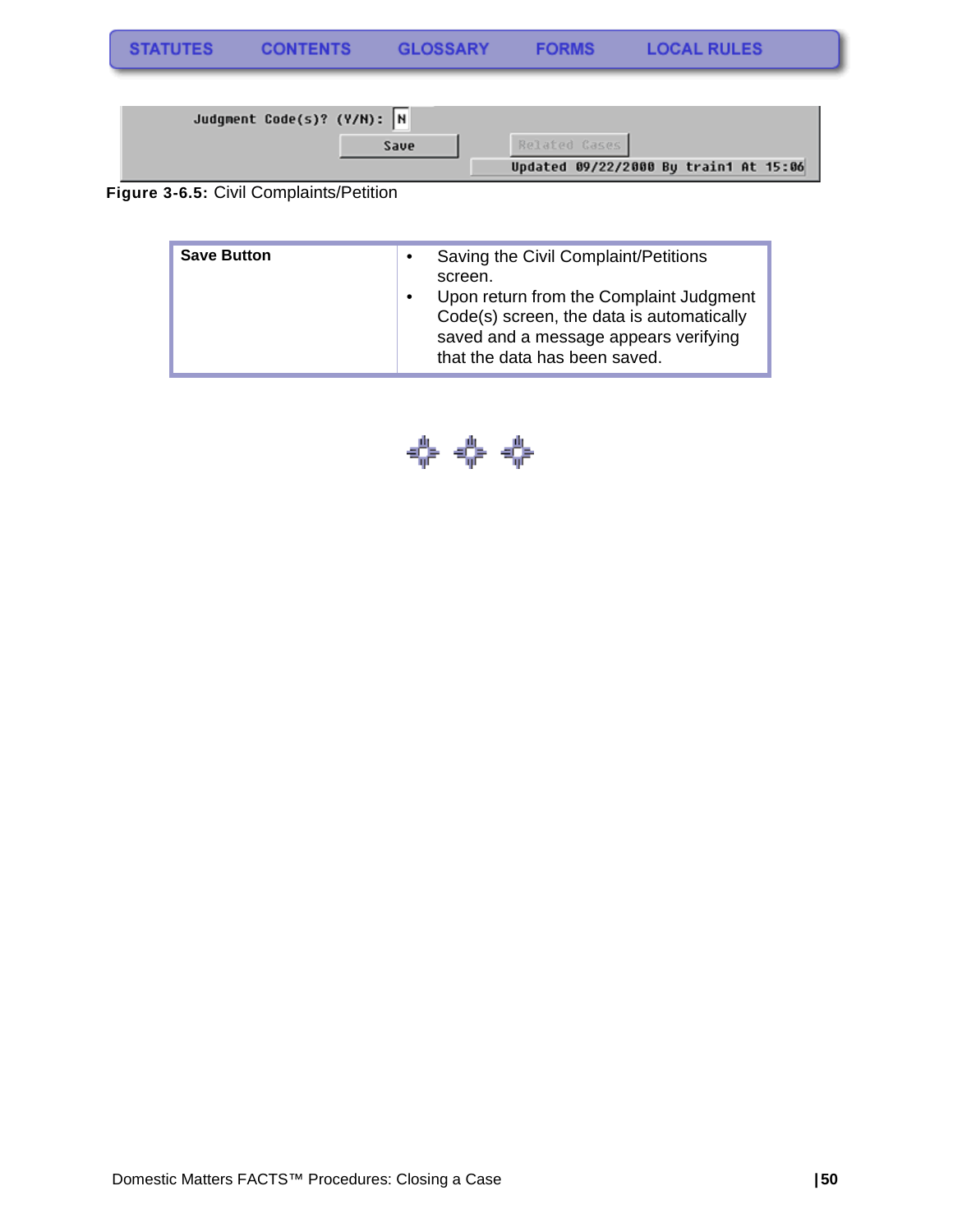<span id="page-51-3"></span>**FORMS** 

# <span id="page-51-0"></span>Addendum A: Domestic Matters Reference

### <span id="page-51-1"></span>**STRUCTURE OF PETITION**

#### <span id="page-51-2"></span>**Caption, Heading, and Residency Statement**



<span id="page-51-4"></span>

| O | <b>Caption</b>                       | Check that the heading has the State of<br>٠<br>New Mexico.<br>Verify that the Judicial District is correct.<br>Verify that the County is correct.<br>٠              |
|---|--------------------------------------|----------------------------------------------------------------------------------------------------------------------------------------------------------------------|
| 0 | Heading<br>(Designation of Pleading) | Check that the heading is appropriate for case<br>category.                                                                                                          |
| ❸ | <b>Residency Statement</b>           | Verify that either the Petitioner or Respondent<br>is domiciled in and has lived in New Mexico for<br>at least the previous six months. NMSA 1978,<br><b>§40-4-5</b> |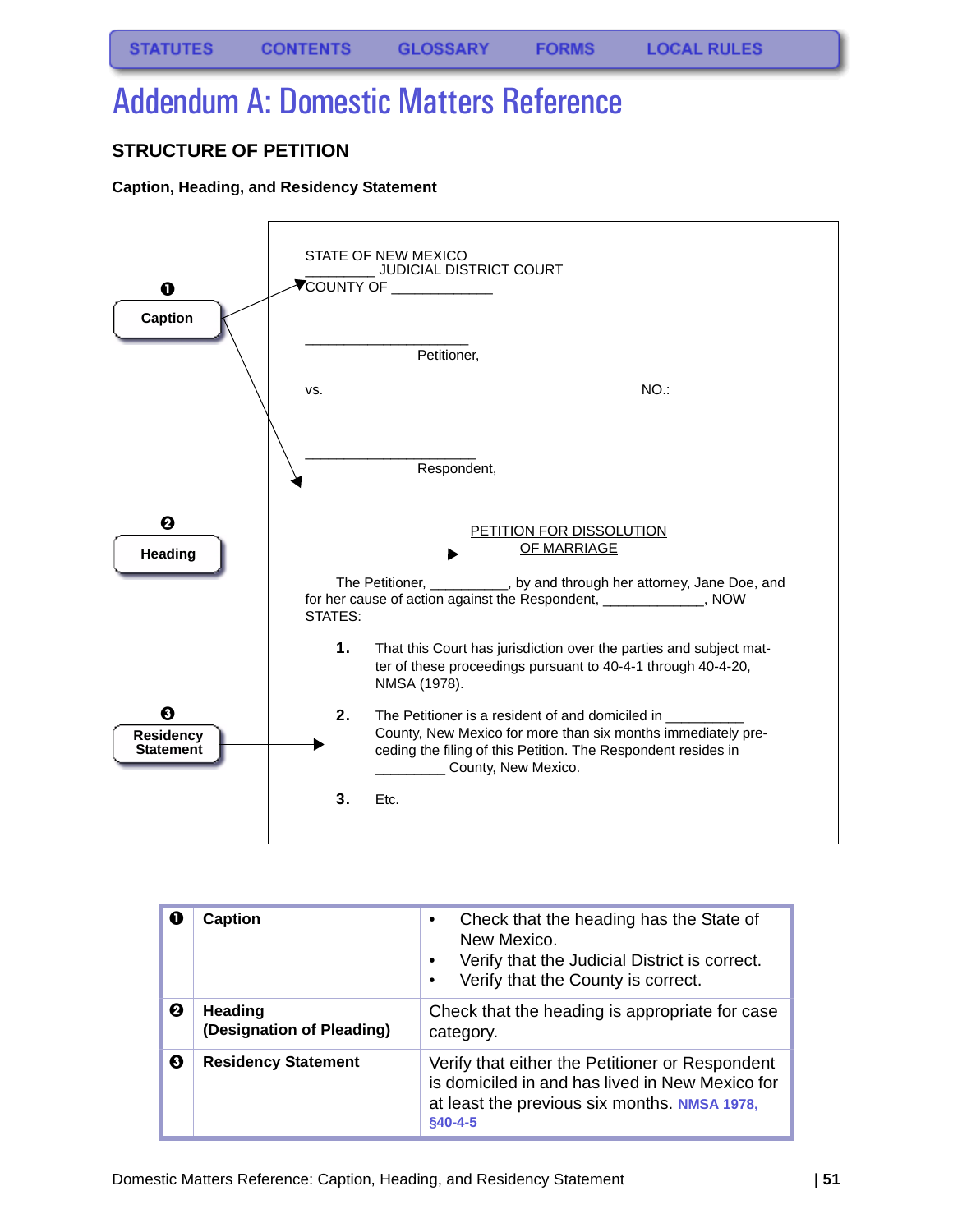<span id="page-52-1"></span>**CONTENTS** 

<span id="page-52-0"></span>**FORMS** 

**Subscription and Verification**



| G. | <b>Subscription</b> | $\bullet$<br>$\bullet$                           | Verify that the signature is original and not<br>a photocopy.<br>Check for address and telephone number.                                                        |
|----|---------------------|--------------------------------------------------|-----------------------------------------------------------------------------------------------------------------------------------------------------------------|
| G) | Verification        | $\bullet$<br>$\bullet$<br>$\bullet$<br>$\bullet$ | Check that the Petitioner has signed the<br>verification.<br>Check the notary signature.<br>Check for the notary seal.<br>Check for the notary expiration date. |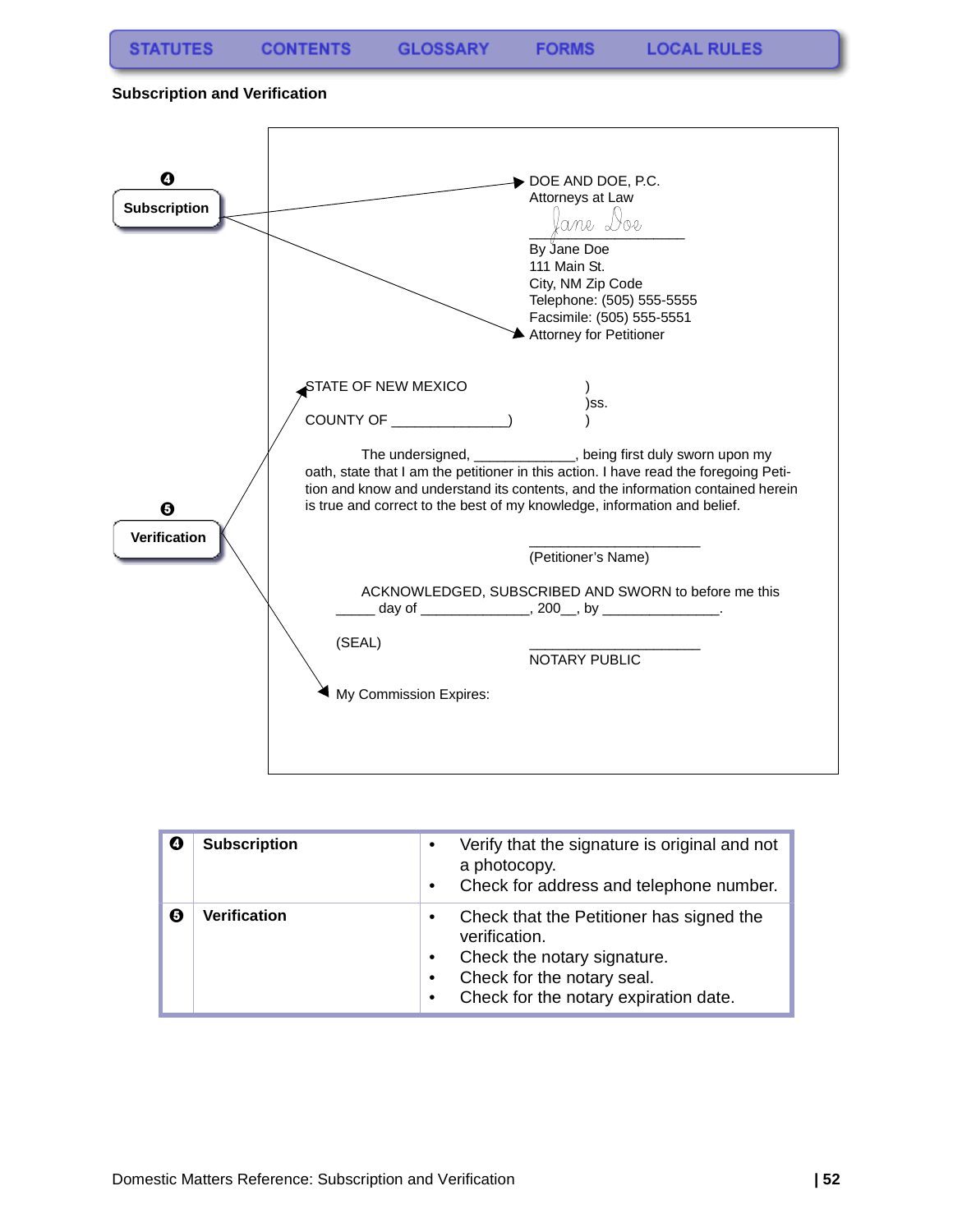### **Judge Changes**

| <b>EVENT CODE</b><br><b>AND</b><br><b>DESCRIPTION</b> | <b>SHORT EXPLANATION</b><br>OF DESCRIPTION                                                                                                                                                         | <b>DOCKET</b><br><b>OR</b><br><b>JUDGE</b><br><b>HISTORY</b><br><b>CHANGE</b> | <b>PARAMETERS FOR EVENT CODE USE</b>                                                                                                                                                                                                                                                                                                                                                                                                           |
|-------------------------------------------------------|----------------------------------------------------------------------------------------------------------------------------------------------------------------------------------------------------|-------------------------------------------------------------------------------|------------------------------------------------------------------------------------------------------------------------------------------------------------------------------------------------------------------------------------------------------------------------------------------------------------------------------------------------------------------------------------------------------------------------------------------------|
| 8000<br>judge untimely<br>excusal                     |                                                                                                                                                                                                    | docket                                                                        | untimely per rules on filing<br>$\bullet$<br>petition or response;<br>exceeds clerk's notice of<br>$\bullet$<br>reassignment;<br>party not real party of interest<br>$\bullet$<br>or not added by court order;<br>party petition time limit; court<br>$\bullet$<br>took judicial action;<br>party stipulated to current<br>judge;<br>no statutory provision to<br>$\bullet$<br>challenge court appointed<br>hearing officer or<br>commissioner |
| 8001<br>judge<br>provisional<br>excusal               | no statutory<br>$\bullet$<br>provision in<br>current rule;<br>if case was filed<br>prior to<br>amendment,<br>action still needs<br>to be described<br>was also used in<br>$\bullet$<br>conversion. | docket                                                                        | do not use                                                                                                                                                                                                                                                                                                                                                                                                                                     |
| 8002<br>judge recusal                                 | judge can<br>$\bullet$<br>recuse at any<br>time unless<br>appointed by<br>supreme court.<br>docket as<br>$\bullet$<br>recusal with<br>comment of no<br>action taken                                | docket                                                                        | judge recuses                                                                                                                                                                                                                                                                                                                                                                                                                                  |
| 8003<br>judge<br>peremptory<br>challenge              |                                                                                                                                                                                                    | docket                                                                        | do not use this code; use code<br>8005 as challenge and excusal are<br>considered same thing                                                                                                                                                                                                                                                                                                                                                   |
| 8004<br>judge excuse/<br>prior                        |                                                                                                                                                                                                    | docket                                                                        | not used                                                                                                                                                                                                                                                                                                                                                                                                                                       |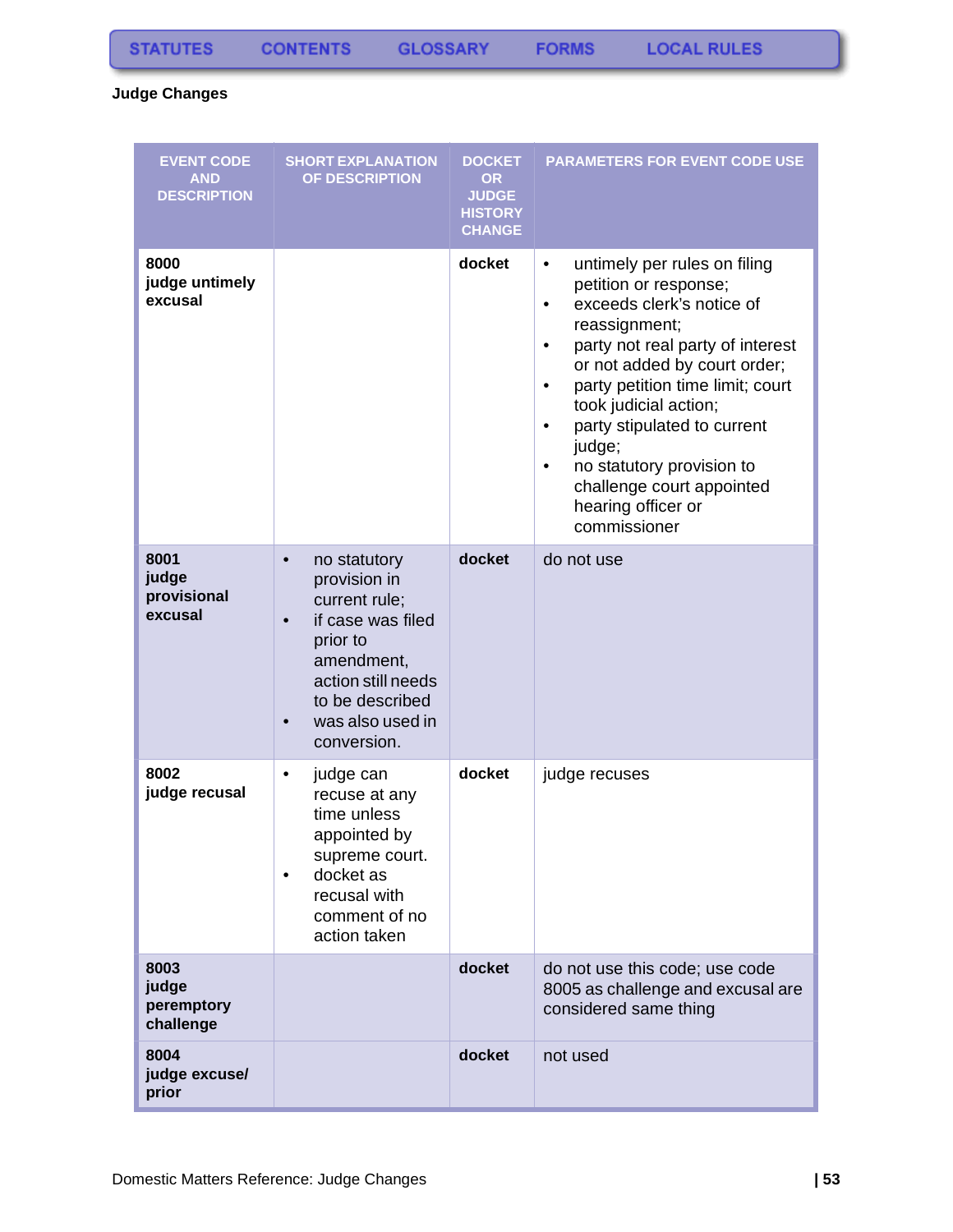| <b>STATUTES</b>                                       | <b>CONTENTS</b><br><b>GLOSSARY</b>                                                                |                                                                               | <b>FORMS</b><br><b>LOCAL RULES</b>                                                                                           |
|-------------------------------------------------------|---------------------------------------------------------------------------------------------------|-------------------------------------------------------------------------------|------------------------------------------------------------------------------------------------------------------------------|
| <b>EVENT CODE</b><br><b>AND</b><br><b>DESCRIPTION</b> | <b>SHORT EXPLANATION</b><br>OF DESCRIPTION                                                        | <b>DOCKET</b><br><b>OR</b><br><b>JUDGE</b><br><b>HISTORY</b><br><b>CHANGE</b> | <b>PARAMETERS FOR EVENT CODE USE</b>                                                                                         |
| 8005<br>judge excusal                                 |                                                                                                   | docket                                                                        | party excuses per rules;<br>$\bullet$<br>use this code regardless of<br>$\bullet$<br>language as to peremptory or<br>excusal |
| 8006<br>judge<br>deduction/other                      |                                                                                                   | docket                                                                        | do not use                                                                                                                   |
| 8007<br>judge<br>deduction<br>consol/transfer         |                                                                                                   | docket                                                                        | do not use;<br>$\bullet$<br>event described in judge<br>$\bullet$<br>history assignment                                      |
| 8008<br>judge assigned<br>before<br>automation        |                                                                                                   | judge<br>history                                                              | do not use                                                                                                                   |
| 8009<br>judge assign<br>designation                   |                                                                                                   | judge<br>history                                                              | do not use                                                                                                                   |
| 8020<br>judge assign<br>consolidation                 | not used in the<br>$\bullet$<br>parent or core<br>case;<br>use general<br>$\bullet$<br>order code | judge<br>history                                                              | use to changed judge in<br>consolidated cases.                                                                               |
| 8021<br>judge<br>assignment and<br>cert               |                                                                                                   | judge<br>history                                                              | no longer used                                                                                                               |
| 8022<br>judge<br>assignment<br>notice                 |                                                                                                   | judge<br>history                                                              | do not use                                                                                                                   |
| 8023<br>judge assign<br>order                         |                                                                                                   | judge<br>history                                                              | do not use                                                                                                                   |
| 8024<br>judge assign<br>stipulated                    |                                                                                                   | judge<br>history                                                              | parties stipulate to<br>$\bullet$<br>judge.<br>assignment only if judge<br>$\bullet$<br>approves.                            |
| 8025<br>judge assign<br>supr court                    |                                                                                                   | judge<br>history                                                              | use to assign to judge designated<br>by the supreme court.                                                                   |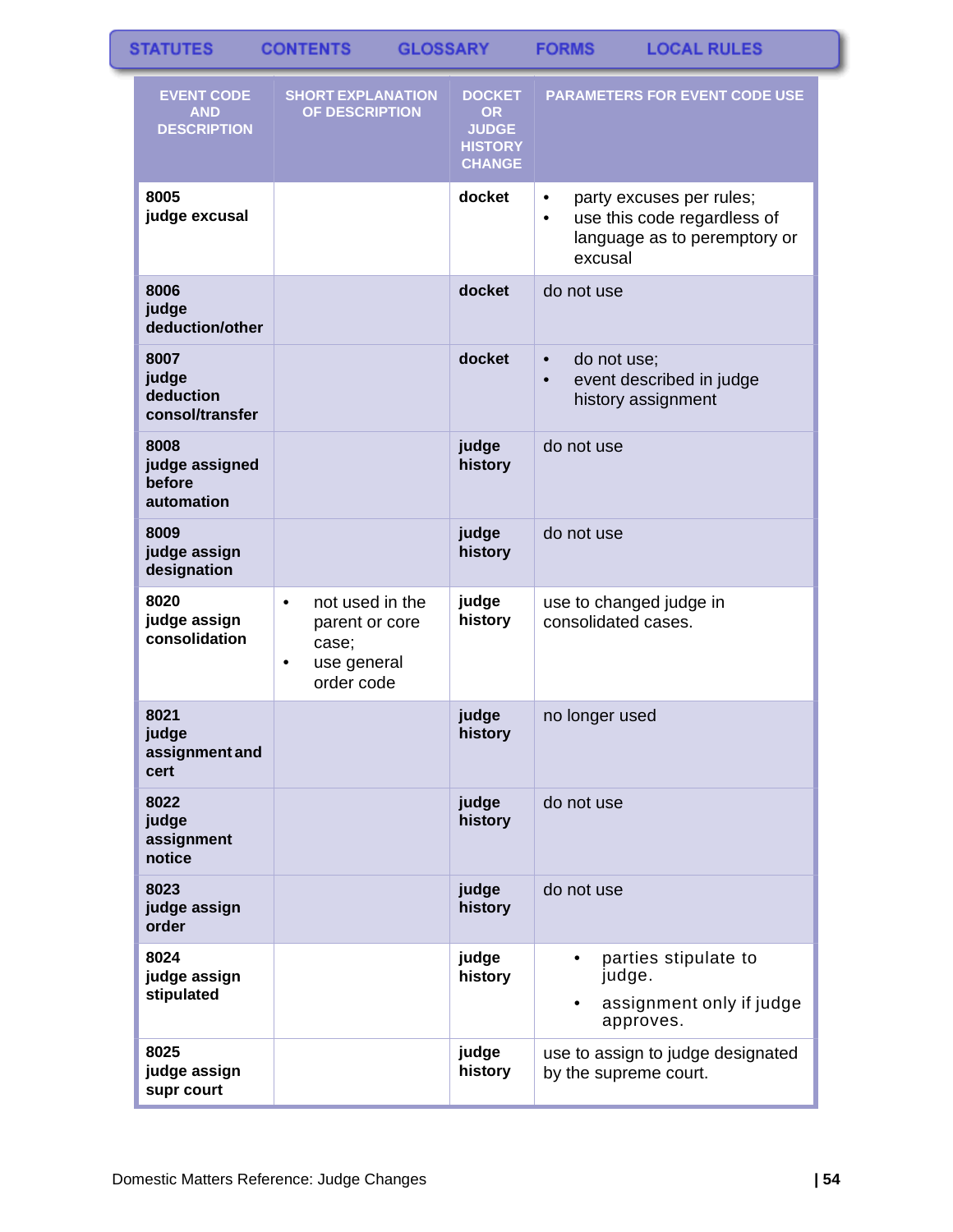| <b>STATUTES</b>                                       | <b>CONTENTS</b><br><b>GLOSSARY</b>         |                                                                               | <b>LOCAL RULES</b><br><b>FORMS</b>                                                                                                                                                                                                                                                                                                          |
|-------------------------------------------------------|--------------------------------------------|-------------------------------------------------------------------------------|---------------------------------------------------------------------------------------------------------------------------------------------------------------------------------------------------------------------------------------------------------------------------------------------------------------------------------------------|
| <b>EVENT CODE</b><br><b>AND</b><br><b>DESCRIPTION</b> | <b>SHORT EXPLANATION</b><br>OF DESCRIPTION | <b>DOCKET</b><br><b>OR</b><br><b>JUDGE</b><br><b>HISTORY</b><br><b>CHANGE</b> | <b>PARAMETERS FOR EVENT CODE USE</b>                                                                                                                                                                                                                                                                                                        |
| 8026<br>judge assign<br>recusal                       |                                            | judge<br>history                                                              | judge assigned due to previous<br>judge recusing.                                                                                                                                                                                                                                                                                           |
| 8027<br>judge assign<br>excusal                       |                                            | judge<br>history                                                              | judge assigned except that if<br>cases are related or consolidated<br>all cases go                                                                                                                                                                                                                                                          |
| 8028<br>judge assign<br>transfer                      |                                            | judge<br>history                                                              | do not use                                                                                                                                                                                                                                                                                                                                  |
| 8029<br>judge assign<br>rotation retire               |                                            | judge<br>history                                                              | use for all types of rotations,<br>$\bullet$<br>retirement, election,<br>appointments.<br>use to reopen DV cases prior<br>to 1996 so that they are<br>deducted from family court<br>judge and reassigned to DV<br>judge due to local policy;<br>use when related DM and DV<br>$\bullet$<br>cases are assigned according<br>to local policy. |
| 8030<br>judge assign<br>admin                         |                                            | judge<br>history                                                              |                                                                                                                                                                                                                                                                                                                                             |